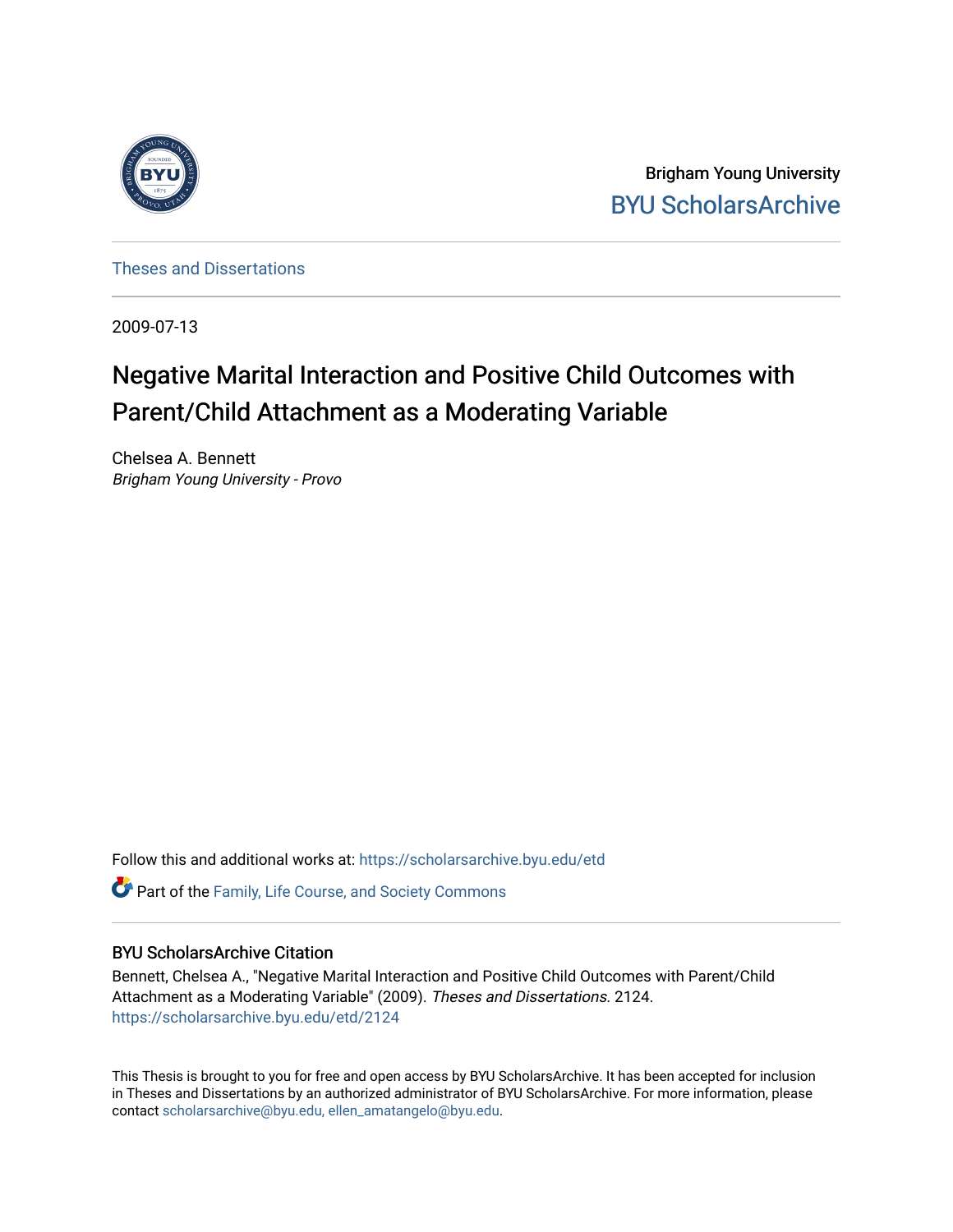# NEGATIVE MARITAL INTERACTION AND POSITIVE CHILD OUTCOMES WITH PARENT/CHILD ATTACHMENT AS A MODERATING VARIABLE

By:

Chelsea A. Bennett

A Thesis

submitted to the faculty of

Brigham Young University

In partial fulfillment of the requirements for the degree of

Master of Science

Marriage and Family Therapy

School of Family Life

Brigham Young University

August 2009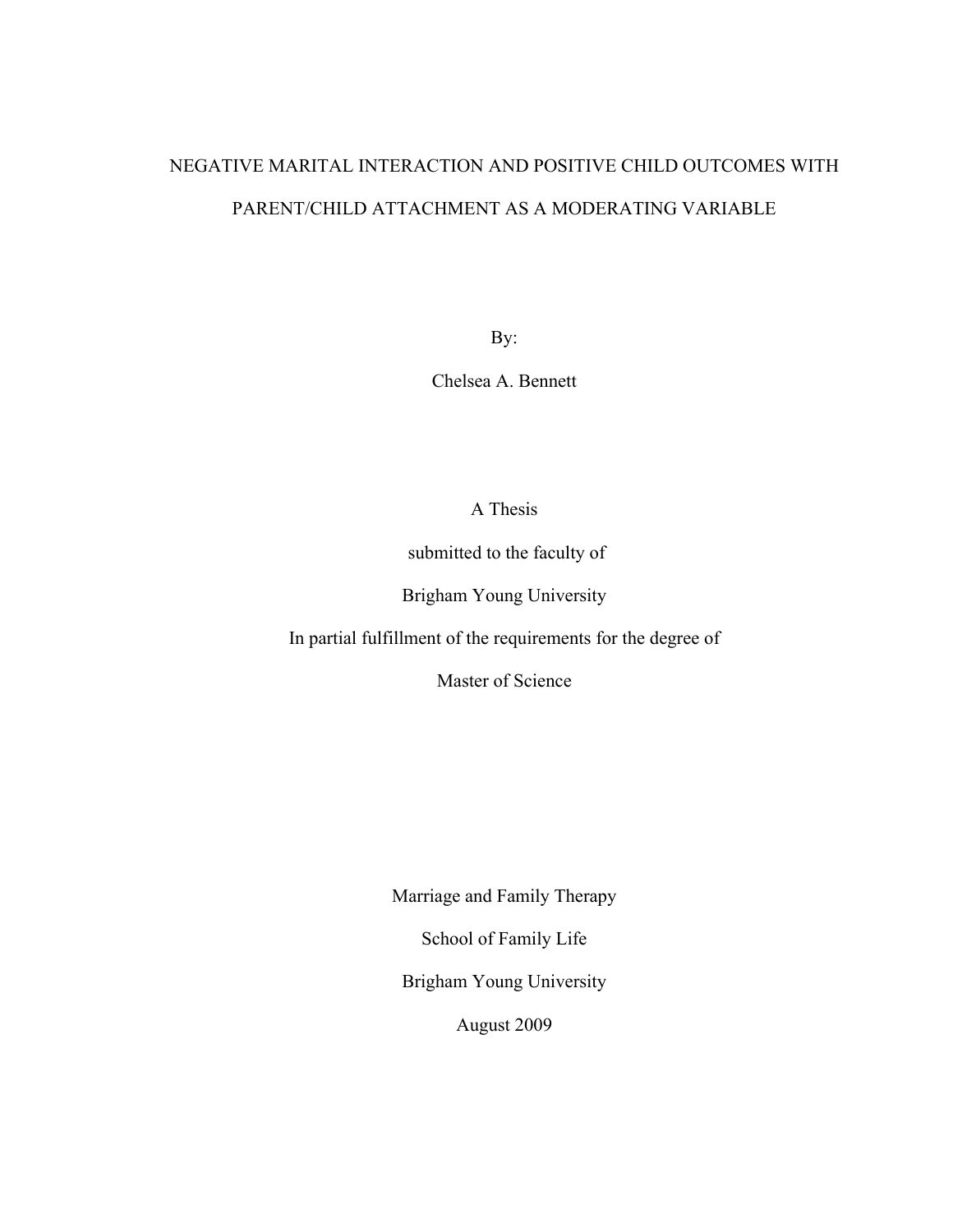Copyright © 2009 Chelsea A. Bennett

All Rights Reserved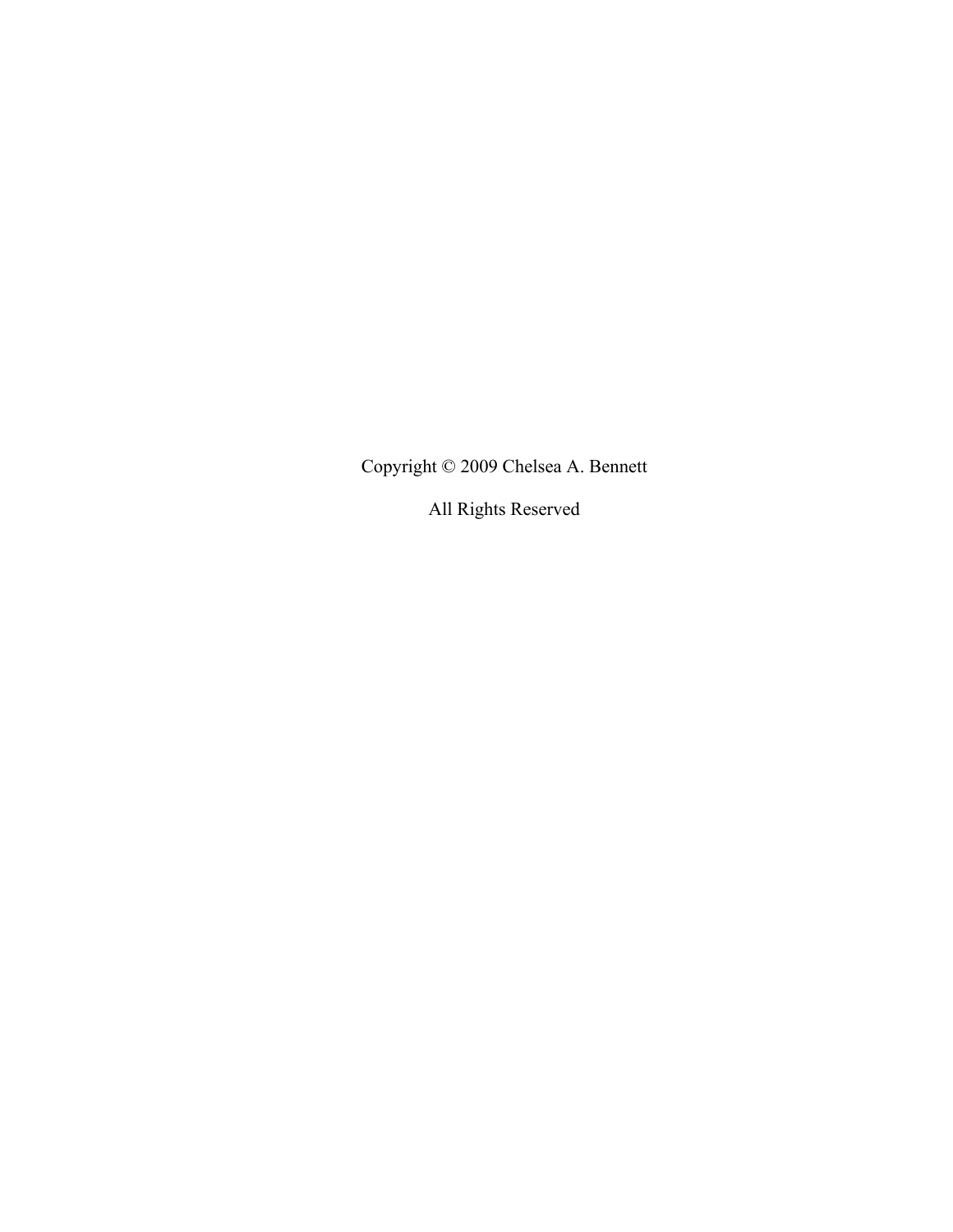### BRIGHAM YOUNG UNIVERSITY

## GRADUATE COMMITTEE APPROVAL

Of a thesis submitted by

Chelsea A. Bennett

This thesis has been read by each member of the following graduate committee and by majority vote has been found to be satisfactory.

 $\overline{\phantom{a}}$  ,  $\overline{\phantom{a}}$  ,  $\overline{\phantom{a}}$  ,  $\overline{\phantom{a}}$  ,  $\overline{\phantom{a}}$  ,  $\overline{\phantom{a}}$  ,  $\overline{\phantom{a}}$  ,  $\overline{\phantom{a}}$  ,  $\overline{\phantom{a}}$  ,  $\overline{\phantom{a}}$  ,  $\overline{\phantom{a}}$  ,  $\overline{\phantom{a}}$  ,  $\overline{\phantom{a}}$  ,  $\overline{\phantom{a}}$  ,  $\overline{\phantom{a}}$  ,  $\overline{\phantom{a}}$ Date James M. Harper, Chair

Date Richard Miller

 $\overline{\phantom{a}}$  ,  $\overline{\phantom{a}}$  ,  $\overline{\phantom{a}}$  ,  $\overline{\phantom{a}}$  ,  $\overline{\phantom{a}}$  ,  $\overline{\phantom{a}}$  ,  $\overline{\phantom{a}}$  ,  $\overline{\phantom{a}}$  ,  $\overline{\phantom{a}}$  ,  $\overline{\phantom{a}}$  ,  $\overline{\phantom{a}}$  ,  $\overline{\phantom{a}}$  ,  $\overline{\phantom{a}}$  ,  $\overline{\phantom{a}}$  ,  $\overline{\phantom{a}}$  ,  $\overline{\phantom{a}}$ 

 $\overline{\phantom{a}}$  ,  $\overline{\phantom{a}}$  ,  $\overline{\phantom{a}}$  ,  $\overline{\phantom{a}}$  ,  $\overline{\phantom{a}}$  ,  $\overline{\phantom{a}}$  ,  $\overline{\phantom{a}}$  ,  $\overline{\phantom{a}}$  ,  $\overline{\phantom{a}}$  ,  $\overline{\phantom{a}}$  ,  $\overline{\phantom{a}}$  ,  $\overline{\phantom{a}}$  ,  $\overline{\phantom{a}}$  ,  $\overline{\phantom{a}}$  ,  $\overline{\phantom{a}}$  ,  $\overline{\phantom{a}}$ Date Roy A. Bean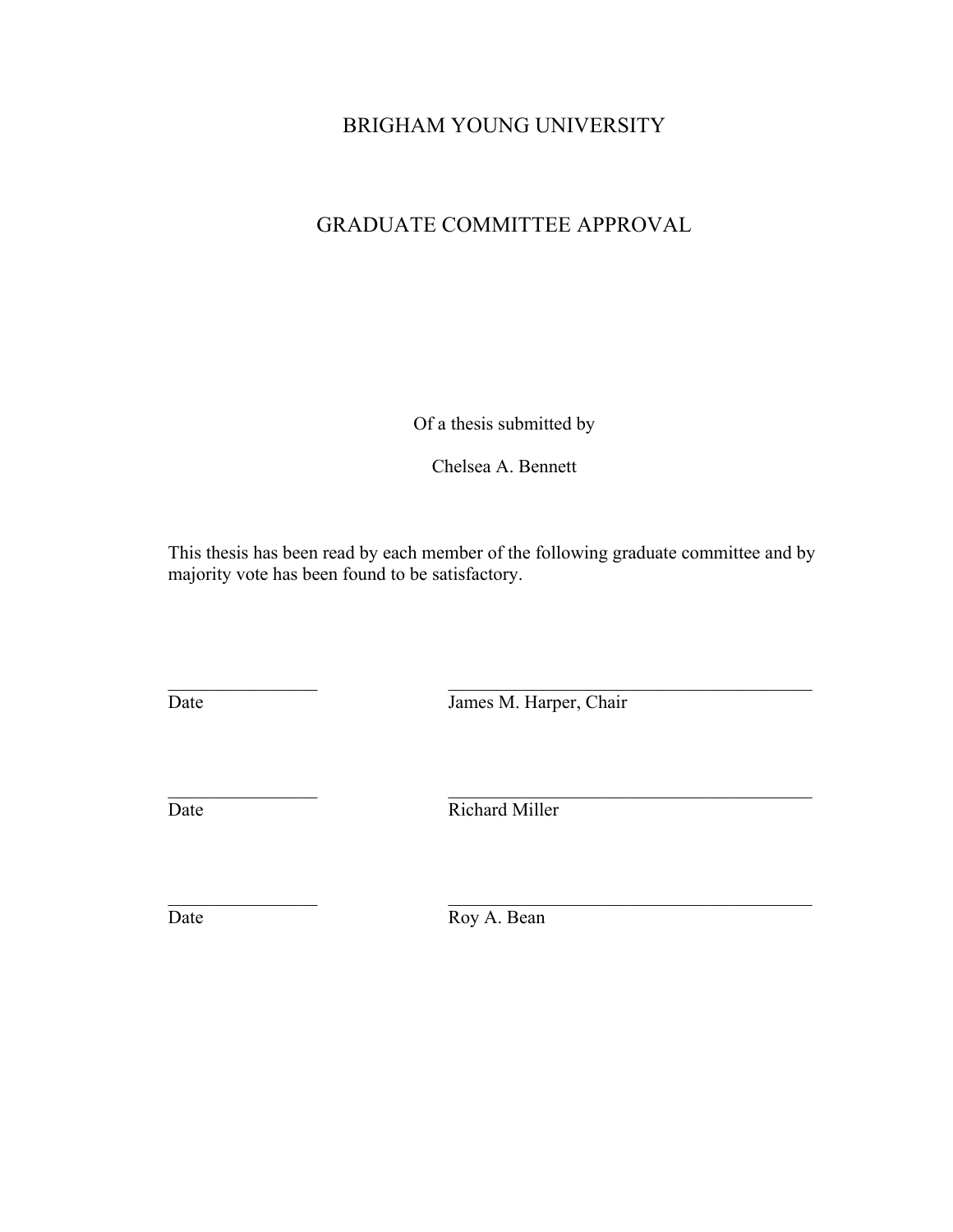### BRIGHAM YOUNG UNIVERSITY

As chair of the candidate's graduate committee, I have read the thesis of Chelsea A. Bennett in its final form and have found that (1) its format, citations, and bibliographical style are consistent and acceptable and fulfill university and department style requirements; (2) its illustrative materials including figures, tables, and charts are in place; and (3) the final manuscript is satisfactory to the graduate committee and is ready for submission to the university library.

 $\mathcal{L}_\text{max}$  , and the contract of the contract of the contract of the contract of the contract of the contract of

Date James M. Harper Chair, Graduate Committee

Accepted for the school

Richard Miller Director, School of Family Life

Accepted for the College

Susan Rugh Associate Dean; College of Family, Home, and Social Sciences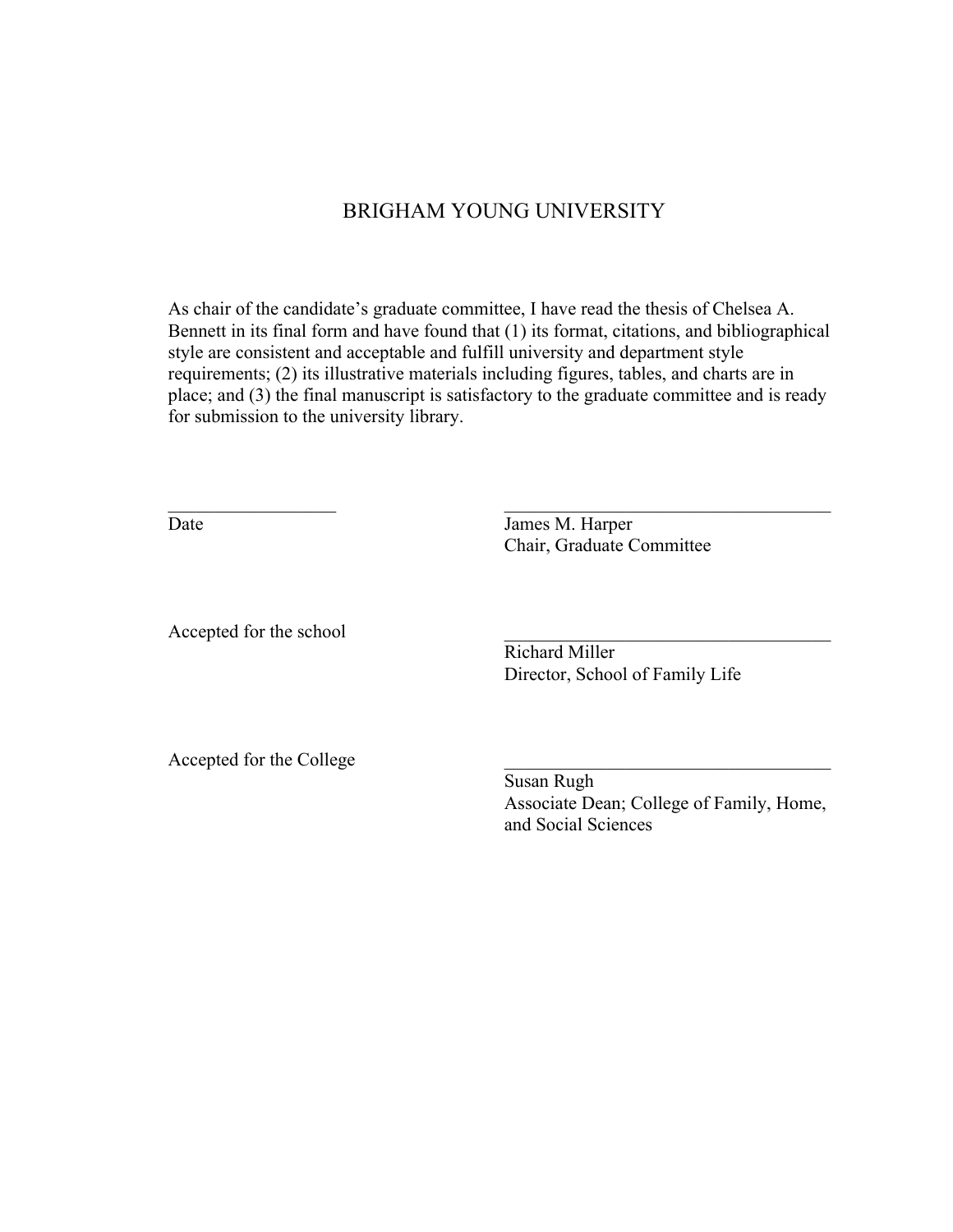#### **ABSTRACT**

# NEGATIVE MARITAL INTERACTION AND POSITIVE CHILD OUTCOMES WITH PARENT/CHILD ATTACHMENT AS A MODERATING VARIABLE

Chelsea A. Bennett Marriage and Family Therapy Program School of Family Life Master of Science

This longitudinal study investigated the potential moderating effects of attachment on negative marital interaction and positive child outcomes, specifically school engagement and child self-regulation. Waves I and II of data were drawn from the Flourishing Families Project; participants were 296 two parent families (fathers, mothers and children ages 10-13). Both observational and questionnaire data were used in data collection. Negative marital interaction was assessed using observational codes from the Iowa Family Interaction Rating Scales. All three family members' perceptions were used in assessing parent/child attachment and the potential positive child outcomes of school engagement and child self-regulation. As negative marital interaction increased, both school engagement and the child's self-regulation decreased. Only mother's attachment with child was a statistically significant moderating variable for the relationship between negative marital interaction and the child's school engagement. Gender effects showed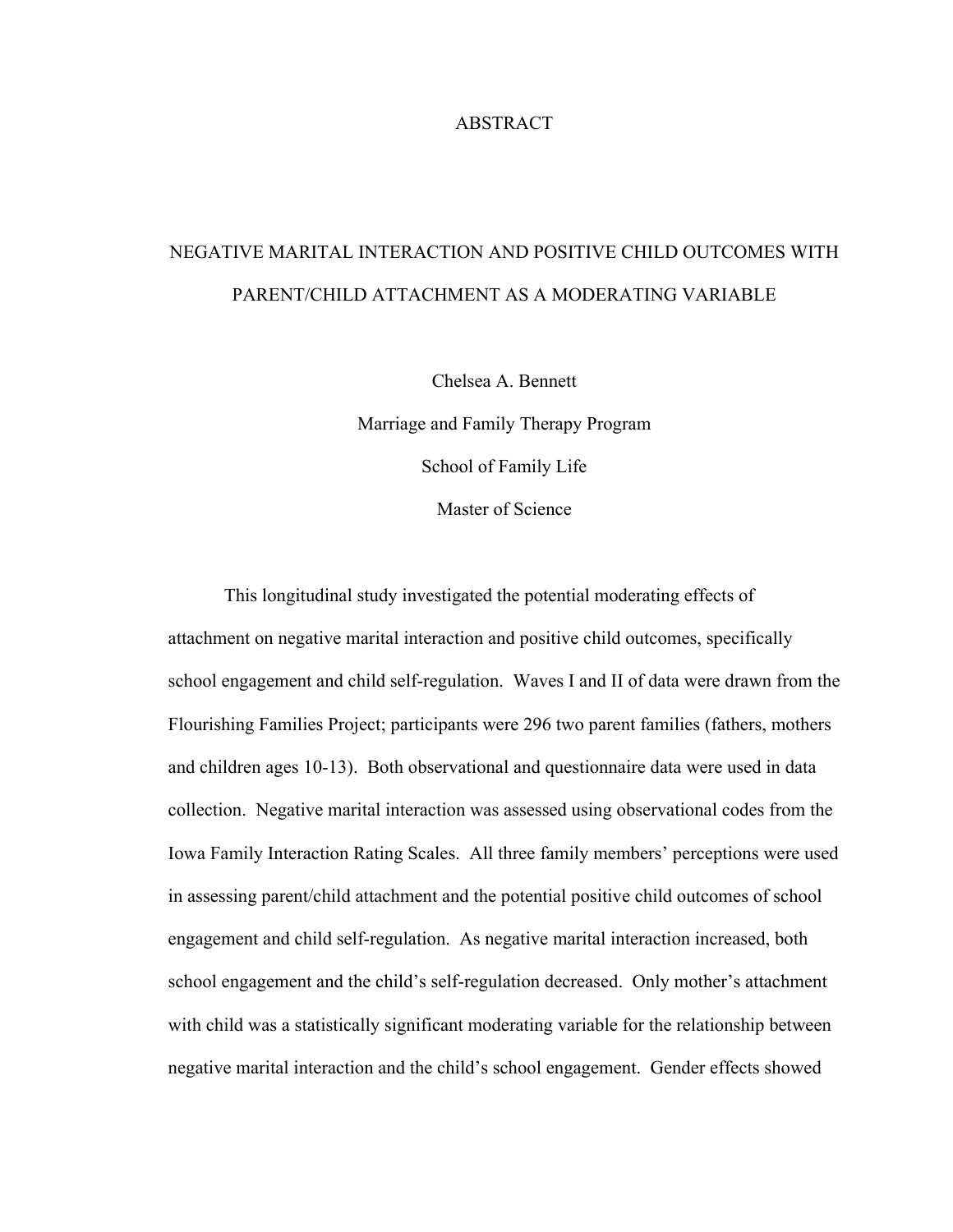that girls were more engaged in school and more self-regulated than boys. Implications for family therapy interventions with problems of child school engagement and selfregulation are explored.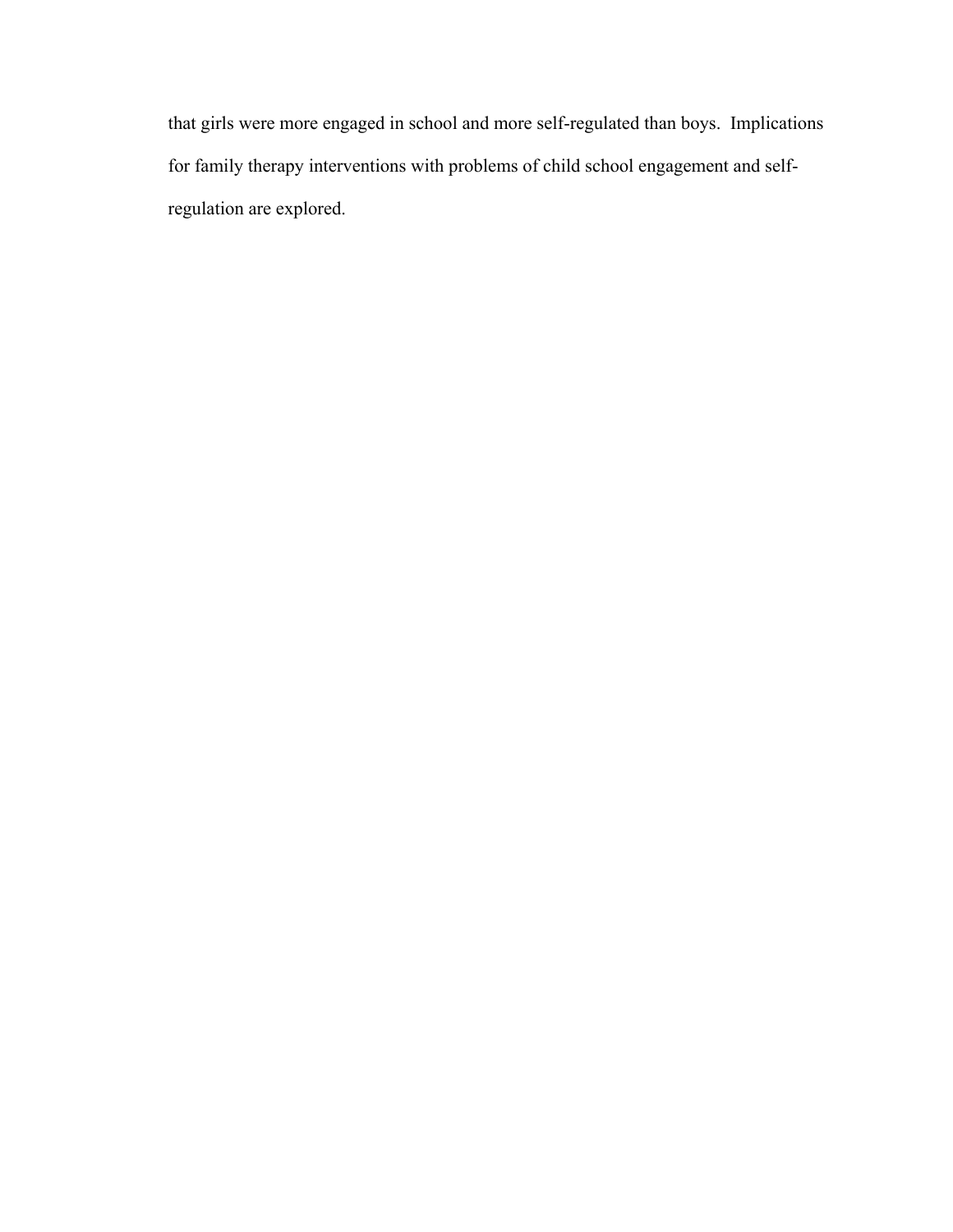### ACKNOWLEDGEMENTS

I would like to thank the many people who assisted me in completing this thesis. Above all, I am grateful to a loving Father in Heaven who has performed miracles and support in many forms in order for me to accomplish this thesis and my degree. I am grateful to my parents who have supported me in all facets of my life and been my greatest cheerleaders throughout my education.

I would also like to thank my Chair, James Harper, for sharing his vast knowledge, and always willing to sacrifice and help me with my many questions. He has provided support and counsel that has been priceless to me. I am also grateful for the help and suggestions that Richard Miller and Roy Bean provided while serving on my thesis committee.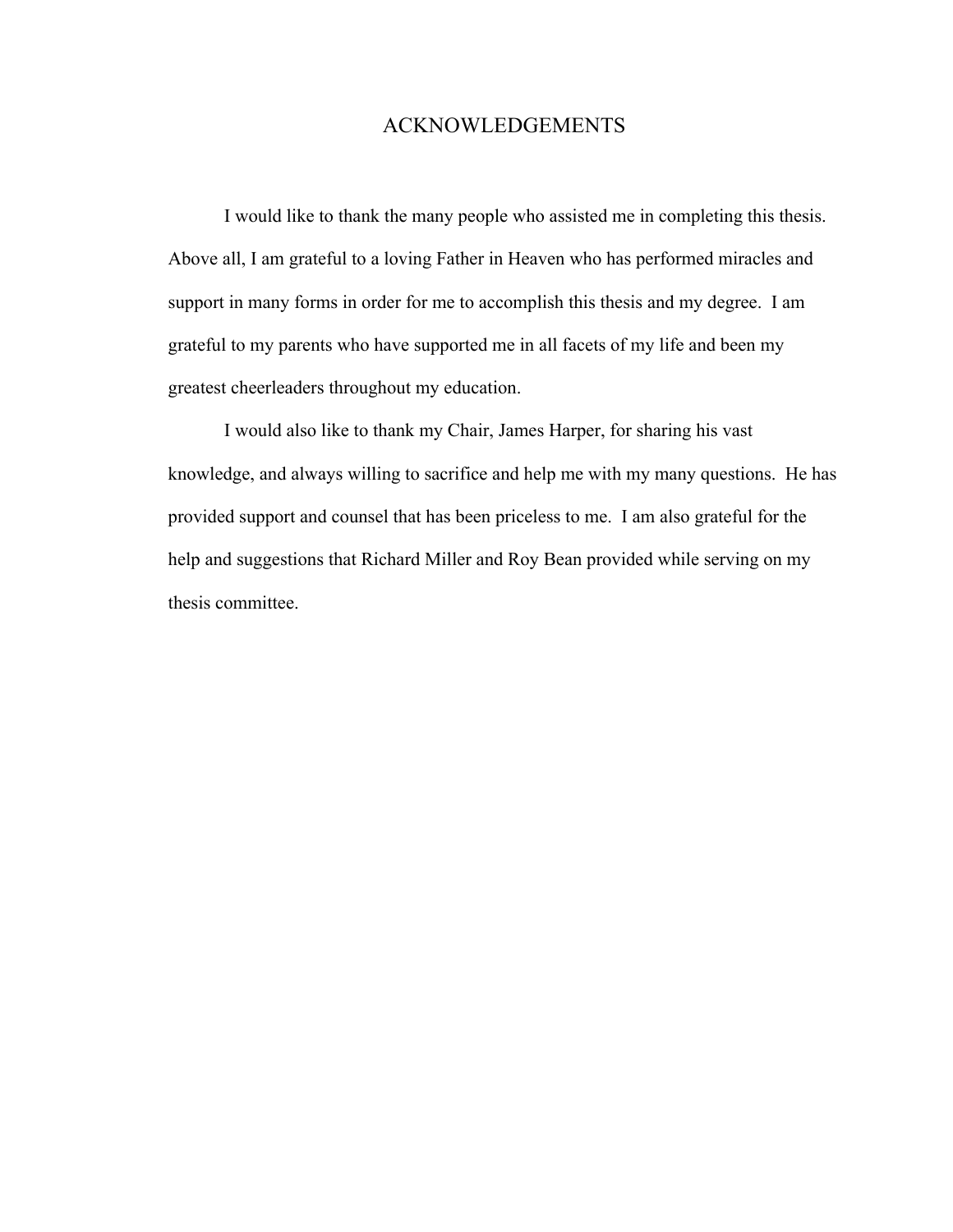| Discussion<br>32 |
|------------------|
|                  |
| .37              |
|                  |
| -54              |

### Table of Contents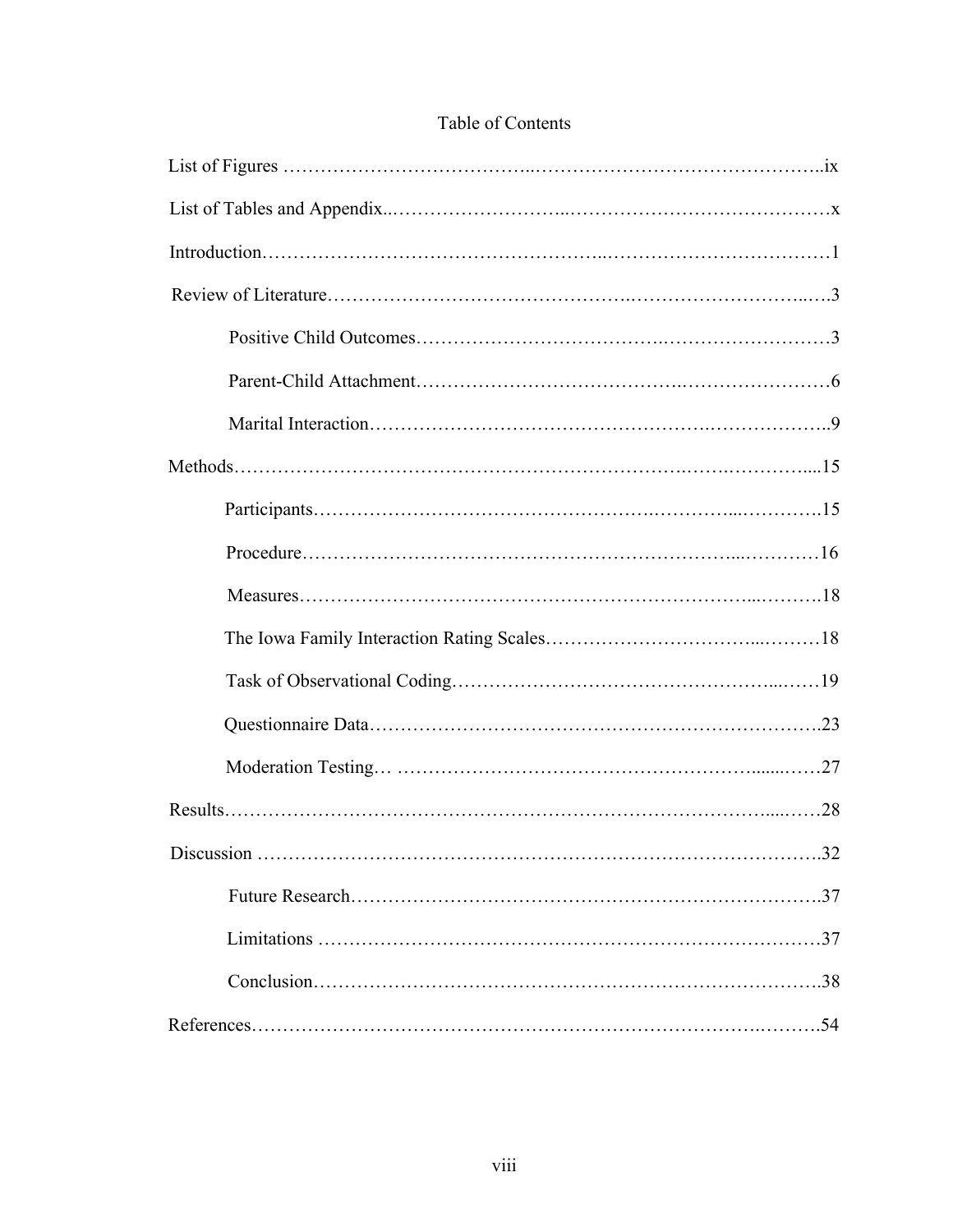## List of Figures

| Figure 1- Conceptual Moderation Model with Negative Marital Interaction  |
|--------------------------------------------------------------------------|
| at Time 1 Predicting School Engagement and Child Self-                   |
| Regulation at Time 2 with Time 2 Father and Mother                       |
|                                                                          |
| Figure 2- SEM Results for Time 1 Negative Marital Interaction Predicting |
| Time 2 School Engagement and Time 2 Child Self-Regulation44              |
| Figure 3- SEM Results for Mediation Model: Time 1 Negative Marital       |
| Interaction, Time 2 Father Child Attachment, Time 2 Mother               |
| Child Attachment Predicting Time 2 School Engagement and                 |
|                                                                          |
| Figure 4- SEM Results for Moderation Model: Time 1 Negative Marital      |
| Interaction, Time 2 Father Child Attachment, Time 2                      |
| Mother Child Attachment Predicting Time 2 School                         |
| Engagement and Time 2 Child Self Regulation with                         |
| Father-Child Attachment and Mother-Child Attachment                      |
| moderating the effects of Negative Marital Interaction on                |
|                                                                          |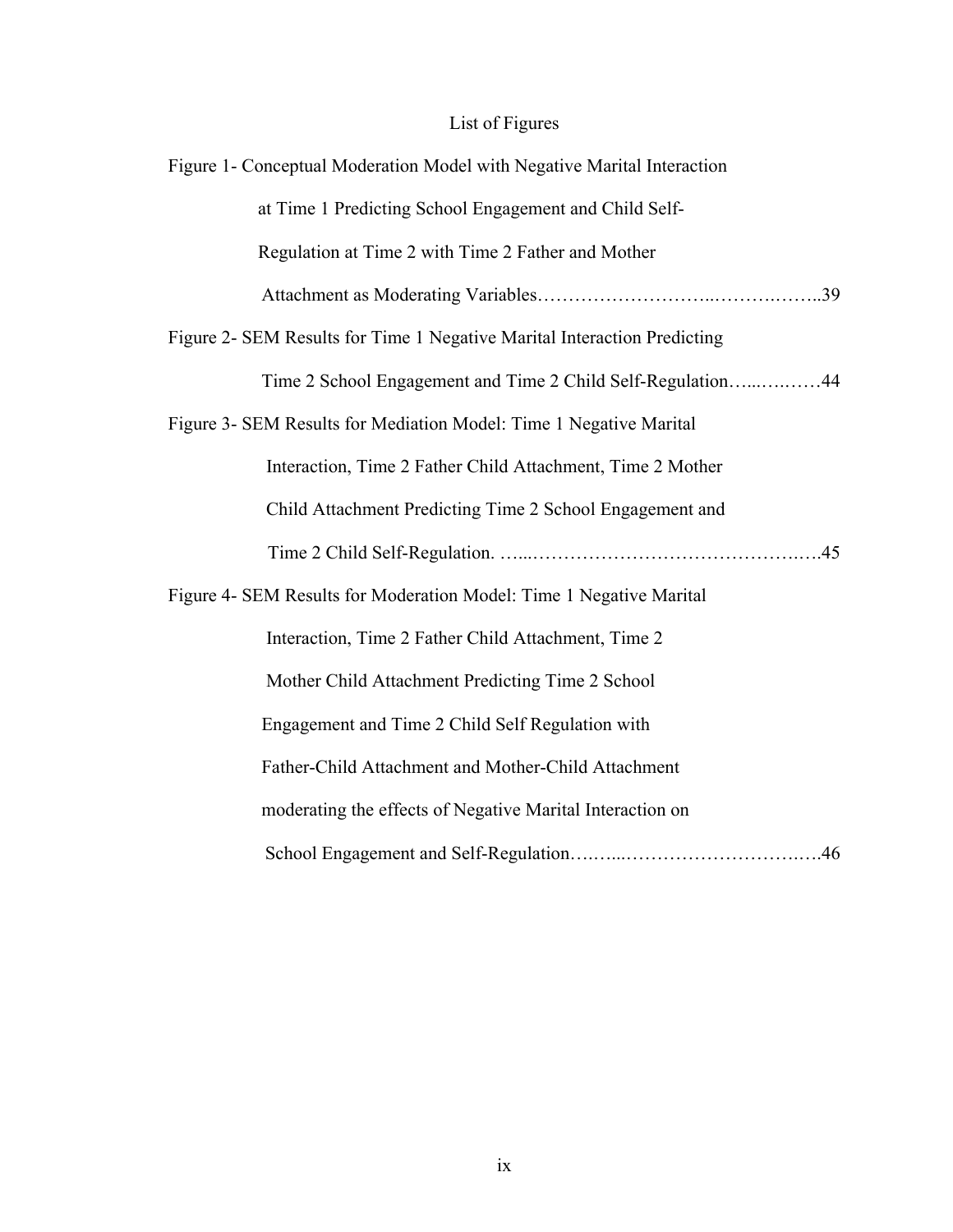### List of Tables

| Table 2- Means, Standard Deviations, Range, Alpha Coefficients, and |  |
|---------------------------------------------------------------------|--|
|                                                                     |  |
|                                                                     |  |

## Appendices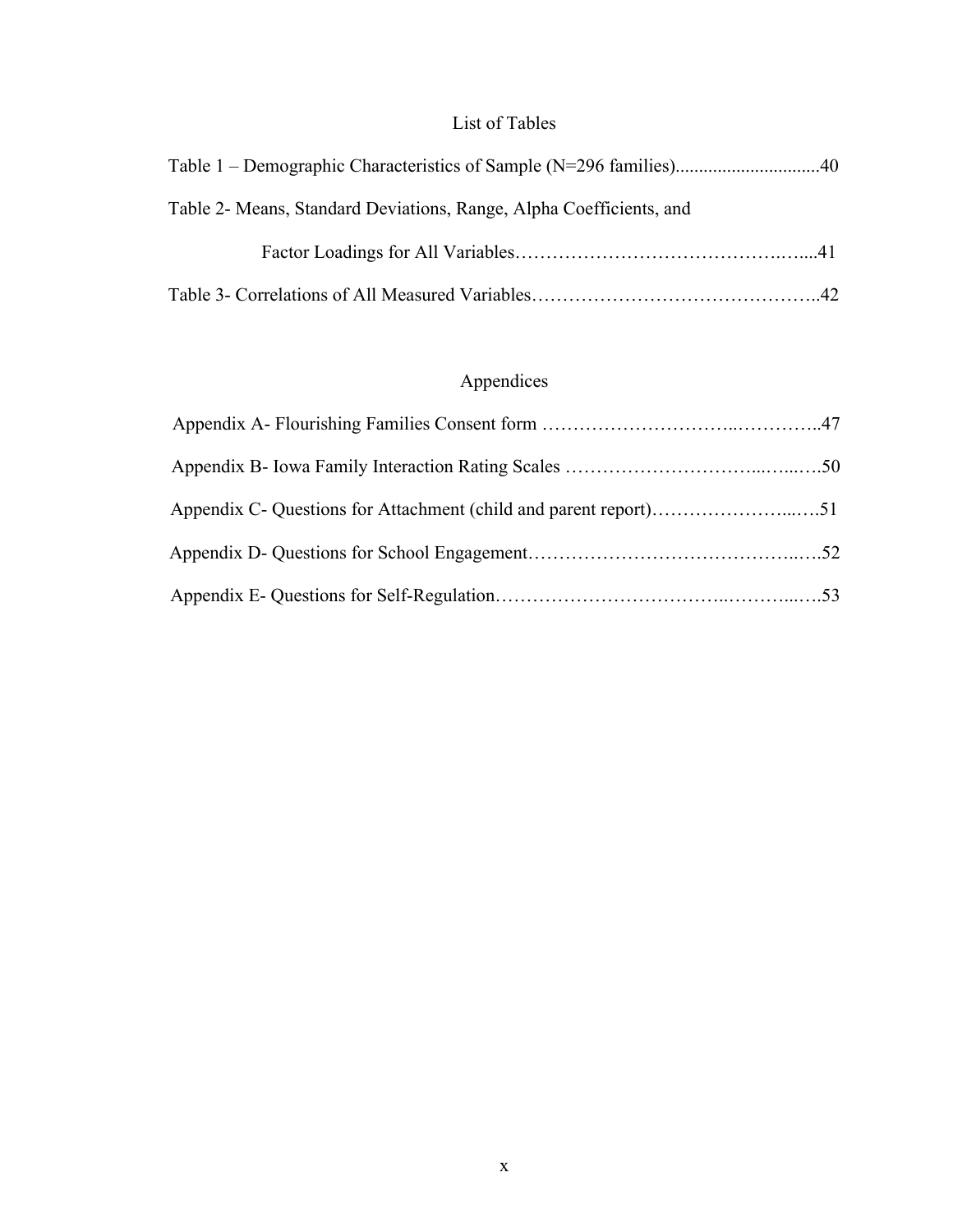#### Introduction

The effects of negative marital interaction on children have been researched extensively (Emery, 1982; Grych & Fincham, 1990; Porter & O'Leary, 1980; Bogelsa & Brechman-Toussaint, 2006; Davies & Cummings, 1994; Cummings & Davies, 2002; El-Sheikh & Elmore-Staton, 2004; Turner & Barrett, 1998; Davies & Cummings, 1994). This research has focused on such negative outcomes as internalizing and externalizing behavior, depression symptoms, anxiety and school behavioral problems. However, no studies could be found that examined how negative marital interaction may inhibit or diminish positive outcomes in children.

It is possible that negative marital interaction actually has a double-barreled effect. It increases negative outcomes, but it may also decrease positive outcomes in children. Positive outcomes in pre- and early adolescence are important because they become stepping stones to successful adolescence and young adulthood. However, we know very little of how family and couple processes are related to the development or inhibition of positive outcomes in children.

Couple and family process in a given family is often a mixture of both positive and negative. For example, the presence of negative marital interaction does not necessarily mean that the parenting process is negative as well. A couple may have conflict with each other, but have strong attachment to their child. Due to the importance of the parent/child attachment and its ability to create a safe and secure foundation and environment (Bowlby, 1969), it seems logical that the presence of strong attachment can buffer the effects of negative couple interaction on children.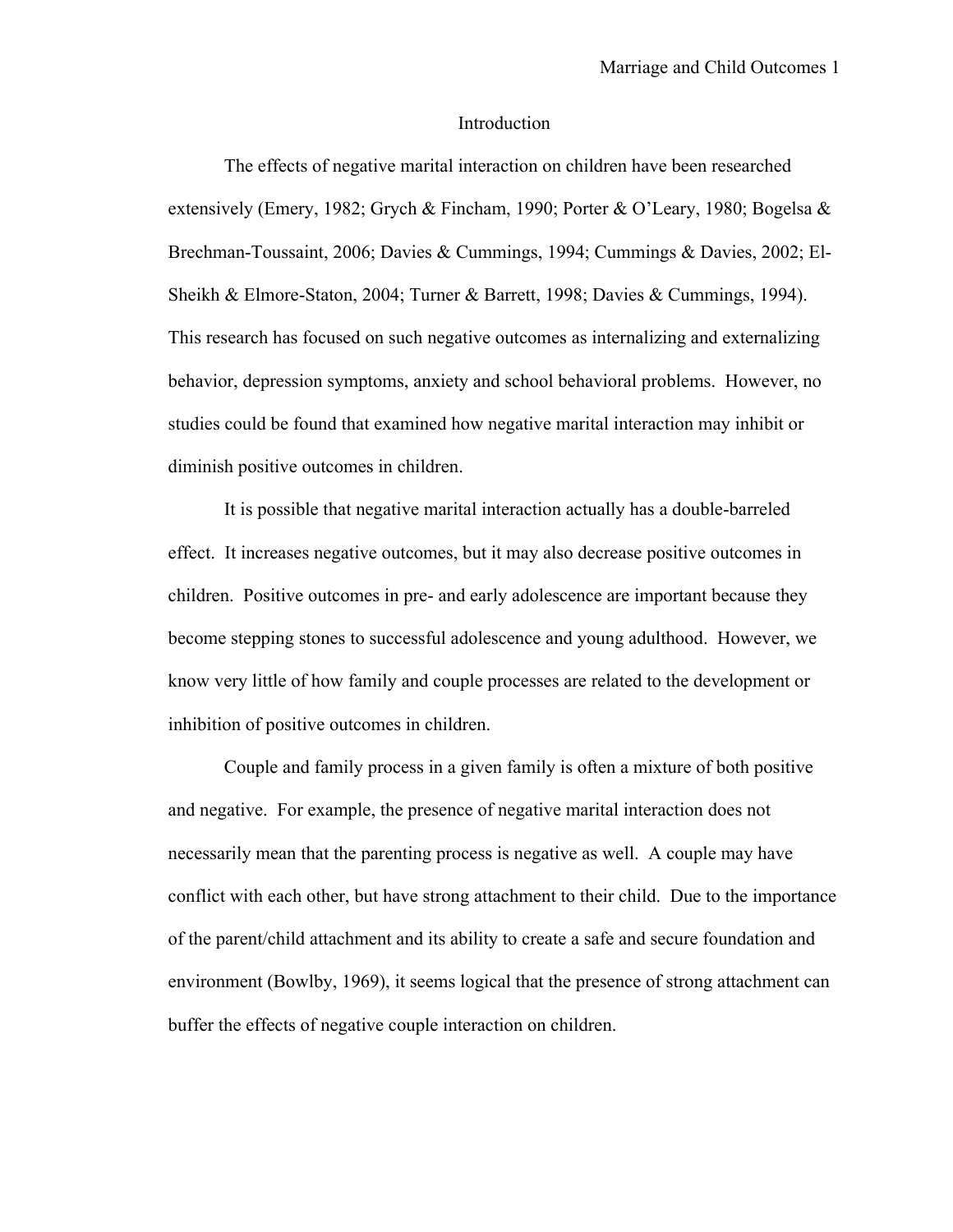The purpose of this study was to examine the relationship between negative marital interaction and positive child outcomes with mother/child and father/child attachment as moderating variables. More specifically, this longitudinal study examined how observed negative marital interaction was related to child school engagement and self-regulation with mother-child and father-child attachment as moderating variables.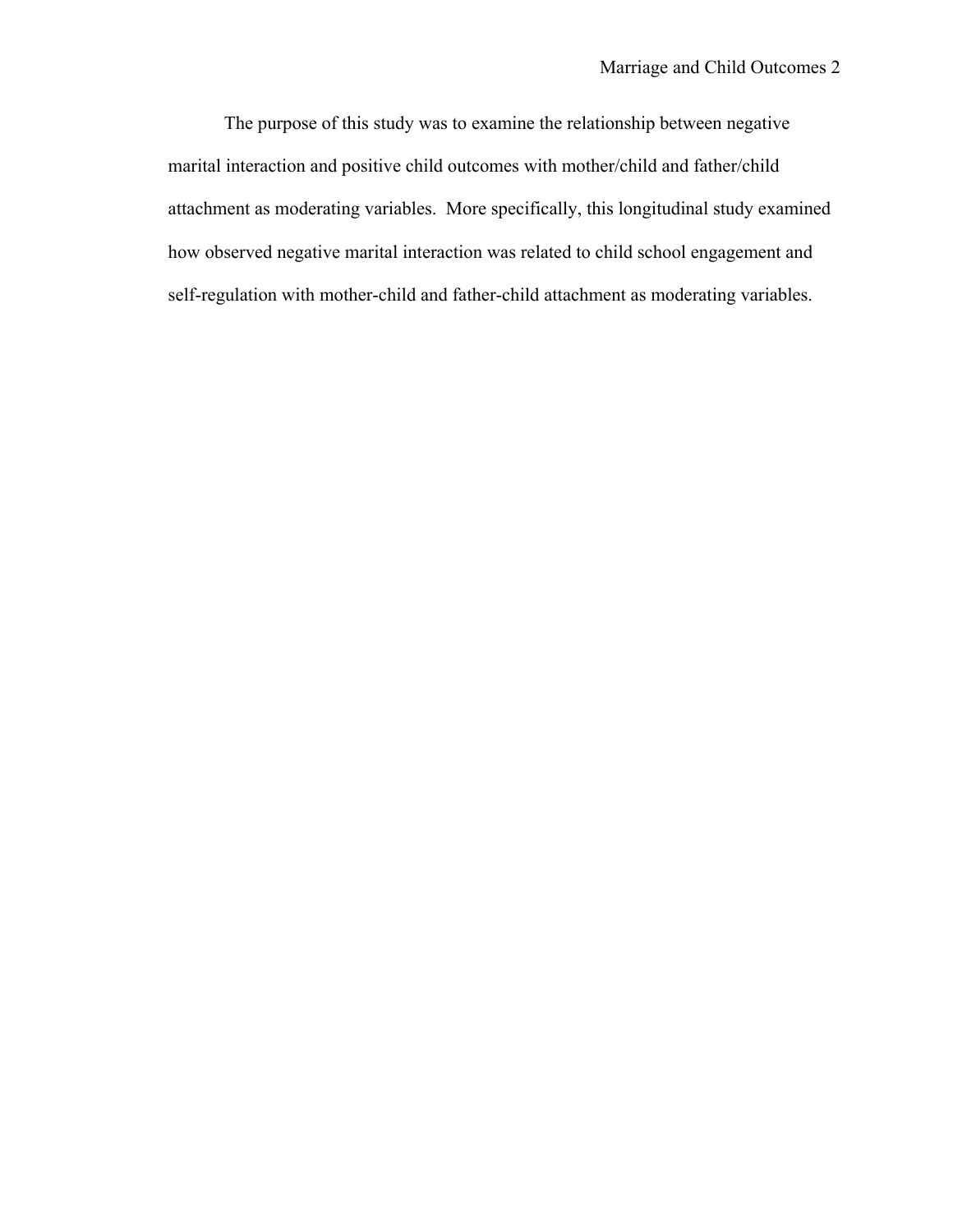#### Literature Review

Many studies have investigated how negative marital interaction influences negative child outcomes (e.g., Hooven, Gottman & Fainsilber, 1995; Gottman & Katz, 1989), but surprisingly no studies could be found examining how marital interaction of parents affects positive outcomes in children. Perhaps researchers have assumed that the absence of negative outcomes implies the presence of positive outcomes, but conceptually it is possible for a child not to exhibit internalizing or externalizing problem behaviors, but still be deficient in positive behaviors or characteristics like school engagement and self-regulation. How marital interaction affects these positive child outcomes deserves to receive more empirical attention in the literature.

#### *Positive Child Outcomes*

Positive child outcomes, also referred to as prosocial behavior, can be defined as "voluntary behavior intended to benefit another" (Eisenberg & Fabes, 1998, p. 701). With such a broad definition, researchers tend to label or associate prosocial behavior with a variety of positive attributes. For example, Malti, Gummerum and Buchmann (2007), measure prosocial behavior using variables such as sympathy and moral motivation. According to Grolnick, Kurowski and Gurland (1999), prosocial behavior is related to children's self-regulation, given that the ability to self-regulate at a young age prepares for better adult functioning. The development of prosocial behaviors is important because prosocial development helps a child make friends, which in turn appears to affect school performance. Both friends and school performance in children are related to success in adolescence and later adult roles (Grolnick, et al., 1999).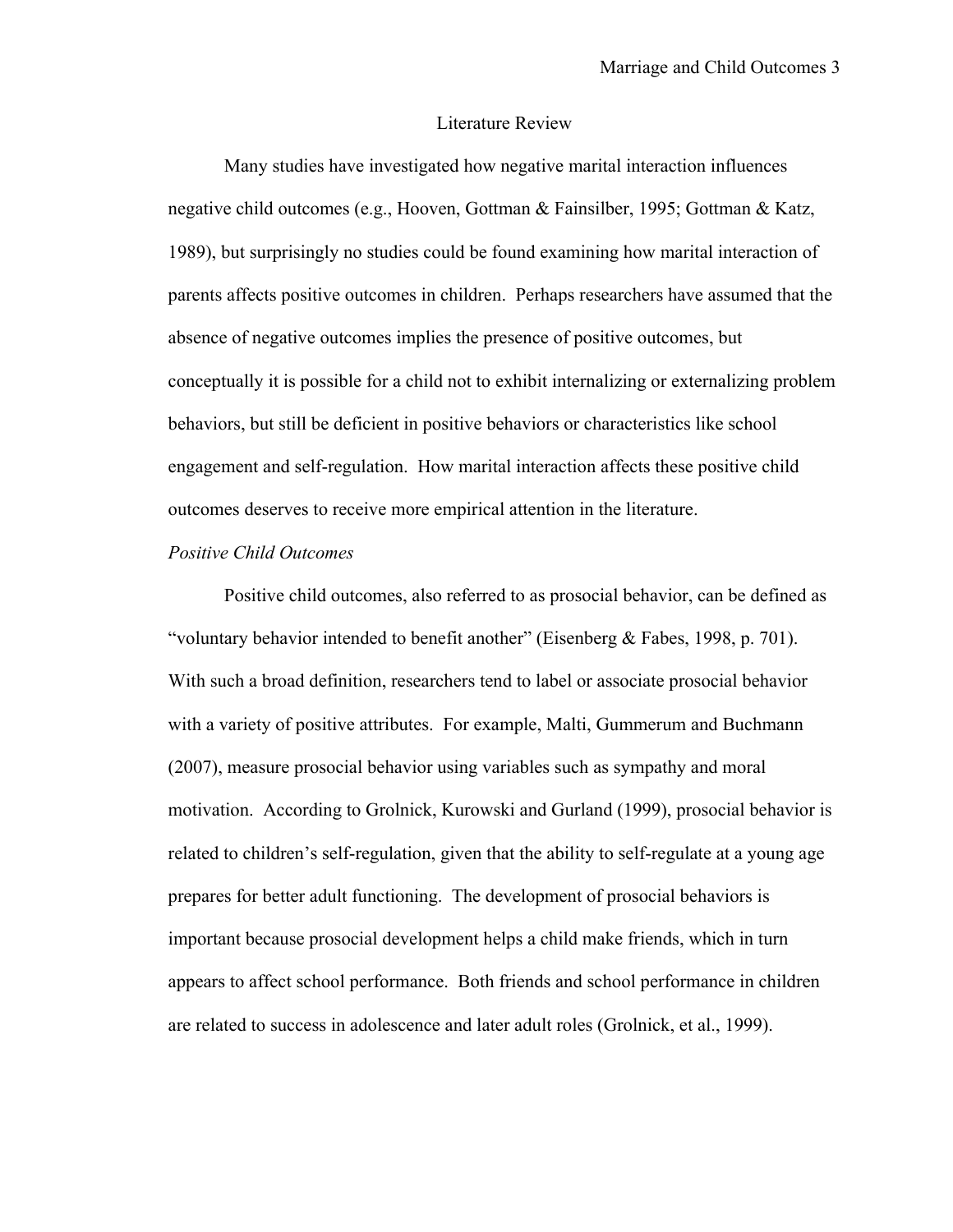Involvement in school is another rarely studied positive child outcome. Yet, researchers have found school engagement to be a solution to signs of student alienation (Fredricks, Blumenfeld & Paris, 2004), which alienation is in essence the antithesis of prosocial behavior, going outside of oneself and helping another.

School engagement is defined by Fredricks et al. (2004) as having three separate elements: behavioral, emotional and cognitive engagement. Behavioral engagement includes active participation in academic, extracurricular and social activities and foretells of positive academic outcomes. Emotional engagement is the emotional reaction (positive or negative) towards fellow students, the teachers, academics and school in general. Cognitive engagement is related to the level of effort exercised in trying to learn school/academic material.

Self-regulation encompasses several domains, namely emotional, cognitive and behavioral, though for children emotional regulation is the most referred to in the research literature. Self-regulation facilitates a child's ability to adapt to different situations often cited as emotional regulation in the literature. The literature generally focuses on the negative aspects of child self-regulation or those things that decrease a child's ability to self-regulate. This is further evidence that positive child outcomes are under studied compared to negative outcomes, which supports the need for the current study.

Emotion regulation, as a type of self-regulation, is unique as it is subjective in nature due to the many levels and expressions of emotion, especially as children are studied. According to Cole, Martin and Dennis (2004), "The construct of emotion regulation proposes to account for how and why emotions organize or facilitate other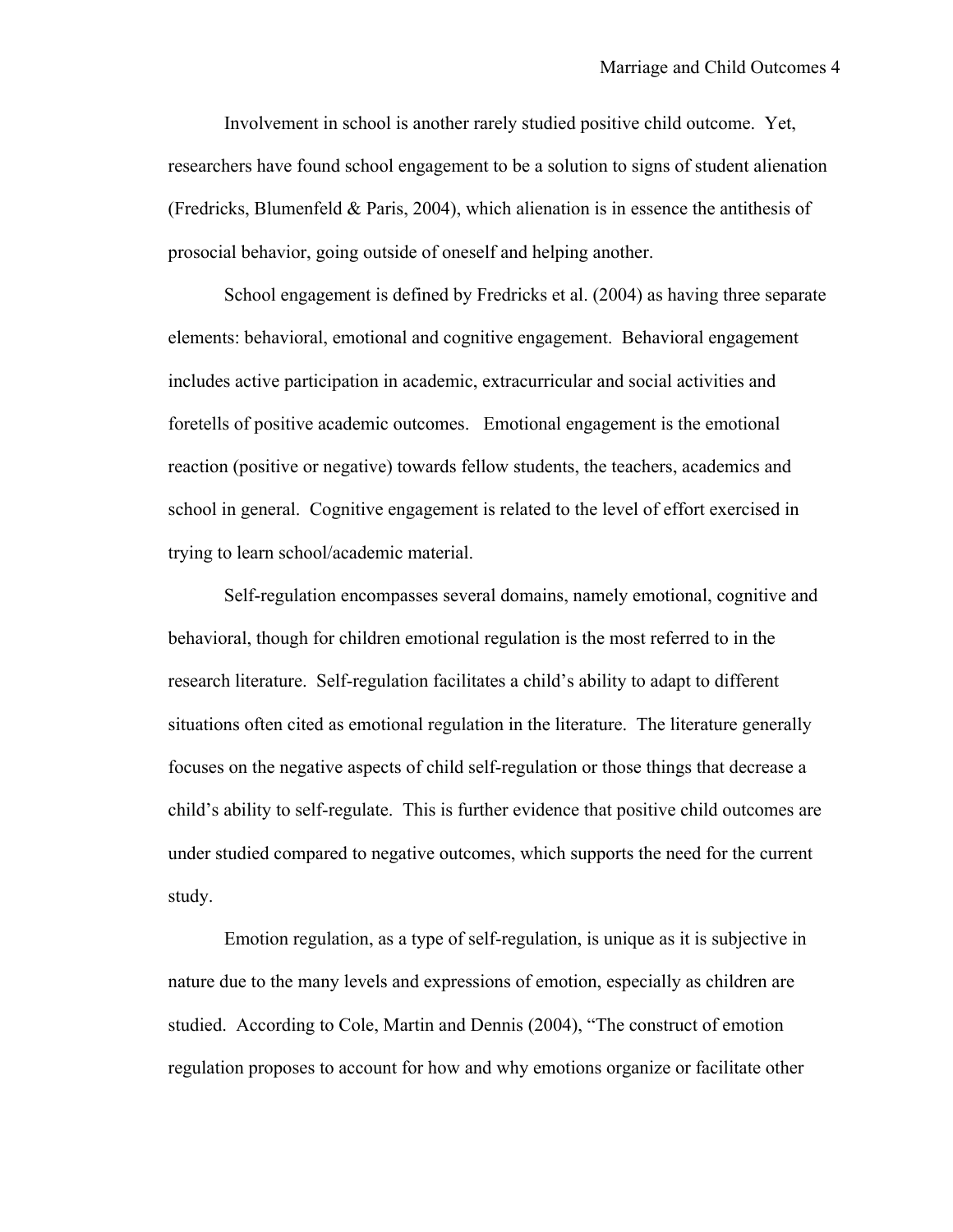psychological processes (p. 317)". Because of emotions facilitating other factors, emotional regulation is necessarily considered part of self-regulation. The importance of looking at this in children as it relates to self-regulation is that emotion is a motivator for children. For children, emotion gives experience meaning; what they make out of that meaning can allow children to better regulate themselves (Cole et al., 2004).

Cognitive and behavioral regulations are simply children's ability to regulate appropriately the way they think and behave. The child's cognitive and behavioral regulation is usually exhibited in settings such as school. A child's ability to self-regulate is shown to benefit and increase school engagement, which in turn benefits school performance (Patrick, 1997).

In summary, school engagement and self-regulation are concepts that appear to be developmentally related to children doing better now and in their future. There is no literature that identifies how family processes, specifically marital interaction, affects school engagement and self-regulation.

There is limited research on gender differences of pre-adolescent children in relation to self-regulation and school engagement. It is likely because of different developmental progress that boys will be slightly behind girls in terms of self-regulation and possibly with school engagement. There are no studies reported in literature that have examined gender differences specifically with school engagement and selfregulation. However, Ashman and Van Kraavenoord (1998), looked at gender differences in relation to self-concept and academic achievement with a pre-adolescent sample, concepts somewhat similar to school engagement and self regulation. They concluded that girls at this age have higher reading and spelling abilities and are about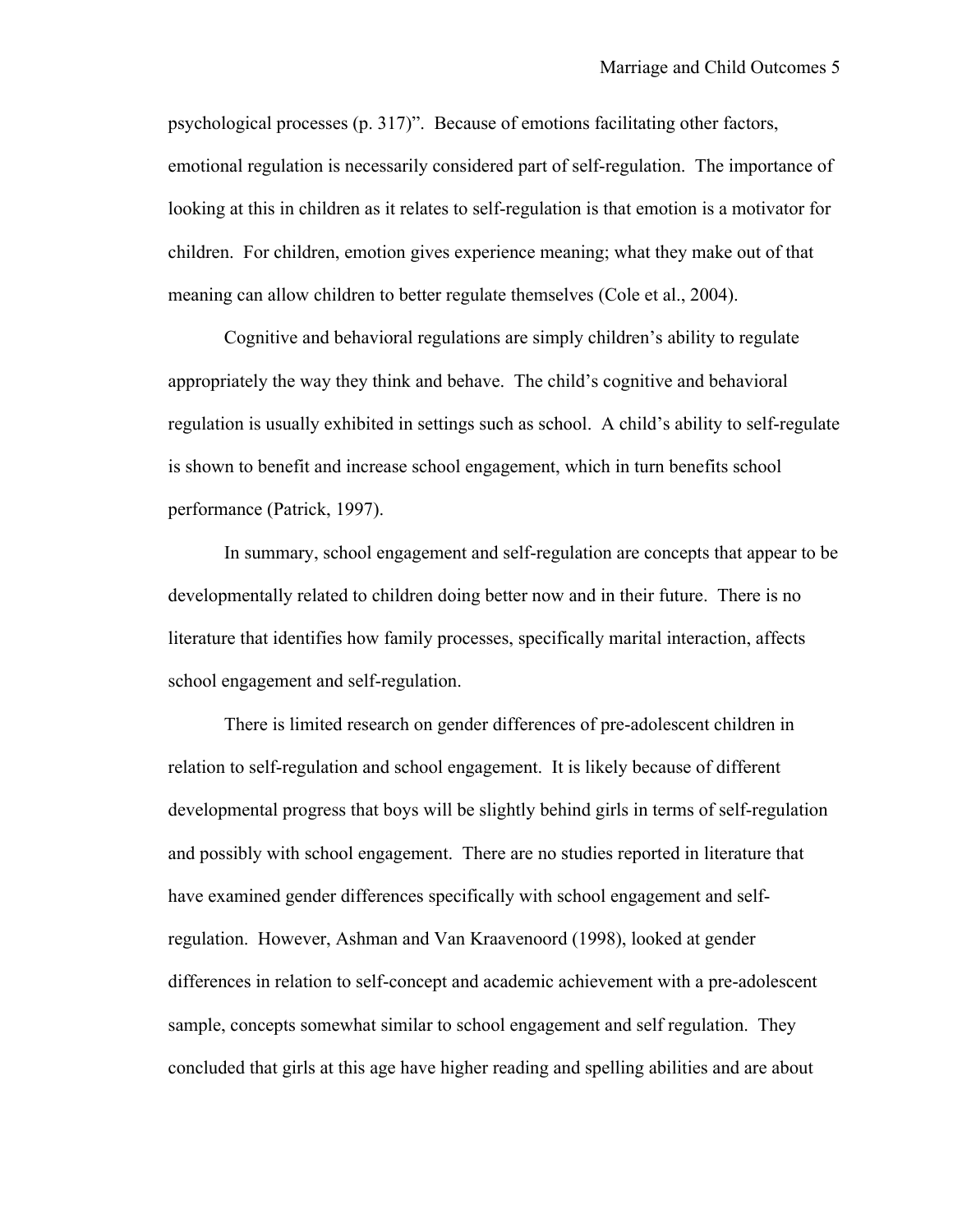equal on math with boys (Ashman & Van Kraayenoord, 1998). The literature has little information on pre-adolescent gender differences regarding school engagement and selfregulation. It appears that there is a need to study gender influences on self-regulation and school engagement during such formative years of childhood.

#### *Parent-Child Attachment*

A concept that might be related to the development of these prosocial behaviors is the secure attachment between parents and their child. John Bowlby, (1969, 1988) developed attachment theory and started his research with infants and the attachments they formed with their caregivers. He found that only within safety and support from a caregiver could a child fully be free to explore his/her world and exhibit behaviors that helped them develop important relational skills and attitudes. "According to the theory, children form ties to caregivers that vary in terms of the security of the bond. Children who form secure attachments are able to use the attachment figure as a safe haven in times of distress and as a secure base to support exploration and play in times of low distress" (Kerns, Tomich, Aspelmeier, & Contreras, 2000, p. 614).

Bowlby also found that there is an innate desire to be connected and seek relationships and a desire to seek "contact comfort," a term coined by Harlow (1959). This term came from the well-known study of infant monkey's and their attachment to cloth-substitute mothers. This study showed that in times of need, pain or threat there is a desire to seek comforting figures. Bowlby found that it was natural and innate that people seek attachment figures and infants who were unable to securely attach to such comfort figures exhibited high levels of distress (Bowlby, 1982). More recently, Goleman has postulated that human beings are neurologically designed to be social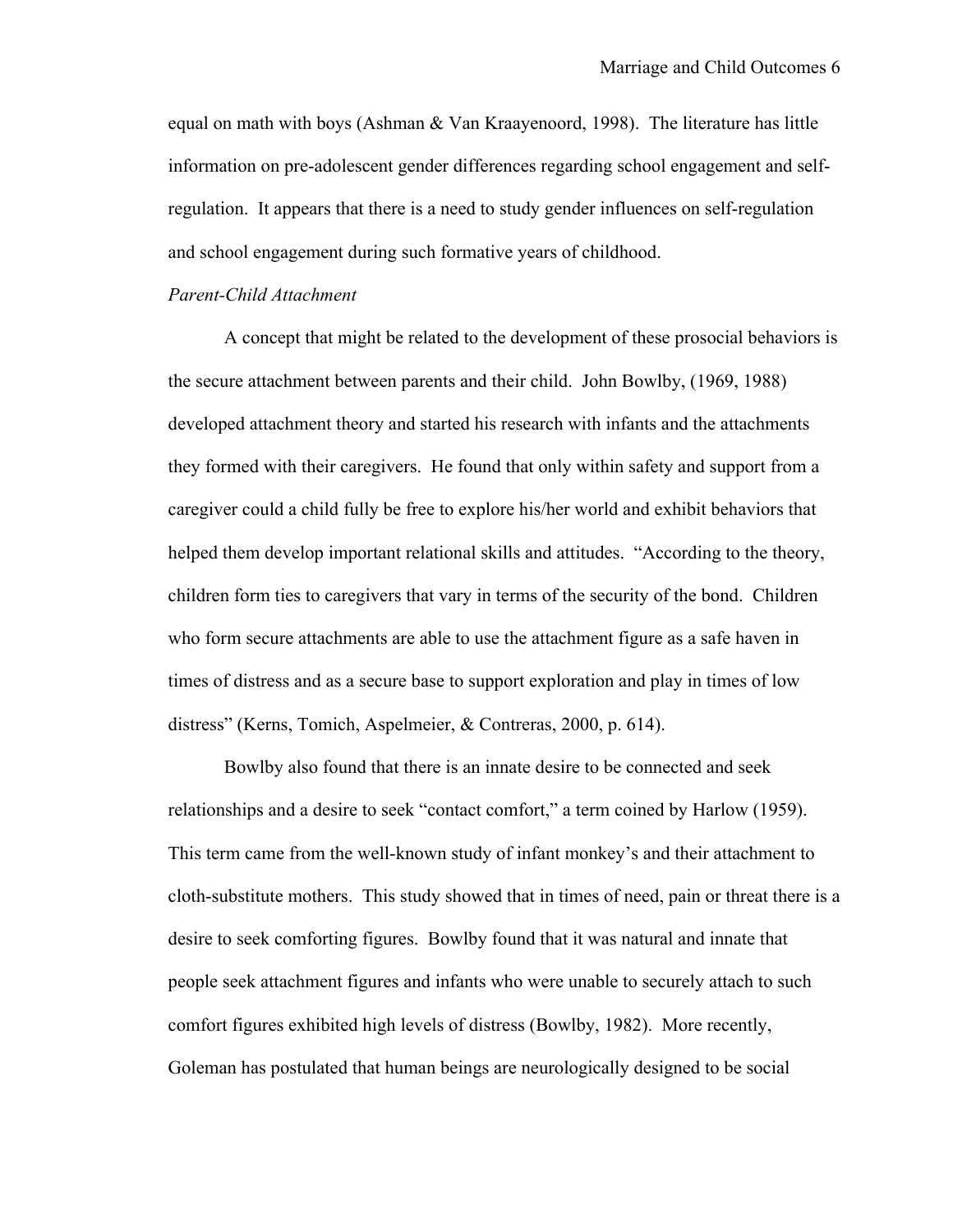beings, to take in social cues and to seek to belong to safe, secure relationships (Goleman, 2006).

Research indicates that early attachment patterns have an impact on well-being throughout the life course. Children who have a secure attachment have less difficulty throughout certain aspects of their lives, such as peer relationships (Kerns, 1996; Sroufe, 1988). Secure attachment can also predict the child's socialization (Bretherton, 1985) and risks for adjustment problems (Erickson, Sroufe, & Egeland, 1985). Mikulincer and Shaver (2007) reported that this attachment is important in 'maintaining and promoting mental health, interpersonal functioning, satisfying close relationships and psychological growth (p. 140).' It has also been found that optimal functioning occurs when attachment figures are available which creates a relationship of security and connection (Bowlby, 1973). Because this attachment has the potential to predominantly affect a child's outcomes, the study of attachment and its results are extremely important to give an idea of the child's future.

The majority of parent/child attachment research is focused on preschool-age children (e.g., Bretherton, Lambert & Golby, 2005; Rydell, Bohlin & Thorell, 2005; Wood, Emmerson  $& Cowan, 2004$ . This creates a large gap of research for the middle childhood and early adolescent years when children desperately need a secure figure (Kerns et al., 2000; Bowlby, 1979, 1989). Children report at this middle-childhood stage that they turn most often to their parents for support (Levitt, Guacci-Franco, & Levitt, 1993; Reid, Landesman, Treder, & Jaccard, 1989). Because individuals in this age group most often turn toward parents, martial conflict or parents' ability to work through and resolve conflicts may be one family factor that has an impact on secure attachment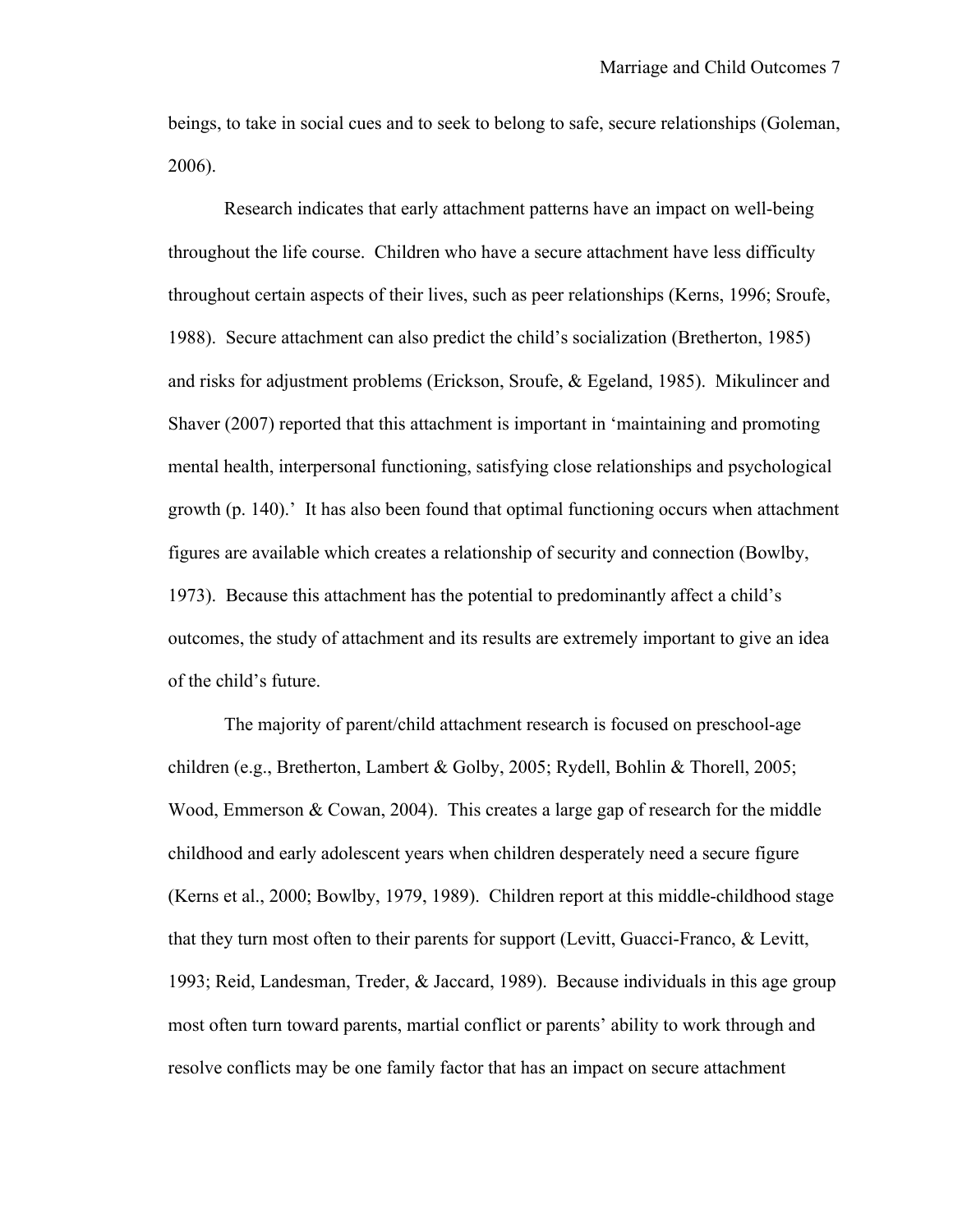between parents and children. These findings again point toward the need for the current study examining how mother-child and father-child attachment affects the relationship between marital interaction and the child's school engagement and self-regulation, especially in pre and early adolescence.

There are two studies regarding attachment among middle-age children. One study was done in the United States and one was completed in the United Kingdom. The U.S. study focused on children ages 9-12 and obtained attachment-based self-reports from the children. This study also obtained self-reports from the parents and measured their willingness to serve as an attachment figure for the child. Both boys and girls were involved in the study, but the race was predominantly white (87%). In this study researchers were able to administer questionnaires that covered subjects such as security, preoccupied and avoidant coping strategies, as well as a parent's willingness to serve as an attachment figure. The most interesting finding of this study was that the more attachment-related parenting attitudes and behaviors the parents reported, the more the parents were willing to act as attachment figures. The more willing these parents were to being that attachment figure for their child, the more secure the child felt. Kerns, et al. (2000) concluded, "This suggests that parents and children have a shared perspective on the parent-child relationship concerning the degree to which the parent is consistently operating as an accessible and available attachment figure to the child" (p. 623). Also, those children who had more security in their attachment used less avoidant coping with that same parent. (Kerns et al., 2000). Findings from these studies show that parent/child attachment is important at this age for the security of the child.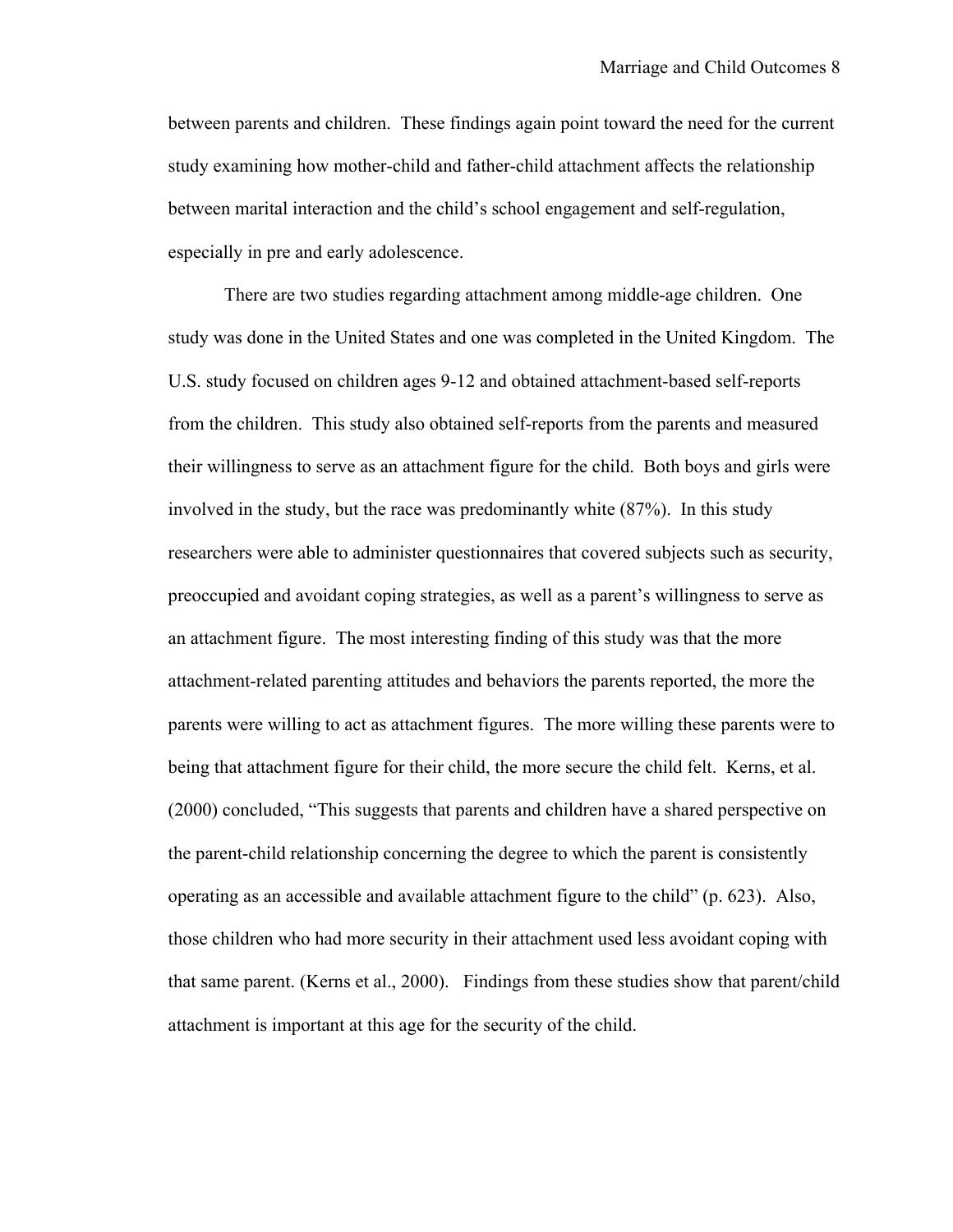The other study was conducted in Wales. One of the most important variables of this study was the age of the group involved (11-12 year-old children). They discovered that "marital conflict negatively influences children's symptoms of psychological distress through adverse effects on their feelings of emotional security stemming from marital conflict which, in turn, adversely influences their feelings of security in their relationship with their parents" (Harold, Shelton, Goeke-Morey, & Cummings, 2004, p. 369). Therefore, the negative marital conflict to which the child is exposed leads to adjustment problems as well as problems in their relationship with their parents, which, in turn, has the potential to create less secure attachment.

In this study, it was proposed that good attachment would be related to positive child outcomes, specifically school engagement and self-regulation. When a child feels securely attached they are more likely to exhibit these positive child behaviors because they feel safe and as a result have a greater ability to self-regulate. A child who has good attachment also does better in school, as they are better able to explore their world and are not distracted by worrying about having a secure base.

#### *Marital Interaction*

Marital interaction is another family variable that may be related to both parent/ child attachment and to the development of positive child behaviors. Marital conflict and parent/child attachment have both been well researched as separate variables, but they are rarely both included in studies. Goeke-Morey, Cummings, and Papp (2007) concluded that little seems to be known on how conflict and its resolution truly affect children, especially in relation to attachment with the parental figure. Marital conflict has been analyzed in terms of the child's psychological adjustment (e.g., Emery, 1982; Grych &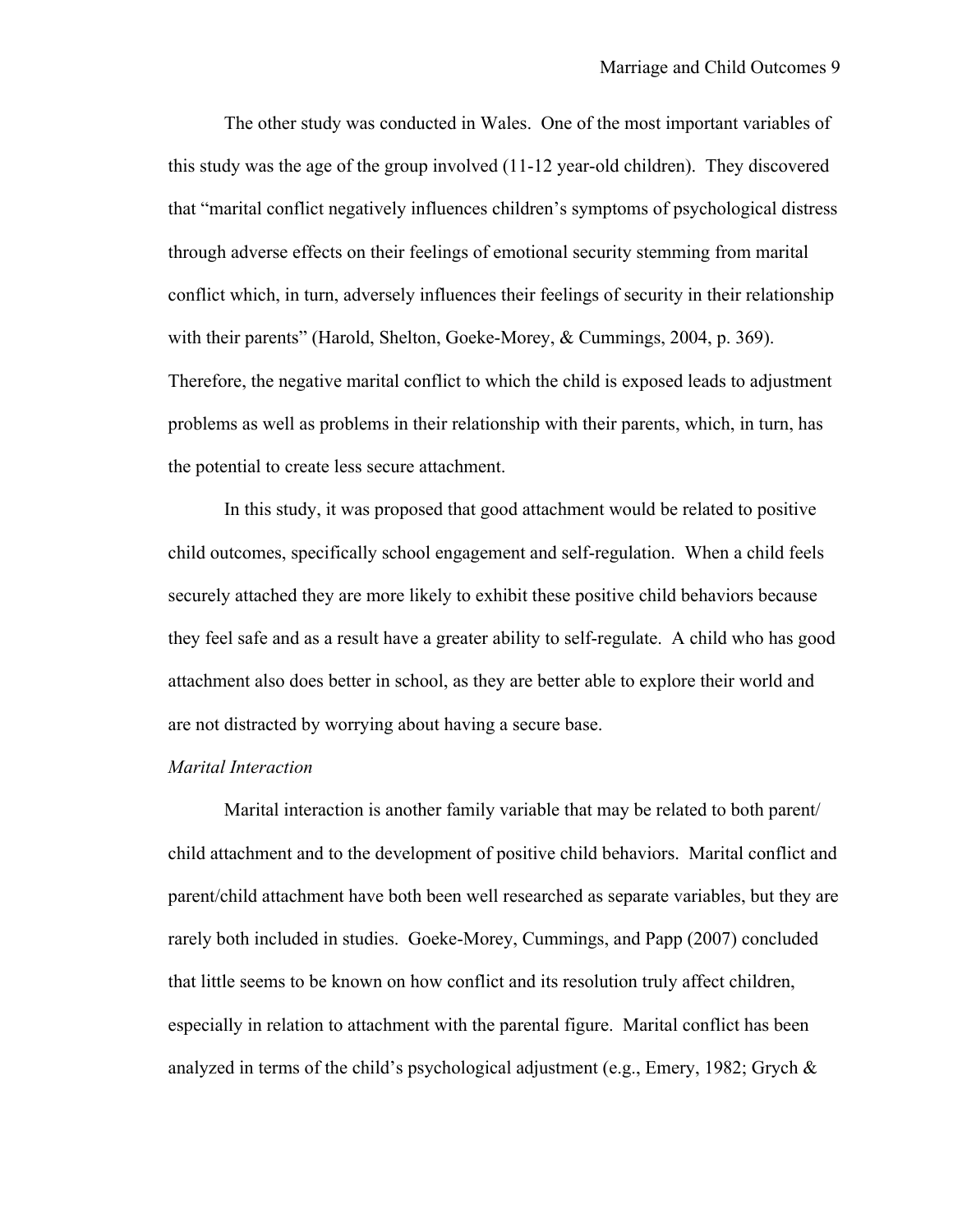Fincham, 1990; Porter & O'Leary, 1980), anxiety (Bogelsa & Brechman-Toussaint, 2006), security about parenting (Harold, et al. 2004), adjustment in general (Davies & Cummings, 1994; Cummings & Davies, 2002; Goeke-Morey et al., 2007; El-Sheikh & Elmore-Staton, 2004; Schoppe-Sullivan, Schermerhorn & Cummings, 2007; Turner & Barrett, 1998), stress (Davies & Cummings, 1994) and the response (good or bad) to marital conflict (Goeke-Morey et al., 2007). While marital conflict and its effects on children appear to be heavily researched, a majority of the research is tied to adjustment and not attachment. Although adjustment tends to be the vehicle in which problems or benefits of attachment are shown, it is an indication of attachment not a measure of attachment itself. There needs to be more studies which examine the effects of parentchild attachment on various outcomes in pre-adolescent children, especially differentiating between mother-child and father-child attachment.

While many studies have linked negative marital interaction with various negative child outcomes, studies have not examined negative marital interaction and positive child outcomes. It may be that parent's emotions, as a result of conflict, creates tension in a child (Crockenberg & Langrock, 2001; Cummings, Goeke-Morey, Papp, & Dukewich, 2002). The potential attachment the child has with the parent comes as a result of how the child perceives this marital conflict. The intensity of marital conflict has the potential to affect both attachment and the child's positive outcomes.

Cummings, Goeke-Morey, and Papp (2003) explored some of the emotional responses of children during marital conflict. Children (ages 8-16) participated and were evaluated by their parents regarding their emotions following the witnessing of their parents' marital conflict. The parents indicated in a home diary their child's emotional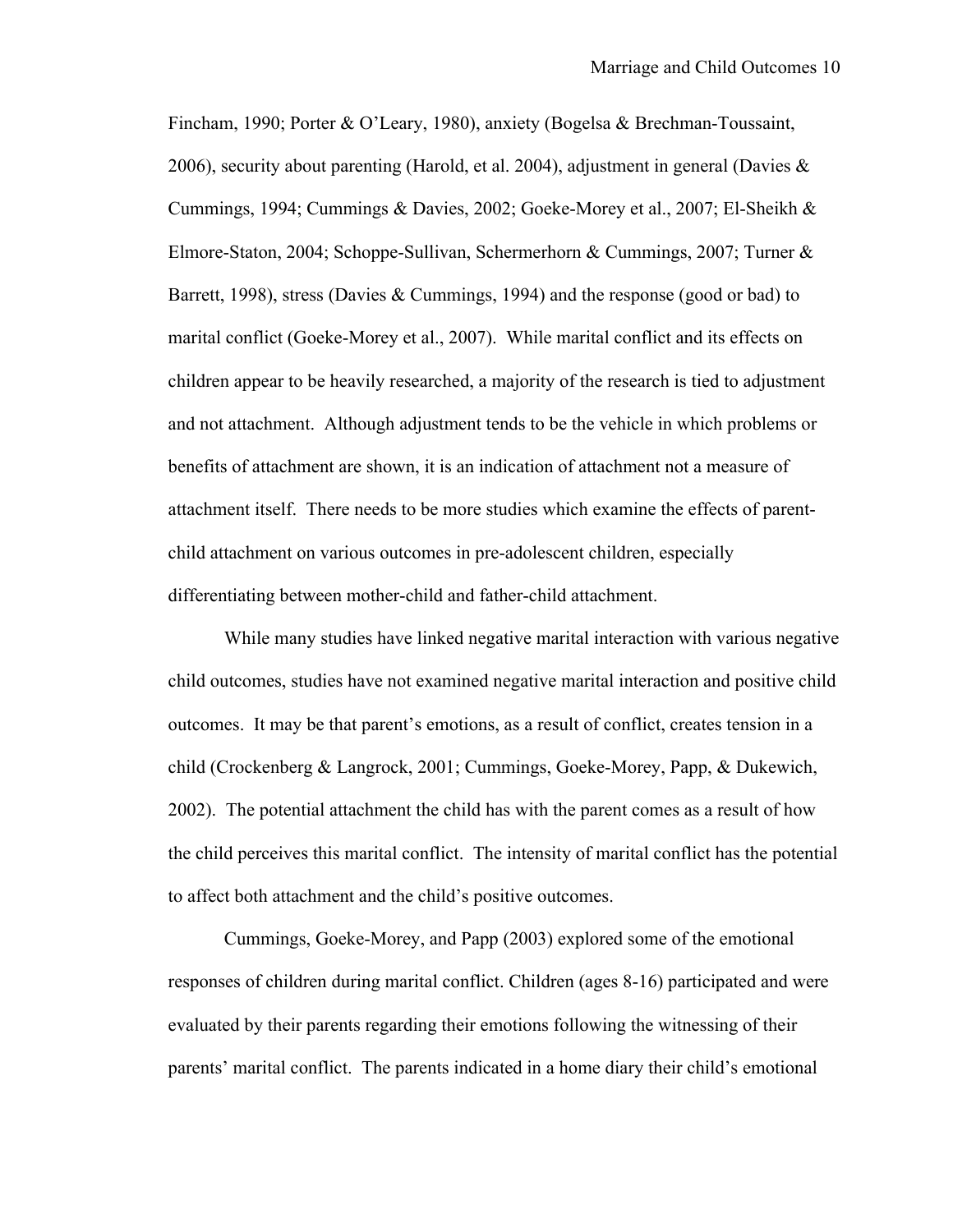response after a marital conflict. The parents rated the child's emotions (i.e., happiness, anger, sadness and fear) on a 10-point scale. As a result, a new finding stated that children who experienced happiness after marital conflict were less likely to experience adjustment problems. These authors were cautious, however, and stated they could not tell "whether more optimal marital conflict tactics or a buffering effect of children's positive emotionality, or both, accounted for these effects" (Cummings et al., 2003, p. 1926). Cummings et al. (2003) findings indicate that marital interaction may have an impact on positive outcomes in children as well as on negative outcomes.

The way in which a child responds to marital conflict can be positive or negative depending on contextual factors. A child's positive response to conflict resolution can be a good indication of emotional security and may be an indication that the child has confidence in the parents' ability to resolve conflict. If the child feels safe in the attachment with parents, the child can learn that conflict is a natural part of marriage and that resolution is important. If children feel unsafe in the attachment with the parents, they can conceptualize marital conflict as a threat because they do not have a secure base with the parents. Goeke-Morey et al., (2007) found that, "a child's positive response to conflict resolution was an indication of enhanced emotional security" (p. 751). This is consistent with Bowlby (1973) who believes that a positive aspect of secure attachment is that a child is more likely to respond to stressors with high degrees of distress. Securely attached children, when faced with stressful family events, experience 'felt security' (Cummings, 1990; Sroufe & Waters, 1977), as well as more regulation of negative emotional arousal (Cassidy, 1993; Kobak & Barbagle, 1993) and greater adjustments (Bretherton, Ridgeway, & Cassidy, 1990; Davies & Cummings, 1994). It seems, based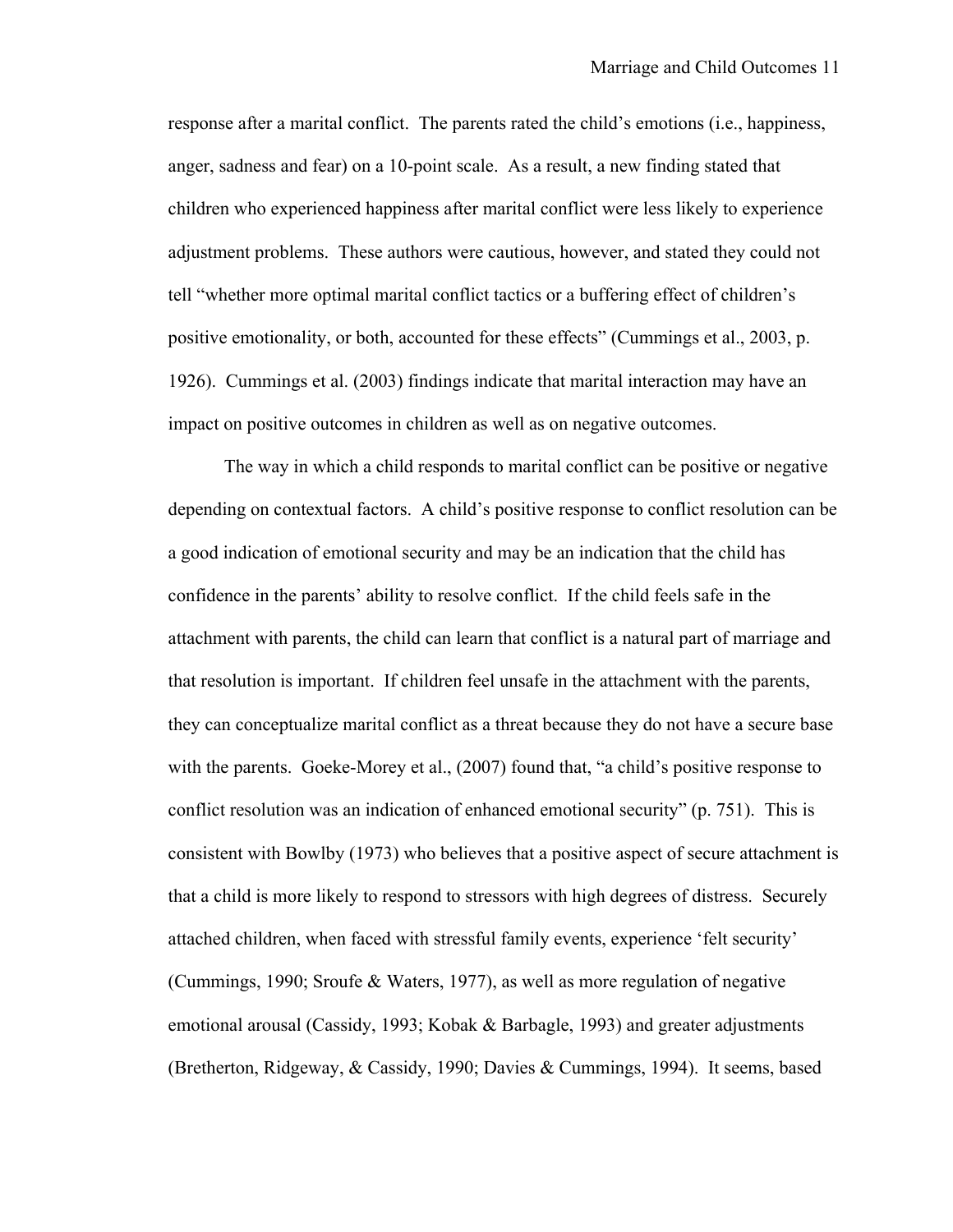on theory that children who are securely attached to both parents would not necessarily be adversely affected by conflict in the parent's relationship, but more empirical studies are needed to verify whether this is true.

Davies and Cummings (1994) postulated the emotional security hypothesis, which is grounded in attachment theory. They "propose that emotional security is a paramount factor in children's regulation of emotional arousal and organization and in their motivation to respond in the face of marital conflict (p. 388)." Children can feel anxious and stressed amidst adults' conflicts (Cummings, Zahn-Waxler, & Radke-Yarrow, 1981) and at a very young age, they can explore different ways to intercede in marital conflict (Covell & Abramovitch, 1988; Covell & Miles, 1992). They may use different forms of functional symptomatic behavior to obtain the desired security, both for the relationship between the parents, as well as the child's relationship with the parents. Thus, there is an interrelated relationship between family dysfunction and insecure attachment (Belsky, Rovine, & Fish, 1989; Greenberg & Speltz, 1988).

Children feel more distressed with marital conflict if their security is threatened. An anxiously attached child is more likely to be affected by marital conflict than a securely attached child. This idea led the researcher to hypothesize that good attachment between child and parents may moderate the effects of negative marital interaction on child outcomes. According to Davies & Cummings' (1994) emotional security hypothesis, the most salient reaction to marital conflict is emotional distress (e.g., Cummings, 1987). So, "exposure to adults' conflicts induces emotional distress in children, with effects evident in behavioral, affective, cognitive, and physiological responses (Ballard, Cummings, & Larkin, 1993; Cummings, 1987; El-Sheikh,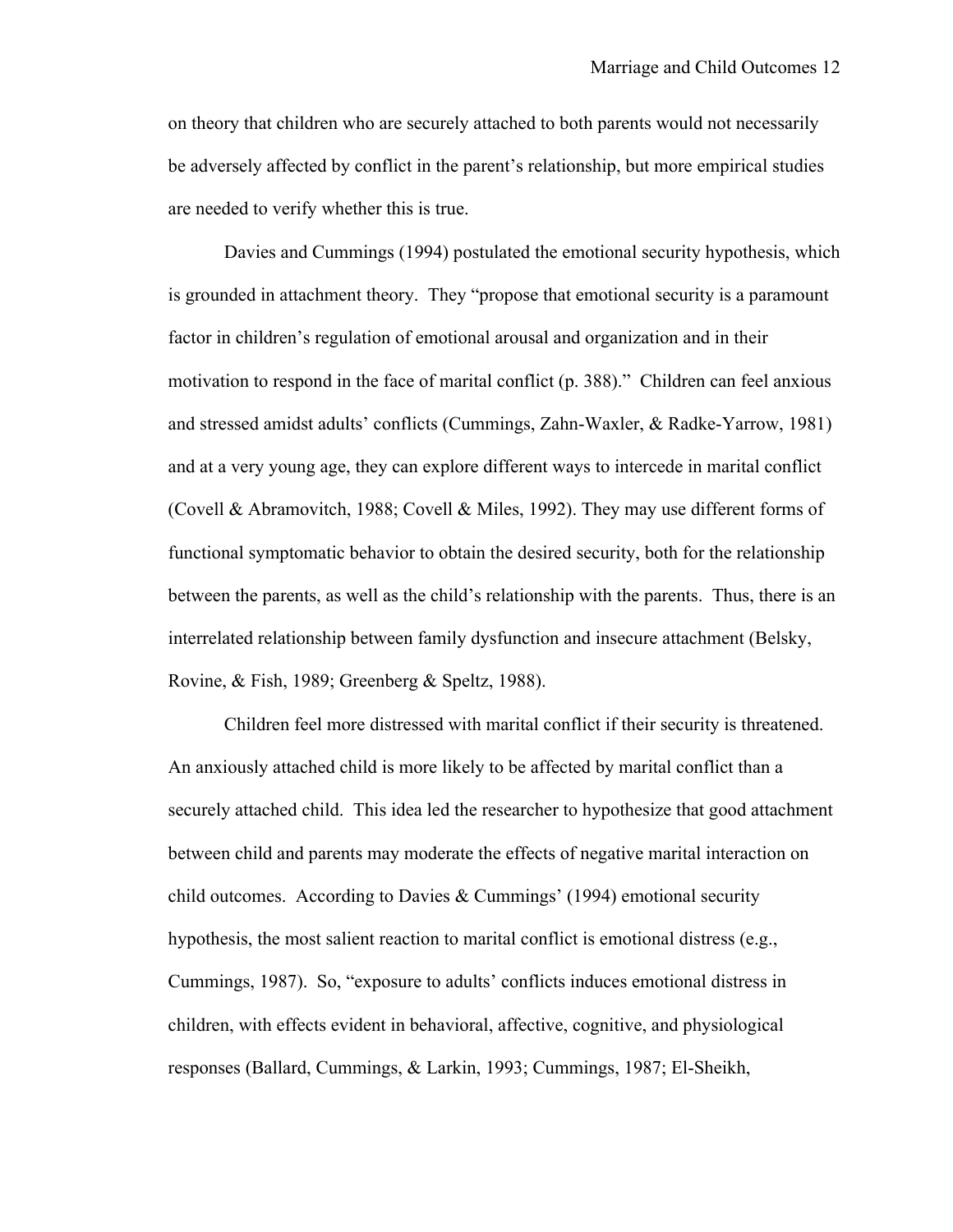Cummings, & Goetsch, 1989; Gottman & Katz, 1989; Grych & Fincham, 1993; O'Brian, Margolin, John, & Krueger, 1991). Emotional dysregulation and arousal (Cummings et al., 1981), dysregulation of interpersonal behavior and aggression (Cummings, Iannotti, & Zahn-Waxler, 1985; Cummings, Hennessy, Rabideau, & Cicchettti, 1994), self-reports of guilt and anxiety (Covell & Abramovitch, 1988; Grych & Fincham, 1993), and triadic involvement in parents' disputes (Covell & Miles, 1992; Cummings J.S., Pellegrini, Notarius, Cummings, 1989; Vuchinich, Emery, & Cassidy, 1988) have all been reported" (Davies & Cummings, 1994, p. 390). Thus, according to Davies and Cummings (1994), to account for these effects they propose that emotional security has three distinct impacts on the children's functioning, namely: the child's regulation to their own emotional arousal, the child's attempts to regulate the marital emotions, the emotional security the child feels and internal representations. The child can feel inappropriately stuck in the relationship as a result of poor security. The lack of security can produce anything within two extremes, from triangulation and enmeshment to disengagement and emotional cutoff. The increased marital conflict can also create decreased parental involvement and emotional availability to the child (Davies & Cummings, 1994). "Marital conflict results in diminished parental resources to support optimal parenting" (Schoppe-Sullivan et al., 2007, p. 1119).

Marital conflict has the potential to negatively affect parenting, which in turn may be related to poor attachment (Cummings et al., 2003). According to Schoope-Sullivan et al., (2007), marital conflict can have a 'spill over' effect in which the conflict not only affects the marriage, but the other relationships surrounding that marriage (i.e., the parent/child relationship). Furthermore, the longer there is marital conflict, the more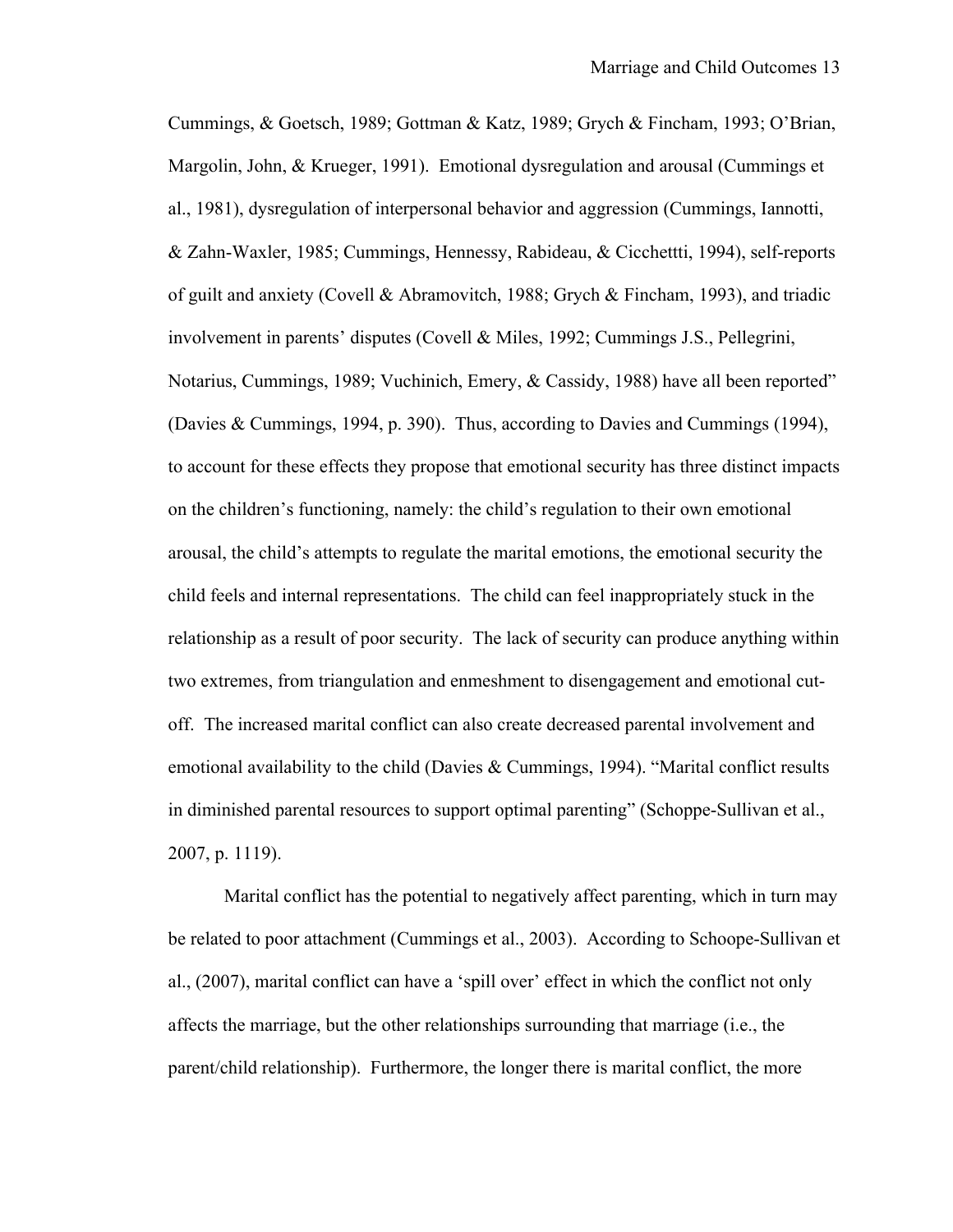likely it is to affect the parenting (Schoope-Sullivan et al., 2007). Naturally, those who are involved with a higher level of conflict will have less time and energy for positive parenting.

This study investigated the relationship between negative marital interaction, parent-child attachment for both fathers and mothers, and positive child outcomes, specifically school engagement and self-regulation in children ages 10-13. This study was unique in that it was longitudinal, used observational as well as questionnaire data and had a large sample. A conceptual model of the proposed relationships is illustrated in Figure 1. It was hypothesized that (1) as negative marital interaction increases, school engagement and self-regulation will decrease, and (2) that attachment will moderate the relationship between negative marital interaction and school engagement and child selfregulation.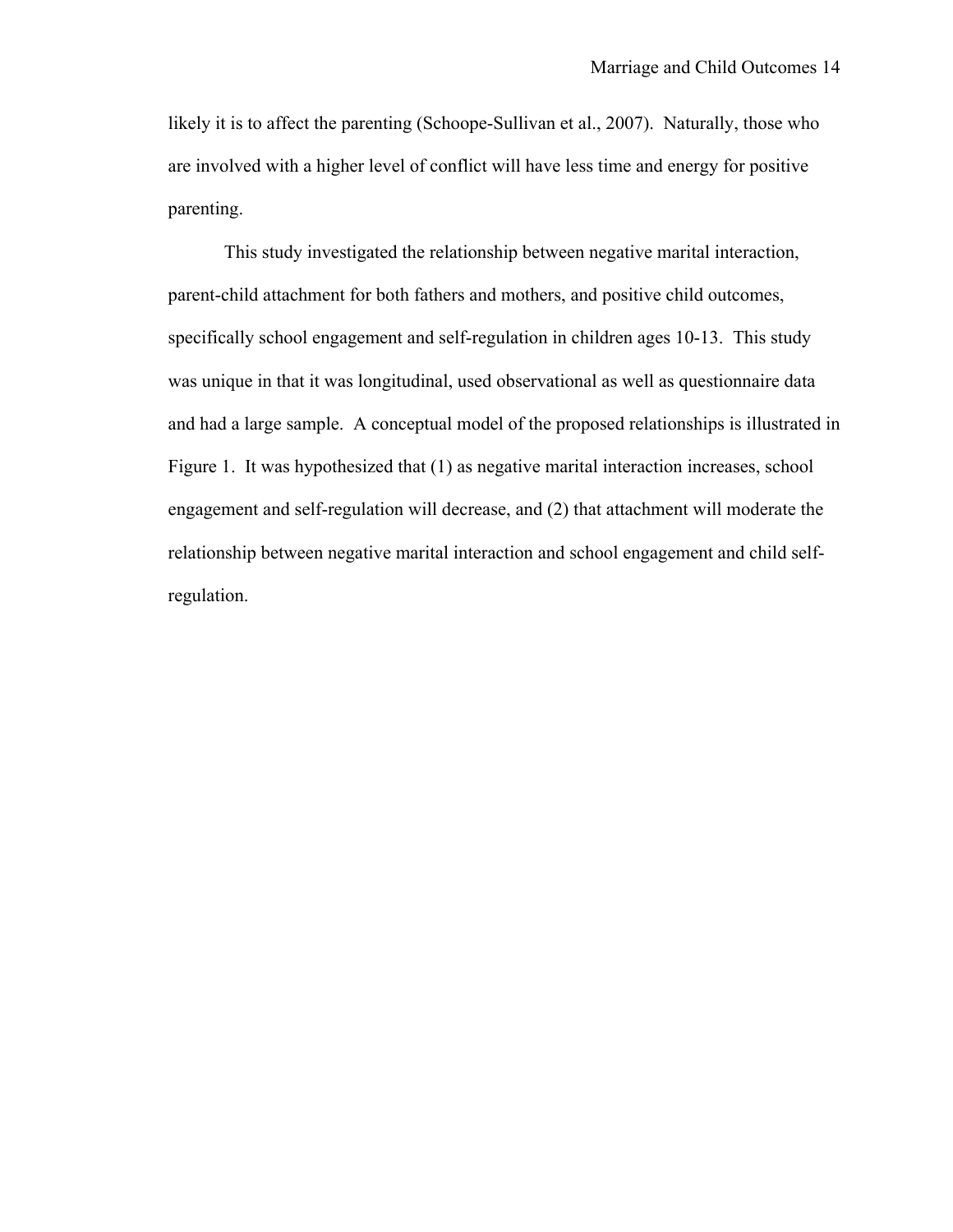#### Methods

#### *Participants*

The participants in this study came from the *Flourishing Families Project (FFP),* a longitudinal study of family processes. All two-parent families with a child between the ages of 10 and 14 from the first and second wave of data were included in this study. Each family member filled out a one-and-one half hour self-administered questionnaire and each family participated in a one-hour video taped interview.

Three hundred and fifty three two-parent families made up the sample in the first wave of data (see table 1). The genders of children were almost equal with slightly over 50% being male and 49.6% being female. The mean age of the boys and girls were 11.26 and 11.18, respectively. The mean age of the fathers and mothers were 46.46 and 43.49, respectively. The average family size was 4.48. A majority of the participants were Caucasian with 86.4% fathers, 82.8% mothers, 78.5% daughters, and 78.9% sons, whereas 5.1% of fathers, 4.1% mothers, 2.7% daughters, and 4.0% sons were African American. Multi-racial persons consisted of 10.9% sons, 8.1% daughters, 3.1% fathers, and 3.7% mothers. The remaining participants were Hispanic, Asian Americans or some other race consisting of 5.1% of fathers, 9.4% of mothers, 6% daughters, and 6.9% sons. The annual household income was less than \$20,000 for 2.1% of the families, between \$20,000 and \$40,000 for 7.4%, and more than \$40,000 for 90.5% of the families. More mothers (70.7%) had at least a bachelor's degree. Fathers that had at least a bachelor's degree were 69.6%. The majority of participants were Protestant with husbands at 35.3% and wives at 39.1%; the second majority was Catholic for wives at 16.8% and no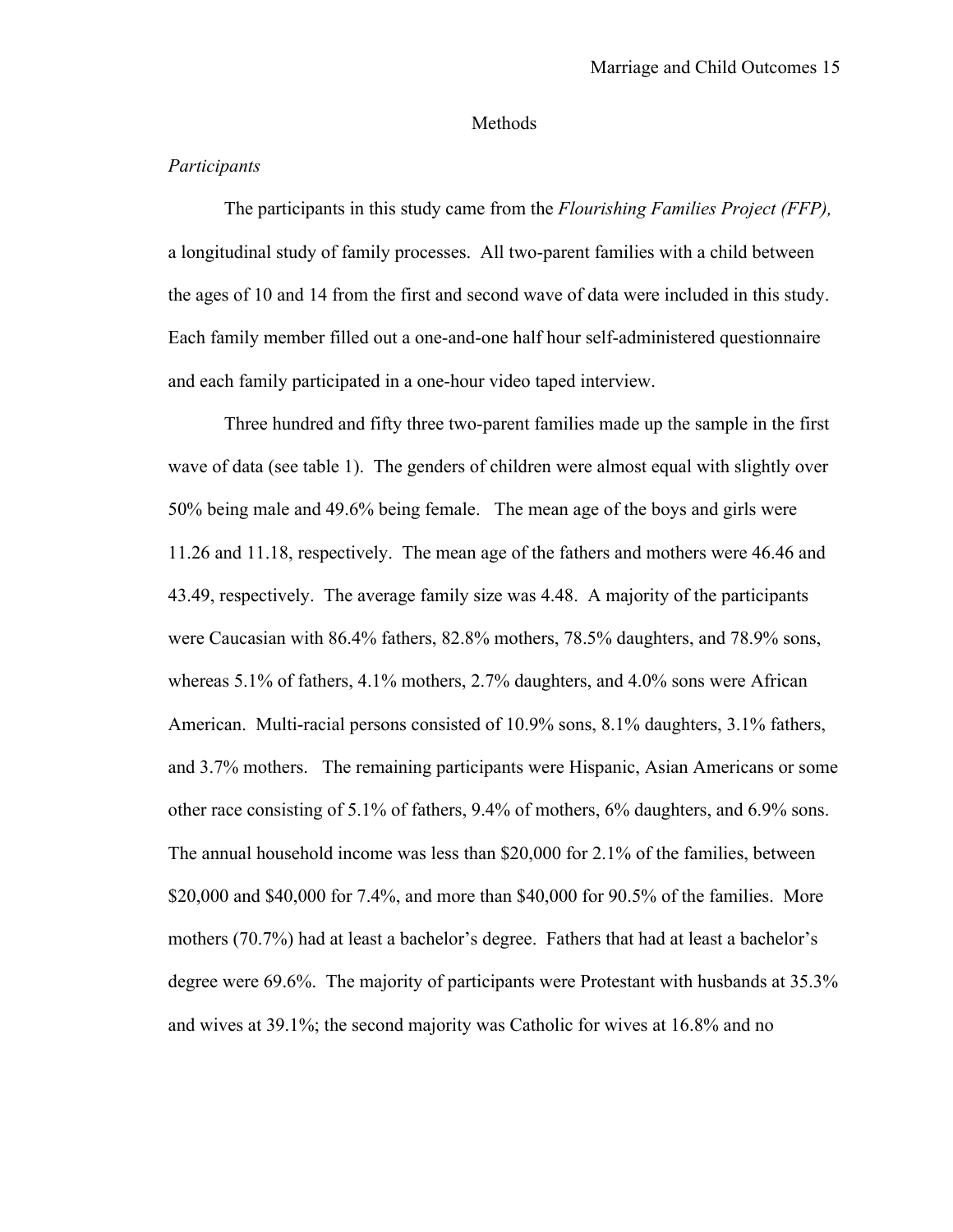religious preference for husbands at 19.4%. A majority of the husbands and wives were married at 96.3% and only 3.7% of the parents were cohabiting.

The second wave of data had a 96% retention rate with 296 mothers, fathers and children. Twenty families from wave 1 decided not to participate in wave 2. The other data that were lost from the remainder of the families that are not considered in the second wave of data was due to video error in either missing data from sound or image. *Procedure*

The first and second waves of data were collected in 2007 and 2008 from families living in Seattle. A majority of the recruiting was gathered from the Polk Directories, a national telephone database purchased from InfoUSA. The database contains 82 million households across the country and has information that was necessary for the study, including the age of children. Families were selected from targeted census tracts that mirrored the socio-economic and racial stratification of reports of local school districts. All families with a child between the ages of 10 and 14 living within target census tracts were deemed eligible to participate in the FFP. A multi-state recruitment protocol was used.

First, an introduction letter was sent to all eligible families. Second, a group of researchers made phone calls and home visits to verify eligibility. They also confirmed the family's desire to participate. Once the family verified its interest, and fit eligibility requirements, the interviewers would make appointments to go to the families home to conduct an assessment interview.

In addition to random selection from the database, families were also gathered in the study through participant referrals. At the end of each family interview the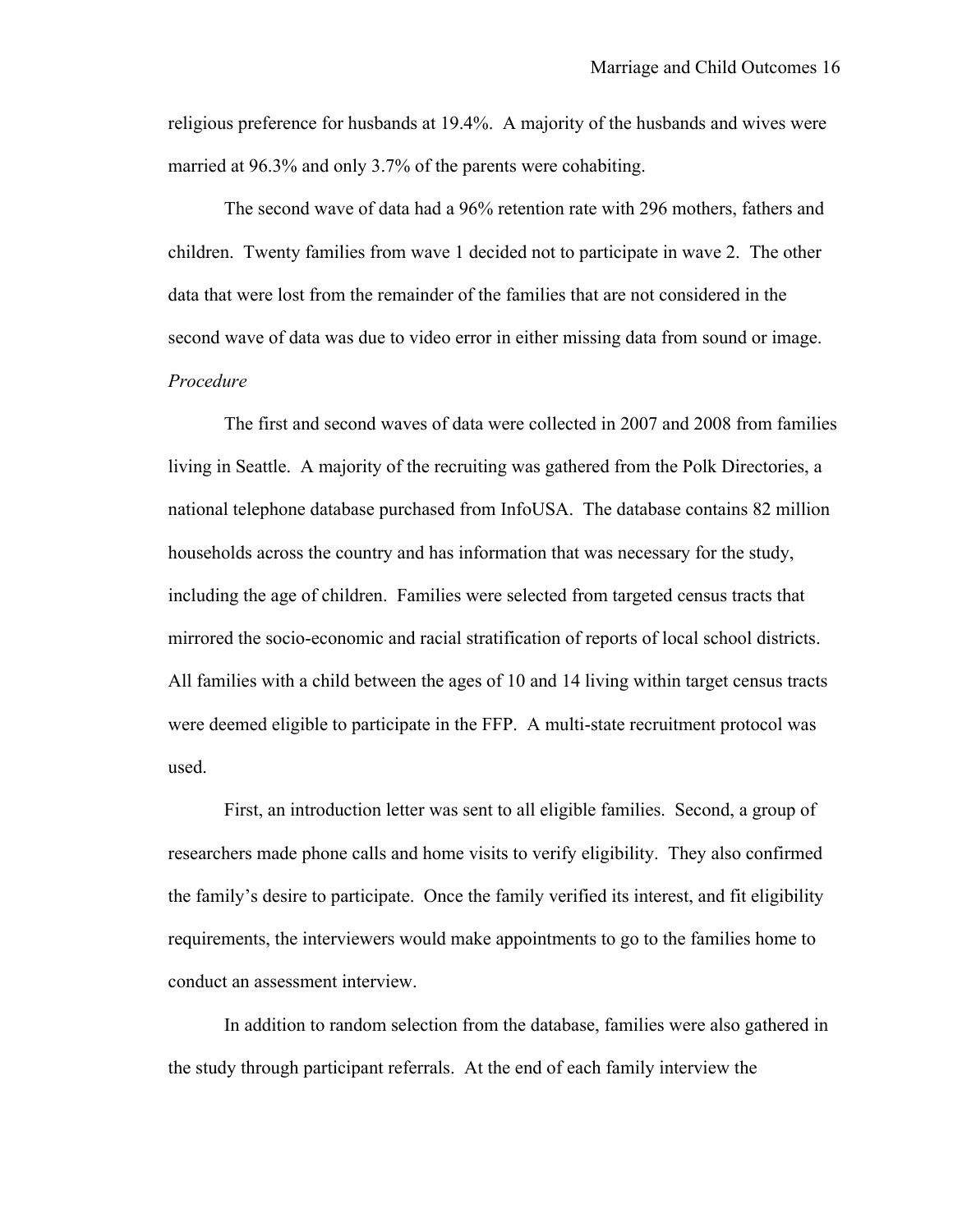interviewers would ask for referrals to two other families within the area that fit eligibility. This limited-referral approach provided more participants of varying diversity and social-economic status in the sample.

Through both recruitment protocols, 1,064 eligible families were identified (692 from the database and 372 from referrals). Of these, 500 had a child within the target-age range and agreed to participate (238 from the database and 262 from referrals). The 500 families consisted of 147 single-parent families and 353 two-parent families. The reasons most frequently used for non-participation in the study were concerns for privacy and lack of time.

Upon arrival of the research teams into homes, they would introduce themselves and then ask each member of the family to complete brief description information about their family. While the parents were doing their videotaped marital interaction task, the child was completing a questionnaire. The videotaped marital interaction task was timed for 25 minutes following the protocol established by the Iowa State Coding Lab that developed the Iowa Family Interaction Rating Scales. Partners were given a stack of cards with the instruction to pick one card up at a time and discuss the question on the card. When they were done with that card they were to put it aside and pick up the next card. The cards were in the same order for each marital dyad. The couple was not required to go through a certain amount of cards; they were only asked to continue until the timer went off and the interviewer returned. All videotaped interactions were conducted in this way. While the father and child were doing their video interaction, the mother was completing her questionnaire. While the mother and child were doing their video interaction, the father was completing his questionnaire. This allowed for complete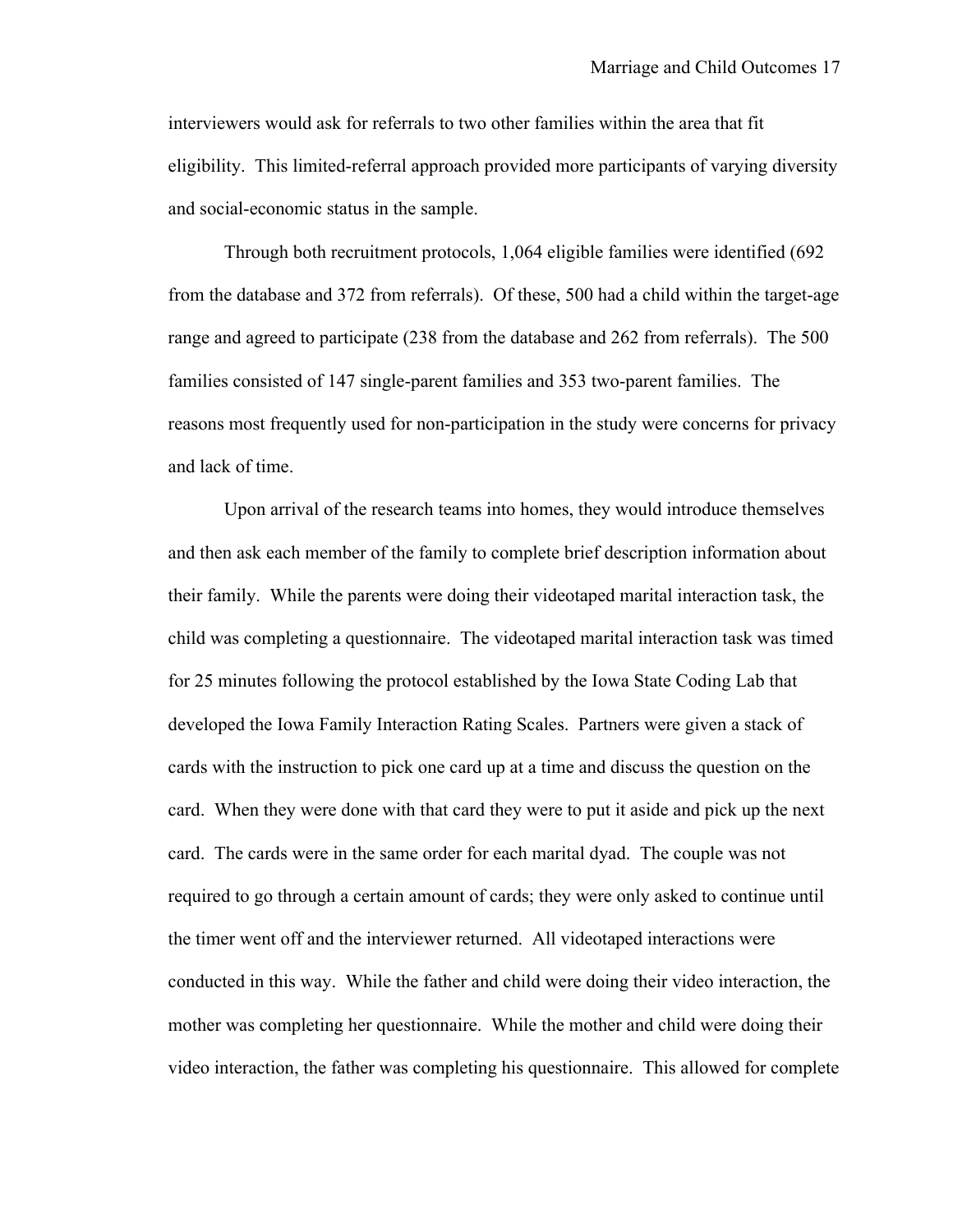confidentiality and non-collaboration for the child as the parents were involved in a task and could therefore not see how the child was answering the questions. This also applied to the parents' as one parent would be with the child as the other was filling out the questionnaire and vise versa.

Missing data was less than 1% due to interviewers collecting and checking the questionnaires while they were still in the home and allowed clarification for missing and double marked answers.

When conducting wave 1, each family was asked to provide two stable contacts that would know where the family was if they were to move or something was to happen to them. In the 2<sup>nd</sup> wave of data each family was contacted first by letter. If they had moved, researchers then contacted the contacts to find out where the family was living. Researchers went to great lengths to retain all Wave I families. In some cases researchers followed families to Oregon, Iowa and Sweden and collected data for Wave II. During Wave II, fathers, mothers, and the target child were asked to complete questionnaires as well as participate in videotaped interaction tasks.

#### *Measures*

The Iowa Family Interaction Rating Scales (Melby, Conger, Book, Rueter, Lucy, Repinski, Rogers, Rogers & Scaramella, 1998) were used to code actual marital interaction at Time 1. Questionnaire reports from father, mothers and target children were used to measure school engagement, child self-regulation, and mother-child and father-child attachment.

#### *The Iowa Family Interaction Rating Scales*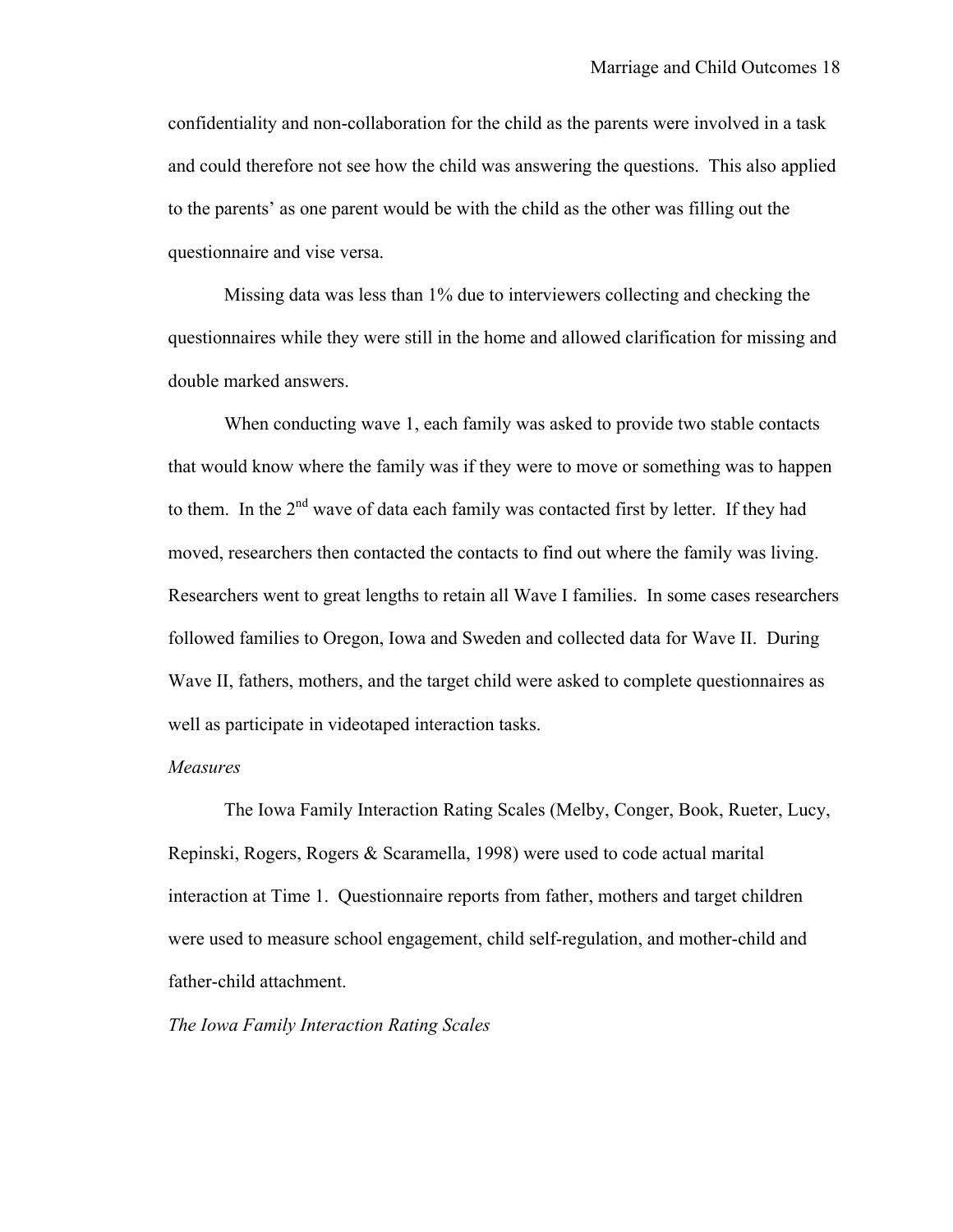Specific codes from the Iowa Family Interaction Rating Scales (Melby, et al., 1998) were used to create a latent variable called negative marital interaction. These codes included wife hostility, wife reciprocate hostility, wife contempt, wife denial, wife antisocial, husband hostility, husband reciprocate hostility, husband contempt, husband denial, husband antisocial, husband escalate hostility and husband angry coercion. The Iowa Family Interaction Rating Scales have been shown to be reliable and valid as assessed in several studies (i.e., Melby, Conger, Ge, & Warner, 1995; Melby, Conger & Puspitawait, 1999; Melby, Ge, Conger, & Warner, 1995).

#### *Task of Observational Coding*

Coders were trained to provide a macro level rating from 1 to 9 on each of the scales mentioned above. The coders participated in 90 hours of training, including tests over content of scales, practice coding of couples with feedback from certified coders. The coding manual (See Appendix B) provided extensive descriptions of each scale as well as examples and non-examples of the codes. To become a certified coder, meaning they could actually code for the research, coders had to code a criterion couple task that had also been coded by certified coders at the Iowa Behavioral and Social Science Research Institute and reach a minimum of 80% inter-rater agreement.

Once a coder became certified, 25% of their coded tasks were also blindly assigned to a second coder. Assignments for reliability coding were made in such a way that coders were unaware which of their tasks would be coded by two people.

Five latent variables were created as shown in figure 1. The first latent variable, negative marital interaction, was obtained from observational data collected at time 1. To determine how to create the latent independent variable, negative marital interaction, the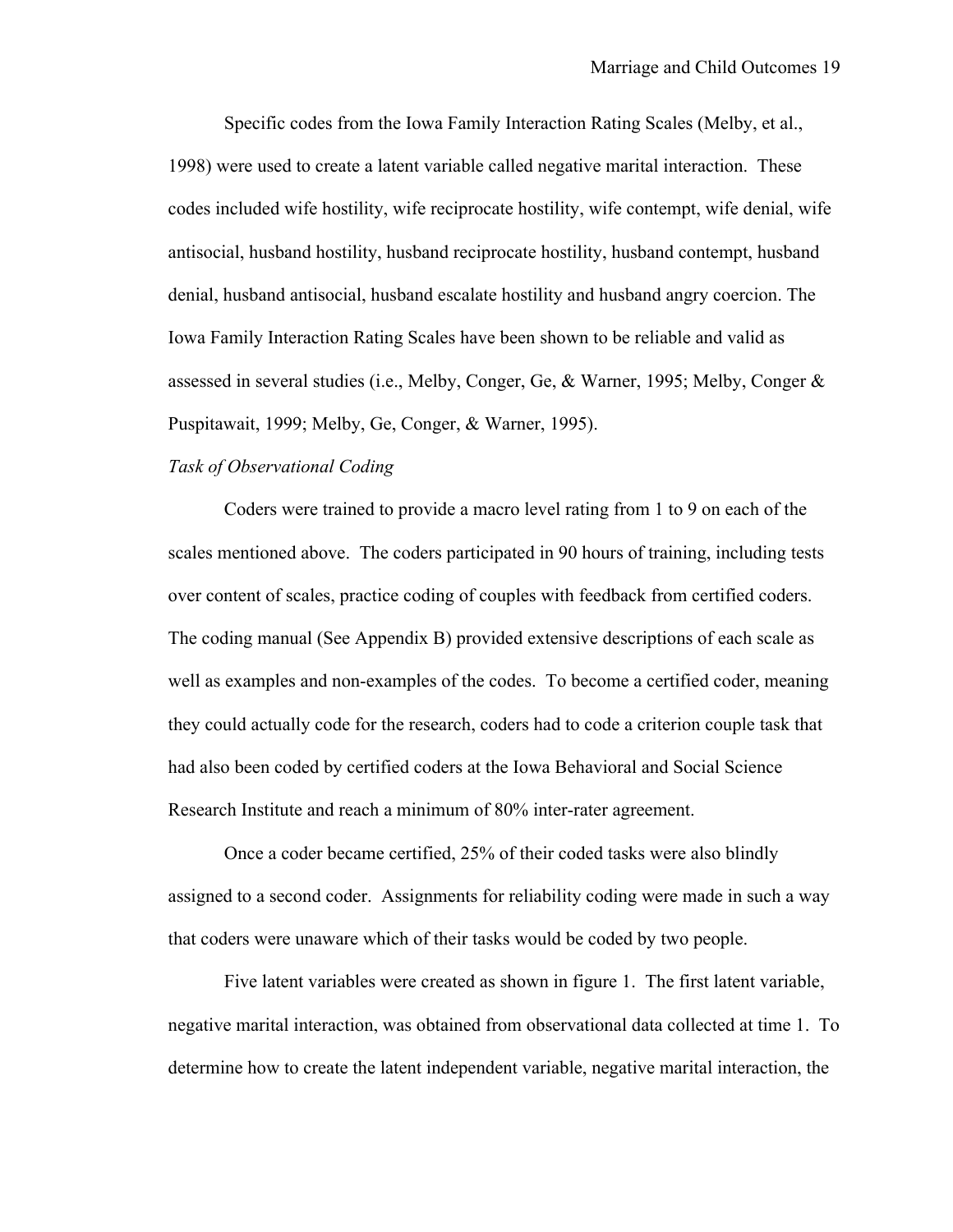author conducted a principle components factor analysis using all negative codes for husbands and all negative codes for wives, a total of 20 codes. This factor analysis revealed that the following codes loaded heavily onto one factor. Codes that did not load well on the factor (above .50) were dropped. The codes which were kept included wife hostility, wife reciprocate hostility, wife contempt, wife denial and wife antisocial, husband hostility, husband denial, husband escalate hostility, husband reciprocate hostility, husband contempt, husband angry coercion, and husband antisocial. All these indicators for negative marital interaction were based on observational codes using the Iowa Rating Interaction Scale.

*Hostility* was defined, according to the Iowa Family Interaction Rating Scale, as "a scale that measures the degree to which the focal displays hostile, angry, critical, disapproving and/or rejecting behavior toward another interactor's behavior (actions), appearance, or state. Take the following behaviors into account: nonverbal communication, such as angry or contemptuous facial expressions and menacing/threatening body posture; emotional expression, such as irritable, sarcastic, or curt tones of voice or shouting; rejection such as actively ignoring the other, showing contempt or disgust for the together or the other's behavior, denying the other's needs; and the content of the statement themselves, such as complaints about the other or denigrating or critical remarks, e.g., "you don't know anything" or "you could never manage that." Bear in mind that two people can disagree without being hostile. To be hostile, disagreements must include some element of negative affect such as derogation, disapproval, blame ridicule, etc. (Melby et al., 1998, P. 55)." Cronbach's inter-rater reliability for wife's and husband's hostility were .83 and .82 respectively.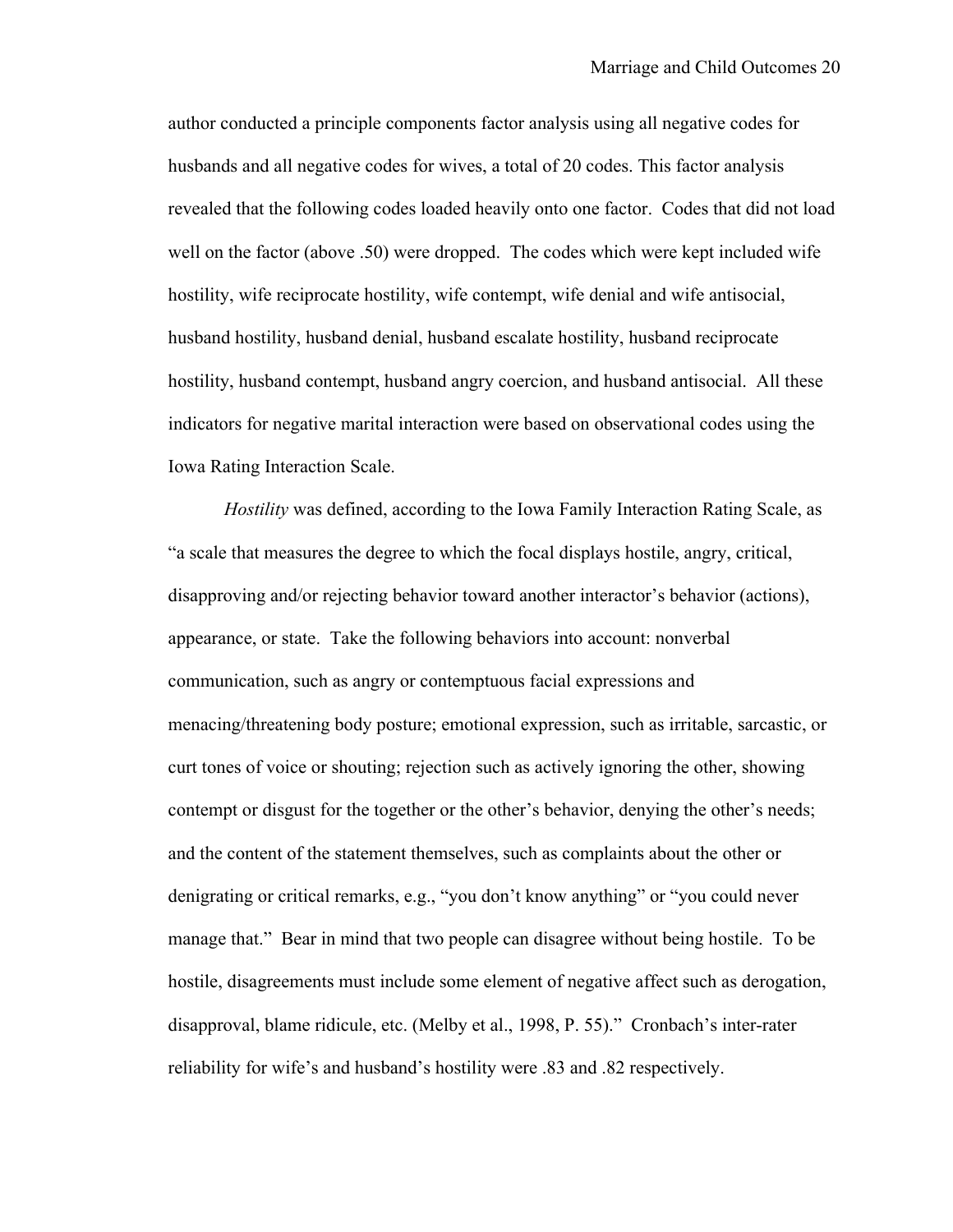*Reciprocate hostility* was defined, according to the Iowa Family Interaction Rating Scale, as "measure the degree to which the focal responds to another interactor's hostile, conflictual, angry-coercive and disapproving behavior in like manner. Look at the extent to which the focal reciprocates such behavior ("adds to the heat") thought the use of hostility, contempt, and/or angry coercion (either verbal or nonverbal). The reciprocated behaviors must occur in response to behavior occurring within the dyad (Melby et al., 1998, p. 81)." Cronbach's inter-rater reliability for wife's and husband's reciprocate hostility were .88 and .86 respectively.

*Contempt* was defined, according to the Iowa Family Interaction Rating Scale, as "a scale that is a specific form of hostility that assess the amount of disgust, disdain, derision, and scorn shown toward another interactor. The content includes personally derogatory adjectives, mocking statement, criticisms of the other person, comments that put down and demean another's personal characteristics, and sarcasm directed toward the other person as a person. The emotional tone is superior, condescending, distant, cool, cold, or icy versus hot and engaged. At higher levels, the voice reflects being fed-up, sickened, or repulsed. At lower levels the affective tone may be neutral but the voice reflects patronization and superiority. The feeling conveyed is that the other person is not valued or is incompetent. Nonverbal behaviors may include rolling the eyes, short exasperated sighs, or other indications of disgust. Look for the presence of unkind statement presented in a disdainful manner that demean and put down the other person. Such statements must include an element of disgust, not merely make fun of the other person (Melby et al., 1998, p. 69)." Cronbach's inter-rater reliability for wife's and husband's contempt were .78 and .82 respectively.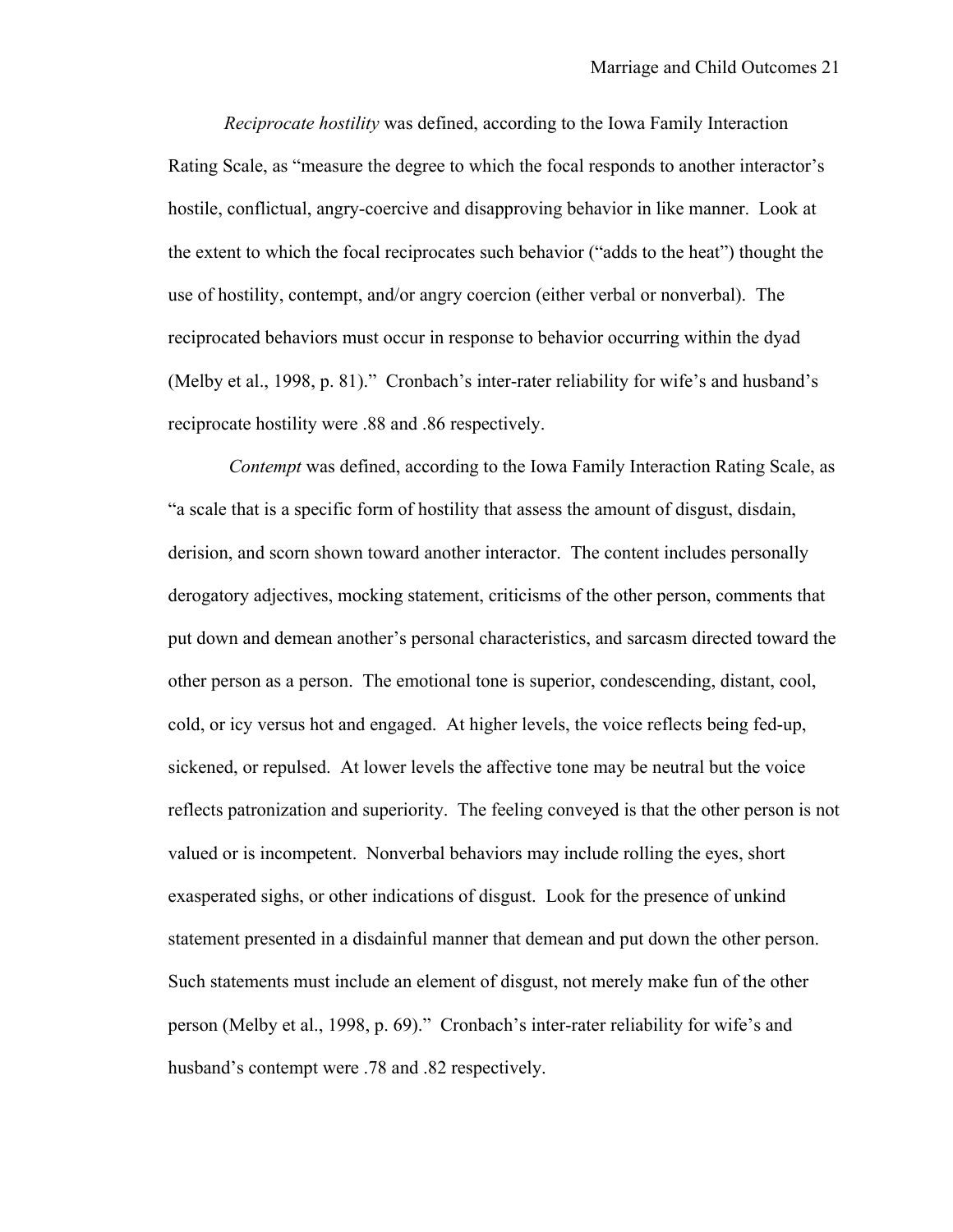*Denial* was defined, according to the Iowa Family Interaction Rating Scale, as "a scale that measures the focal's active rejection of the existence of a given situation or of personal responsibility for a situation being discussed. Code the presence of statements that excuse one's behavior, deny responsibility for blame or cast blame onto someone or something else with the apparent intent of making the other realize "it's not my fault," or "I've no control over it." The focal may explicitly or implicitly deny that he/she is responsible for a past or present situation or may blame others for the existence of a problem. Often such denial will be done in a defensive manner. In the extreme case, the focal may deny the existence of a problem that clearly seems to exist based on other contextual cues (Melby et al., 1998, p. 97)." Cronbach's inter-rater reliability for wife's denial was .81.

*Antisocial* was defined, according to the Iowa Family Interaction Rating Scale, as " a measure of degree to which the focal demonstrates socially irresponsible or ageinappropriate behaviors. It includes when a focal resists, defies, or is inconsiderate of others by being noncompliant, insensitive, or obnoxious, as well as when the focal is uncooperative and unsociable. The antisocial person is characteristically self-centered, egocentric, tends to behave in inappropriate ways, or in some other way demonstrates lack of age-appropriate behaviors. This scale includes both immaturity conveyed as acting out behavior and as withdrawn behavior (Melby et al., 1998, p. 137)." Cronbach's inter-rater reliability for wife's and husband's antisocial were .88 and .89, respectively.

*Escalate Hostility* was defined, according to the Iowa Family Interaction Rating Scale, as "assessing the focal's tendency to escalate his/her own hostile behaviors directed toward another interactor, using hostility, verbal attack, physical attack,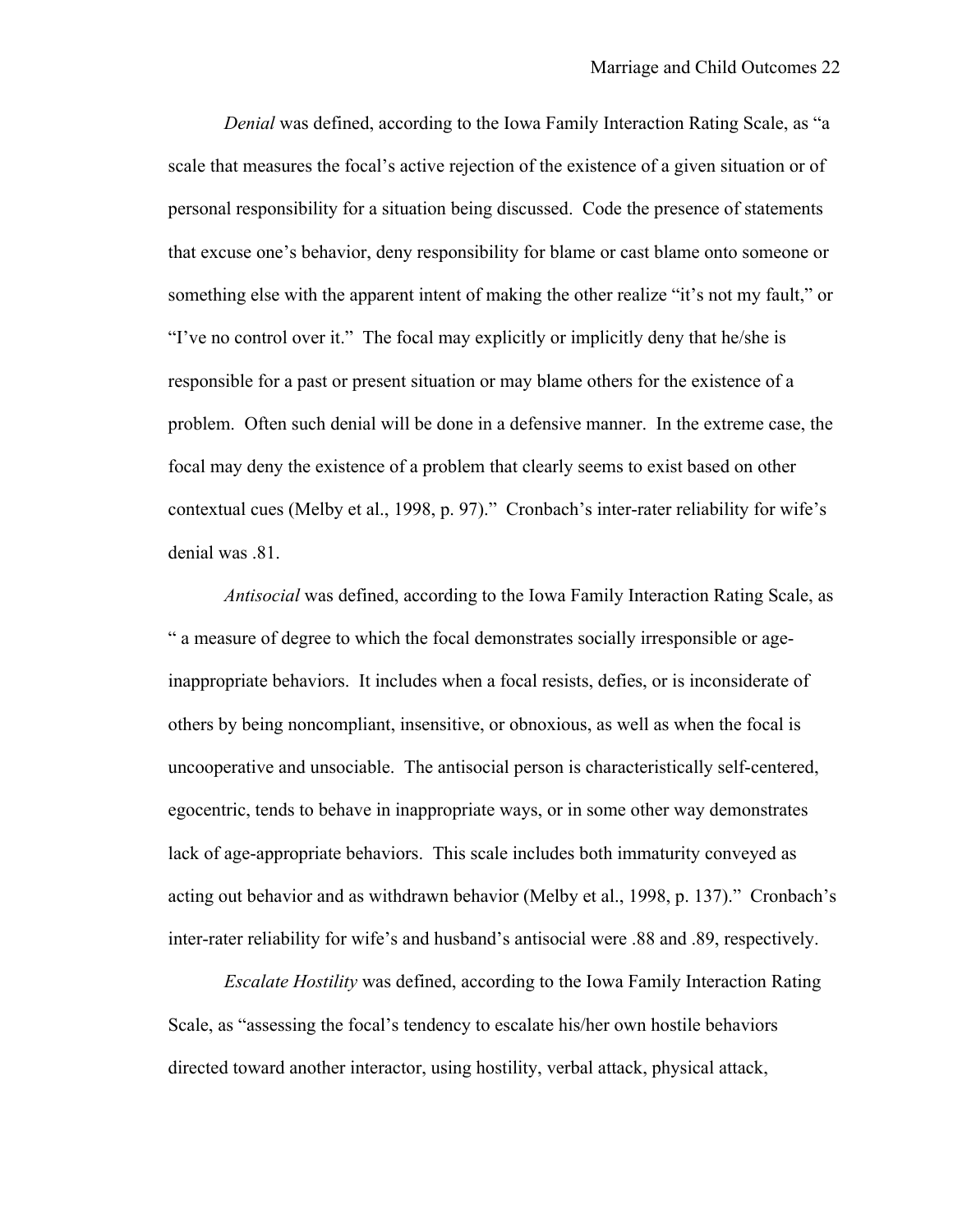contempt, and/or angry coercions. Hostile is coded if the focal follows one hostile behavior with another hostile behavior or if the original behavior has intensified. Include escalation of all behaviors coded as hostility (e.g., criticizing, hitting, mocking, yelling, ridiculing, blaming, contempt, kicking, throwing objects, pushing, grabbing, etc.) (Melby et al., 1998, p. 77)." The Cronbach's inter-rater reliability coefficient for husband escalate hostility was .89.

*Angry Coercion* was defined, according to the Iowa Family Interaction Rating Scale, as "a specific form of hostility that assesses the degree to which the focal achieves goals, attempts to control or change the behavior or opinions of another interactor or, or attempts in a hostile manner to get another interactor to do what the focal wants (i.e., power plays, demands, hostile commands, stubbornness, resistance, obstinence, contingent physical or verbal threats, refusals, prohibitions, forcing own opinions on the other, angry whining, angry blaming, contemptuous mocking, derogatory insistence, etc.) To score on Angry Coercion, the focal's change attempts must demonstrate hostile contemptuous, or sarcastic effect, as opposed to depressed effect (Melby et al., 1998, p. 73)." The Cronbach's inter-rater reliability coefficient for husband angry coercion was .82.

#### *Questionnaire Data*

The four remaining latent variables can also be seen in Figure 1. The remaining four variables were taken at time 2, Mother Child Attachment, Father Child Attachment, School Engagement and Child Self-Regulation.

The dependent variables, school engagement and child self-regulation, were each created using mother, father, and child report on the School Engagement Scales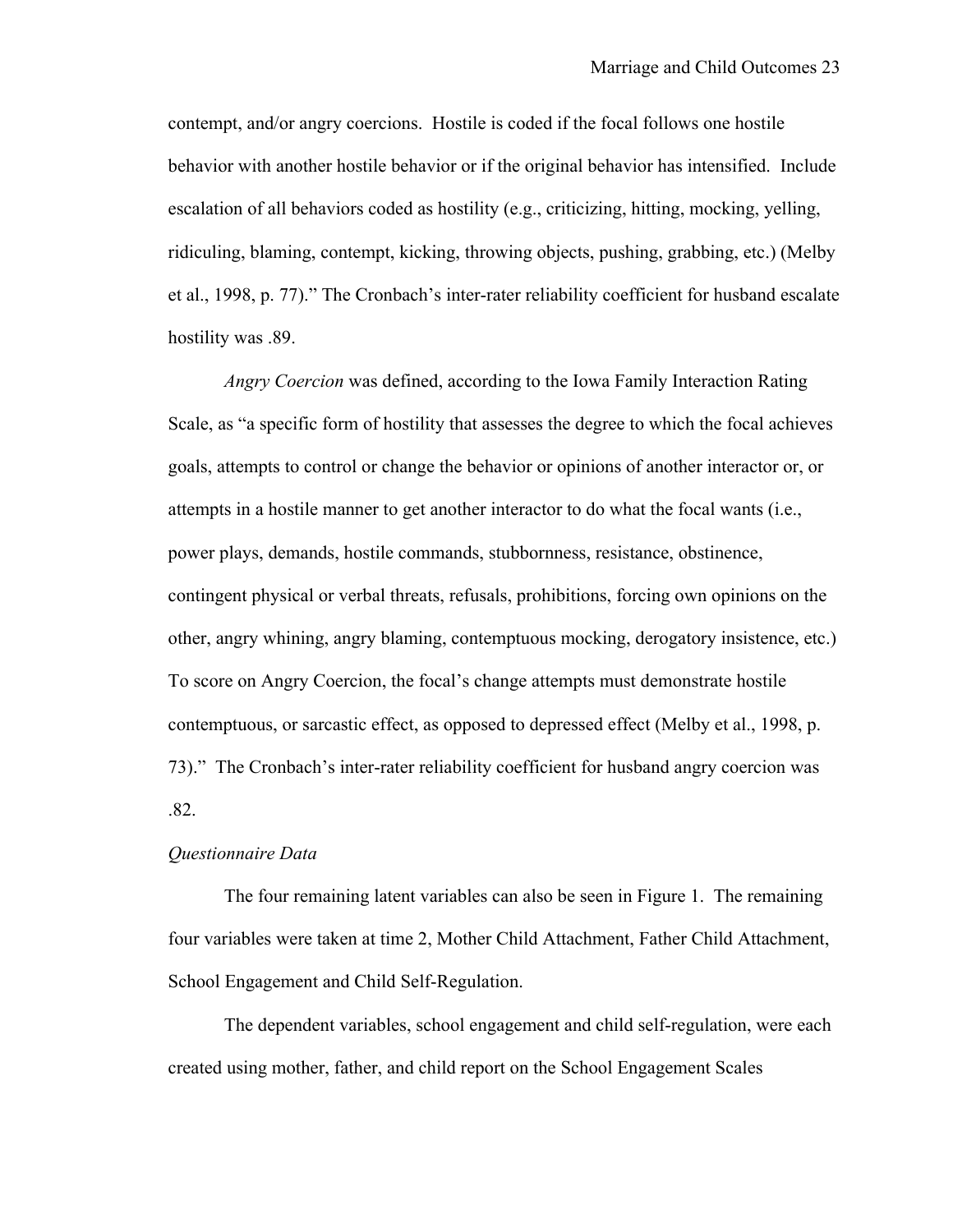(Fredericks, Blumenfield, & Paris, 2004) and Novak and Clayton's (2001) Selfregulation measure. The latent dependent variable, School Engagement, was created using indicators of mother report, father report and child report using the School Engagement Scales (Fredericks, et al., 2004) (See Appendix D). This measure has three subscales, behavioral, emotional, and cognitive engagement. They can be combined together into a total school engagement scale which was the scale used in this study. This scale measures the child's ability to function at school, get homework done and engage in prosocial behavior at school. The target children were asked how much they agree or disagree 1 (*strongly disagree)* to 5 (*strongly agree)* with items such as, "I complete my homework on time," "I talk with people outside of school about what I am learning in class" and "I feel bored in school." The beginning stem was changed for the fathers' and mother's report to "My child….". Otherwise the items remained the same. Possible scores ranged from 15 to 75. Higher scores indicated a greater ability to focus, get homework done and engage in prosocial behavior.

Predictive validity studies have shown engagement to be related to school achievement and teachers ratings of students' involvement. Fredericks, Blumenfield & Paris (2004) found the Cronbach's alpha coefficient for this measure to be .72-.77 (behavioral), .83-.86 (emotional) and .82 (cognitive). The Cronbach's alpha coefficients, for this sample, were found to be .72 (behavioral subscale), .76 (emotional subscale), and .76 (cognitive subscale) and .86 for the overall scale.

The dependent latent variable, self-regulation, was created using mother, father, and child report of the child's self-regulation using a 13-item version of the Novak and Clayton (2001) self-regulation measure (See Appendix E). This scale measures the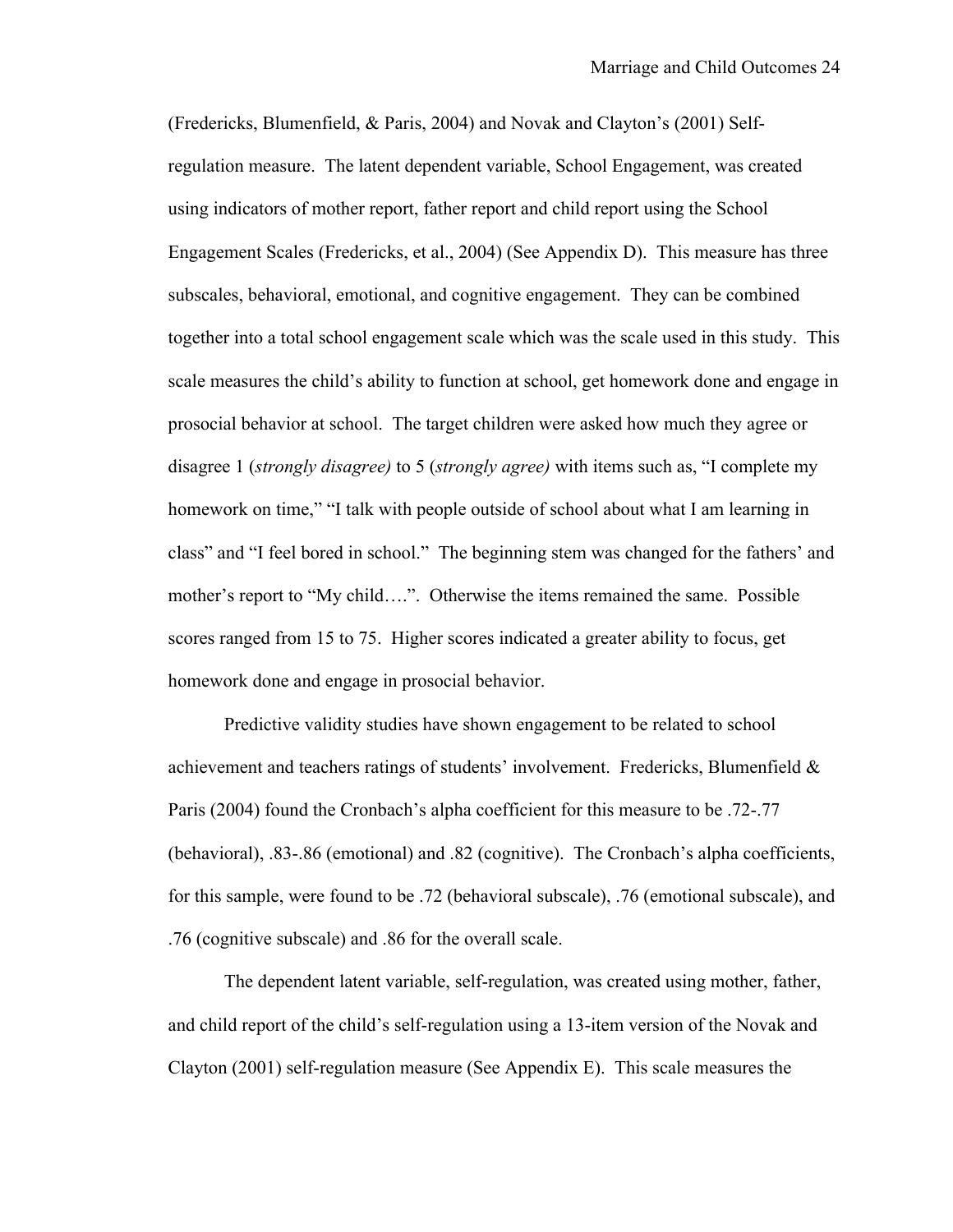child's ability to regulate, specifically their behaviors, cognitions and emotions. Mothers, fathers, and the target child were asked how much they agreed or disagreed with certain phrases, such as, "my child gets upset easily (I get upset easily: for child)," "my child gets distracted by little things (I get distracted by little things: for child)." Responses for parents ranged from 1 (*never true)* to 5 (*always true)*, and possible scores ranged from 13 to 65 and children's responses ranged from 1 (*never true)* to 4 *(always true),* with possible scores ranging from 13 to 52. Higher scores indicate the better the child's ability is to regulate emotions, behavior and cognitions. Novak and Clayton (2001) found the Cronbach's alpha coefficient for this measure to be .95 (emotional) .96 (cognitive) and .94 (behavioral). The Cronbach's alpa coefficient for the parents response for this sample was found to be .86 (emotional), .80 (cognitive), .82 (behavioral) and .87 overall. The overall scale was used in this study. The Cronbach's alpha coefficient for the child's response for this sample was found to be .77 (emotional subscale), .70 (cognitive subscale), .72 (behavioral subscale) and .78 overall. The overall scale was used in this study.

The two latent parent-child attachment variables (one for mother and one for father) were each created using two measures (See Appendix C). The two indicators for attachment with mother consisted of the child's report of attachment with mother and the mother's report of attachment with the child. The two indicators for attachment with father consisted of the child's report of attachment with father and the father's report of attachment with the child.

Child's report of attachment with both mother and father were measured using a modified 8-item version of the Inventory of Parent and Peer Attachment (Armsden &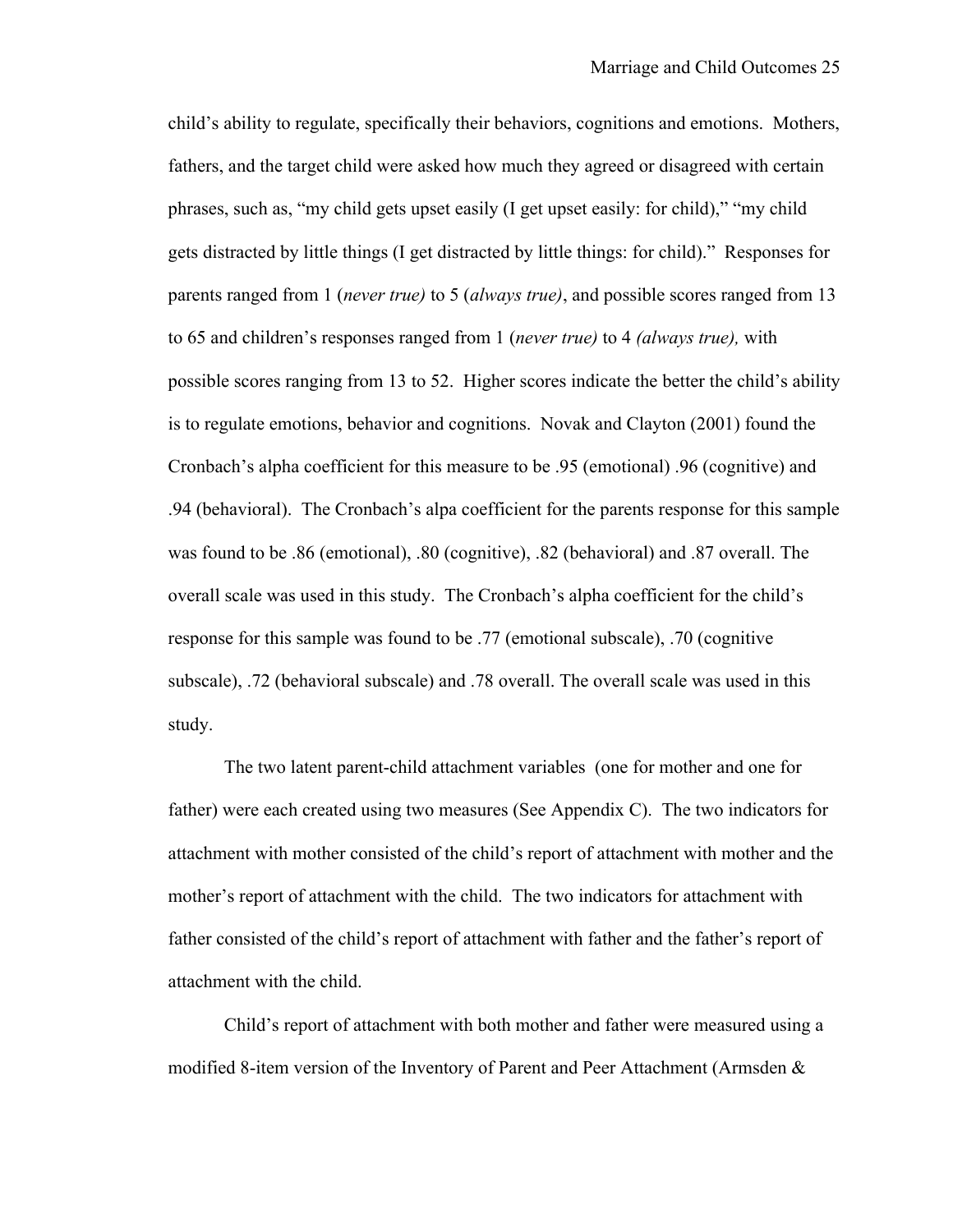Greenberg, 1987). The responses ranged from 1 (*strongly disagree)* to 5 (*strongly agree)* on questions that inquired about the child's perceived communication, trust in or alienation from parent(s). Possible scores ranged from 8 to 40. Items included such questions as: "My parent respects my feelings," "When we discuss things, my parent considers my point of view" and "When I am angry about something, my parent tries to be understanding." A higher score indicated higher attachment between parent and child, a lower score indicated lower attachment between parent and child. Factor analysis resulted in factor loadings ranging from .49 to .83, and predictive validity studies have shown that higher scores on this attachment inventory are related to higher child well being, better emotion management, and better problem managing coping responses (Armsden and Greenberg, 1987). Armsden and Greenberg (1987), reported Cronbach's Alpha reliability coefficient to be .91. The coefficients in this study were .71 for female children and .74 for male children.

The second measure for attachment was the Family Connectedness Scale (Lee, Draper & Lee, 2001), which measures the parent's perception of the degree of healthy connection a child has with the parent. Parents responded on a range from 1 (*disagree)* to 6 (*agree)* on how true the item was for each parent. Items included such questions as "I do not feel related to my child most of the time," "I am able to relate to my child" and "I have little sense of togetherness with my child." High scores represent perceived better levels of connection between child and parent. Scores range from 9 to 54. Factor analysis was performed with factor loadings ranging from .59 to .83 and convergent discriminant validity was demonstrated with connectedness being negatively correlated with loneliness, avoidance, and social discomfort (Lee, et al., 2001). Original Cronbach's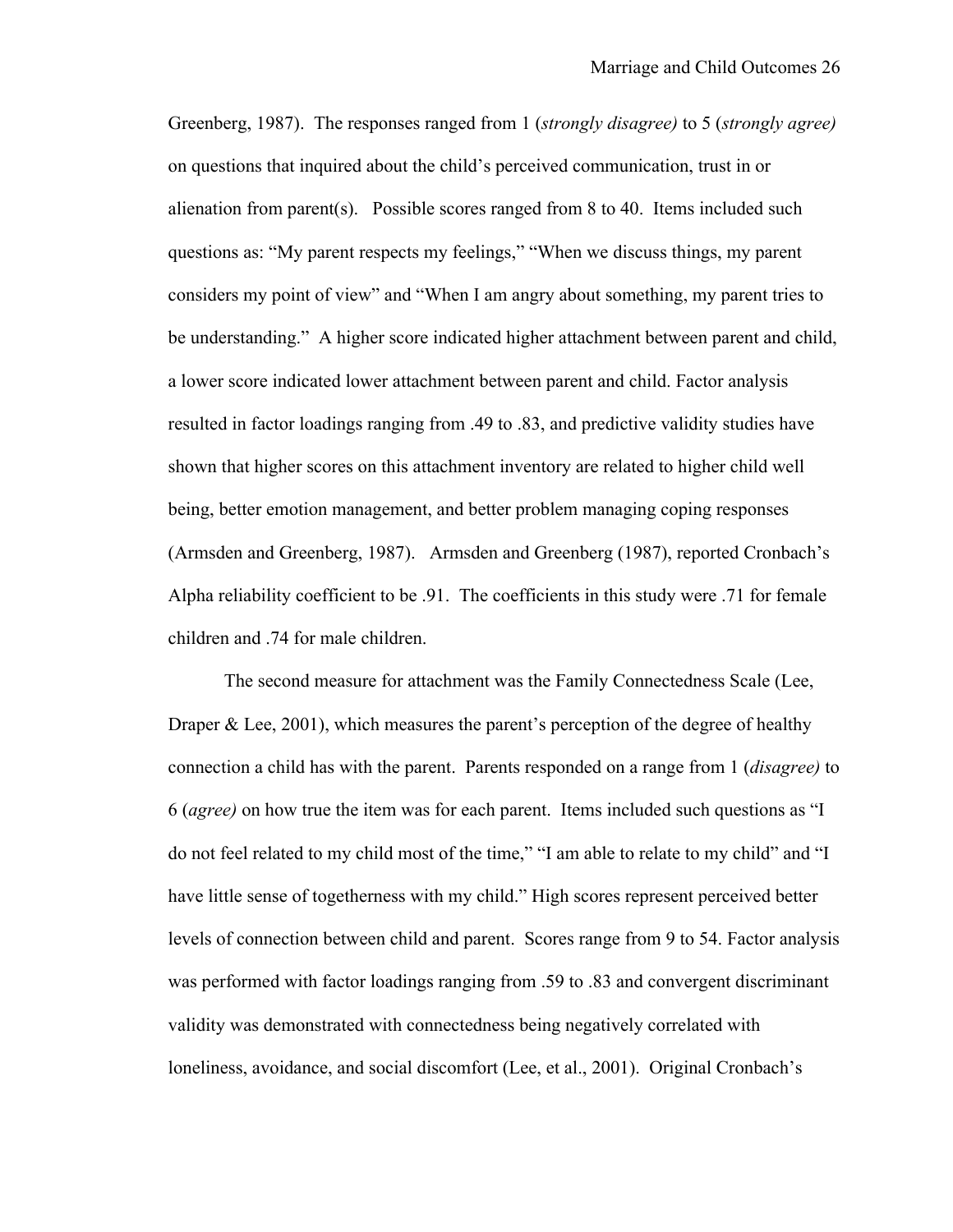alpha coefficient was .94 and for this sample, Cronbach's alpha coefficient was .85 for female and .88 for male.

# *Moderation Testing*

Testing for moderation involved two steps. First, a mediation model was tested with the assumption that if mediation was present, there was no need proceeding to test for moderation. If the mediation paths were not significant, the second step was to test for moderation by entering interaction terms in the model.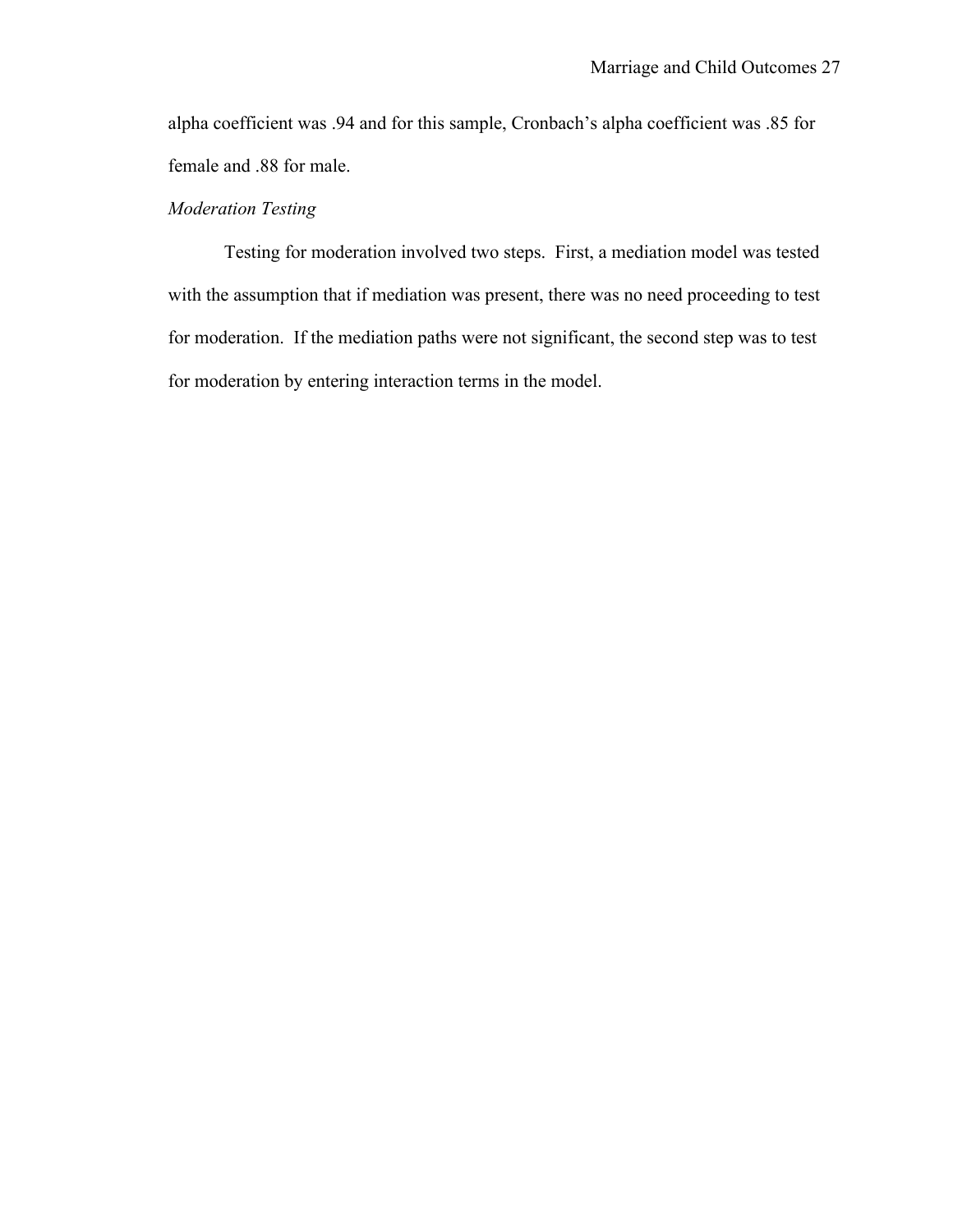#### Results

Structural Equation Modeling using AMOS (2007) was used to examine both the measurement model and the structural model proposed in Figure 1. All indicators were examined to determine how well they loaded on each latent variable. The only measures that were dropped were those coding scales that factor loaded below .50. Gender of child, race of child and family income were added to the structural model as control variables.

As seen on Table 2, the factor loadings on the latent variables were generally high, especially for the two dependent variables. For the three indicators for selfregulation (child, mother and father reports), all factor loadings were high loadings with the range being from .75 to .87. For school engagement all factor loadings were high as well with a range of .82 to .91. Factor loadings for other measured variables (with the exception of negative marital interaction discussed earlier) were acceptable (above .50), so they were kept in the model.

#### Insert Table 2 Here

The means for father child attachment indicated that fathers tended to rate their attachment with the child slightly higher than the child did (father: 45.93, child: 39.21). The mother's reports are similar to that of the children (mother: 43.87, child: 40.86). The three means for school engagement show a gender difference in that daughters' school engagement (34.30) is higher than sons' school engagement (32.35). Both mothers and fathers reported their children to be more engaged in school than the children reported themselves (39.42 and 39.39, respectively, with children at 33.35). With self-regulation,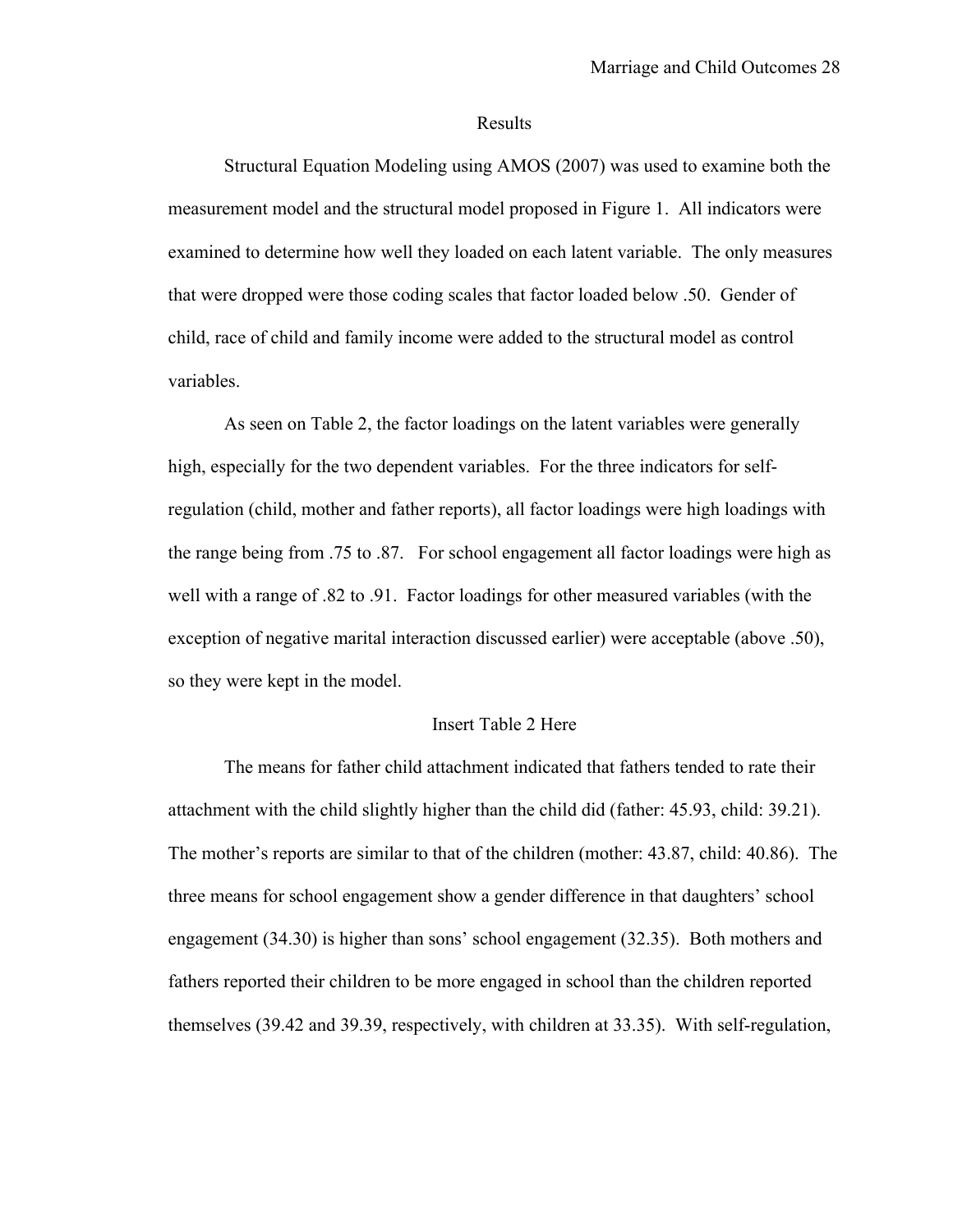fathers and mothers reported that daughters were more self-regulated than sons. The children's report of self-regulation was roughly equal for sons and for daughters.

#### Insert Table 3 Here

Correlations of all the measured variables are found in table 3. As expected, all of the observation indicators for negative marital interaction are highly correlated. There are moderate correlations between different marital codes and reports of self-regulation and school engagement. For example, school engagement according to child reports are significantly correlated with every observed negative marital interaction indicator except wife contempt.

The researcher hypothesized (as shown in Figure 1) that (1) as negative marital interaction increases, school engagement and self-regulation will decrease, and (2) that attachment will moderate the relationship between negative marital interaction and school engagement and child self regulation. Figure 2 shows the resulting standardized beta coefficients for the basic hypotheses that negative marital interaction is significantly and inversely related to school engagement and self-regulation. The path from negative marital interaction is significant  $(B=-.31, p<.001)$ . As seen in Figure 2, gender was also significantly related to school engagement  $(B=-.26, p<.001)$  and self-regulation  $(B=-.23, p<.001)$ p<.001) with males exhibiting less school engagement and self-regulation than females. The fit of the model was acceptable as indicated by an insignificant chi square, a CFI of .990 and RMSEA of .037.

#### Insert Figure 2 Here

As described above, a mediation model was first analyzed, and the paths from negative marital interaction to attachment were not significant. Figure 3 shows the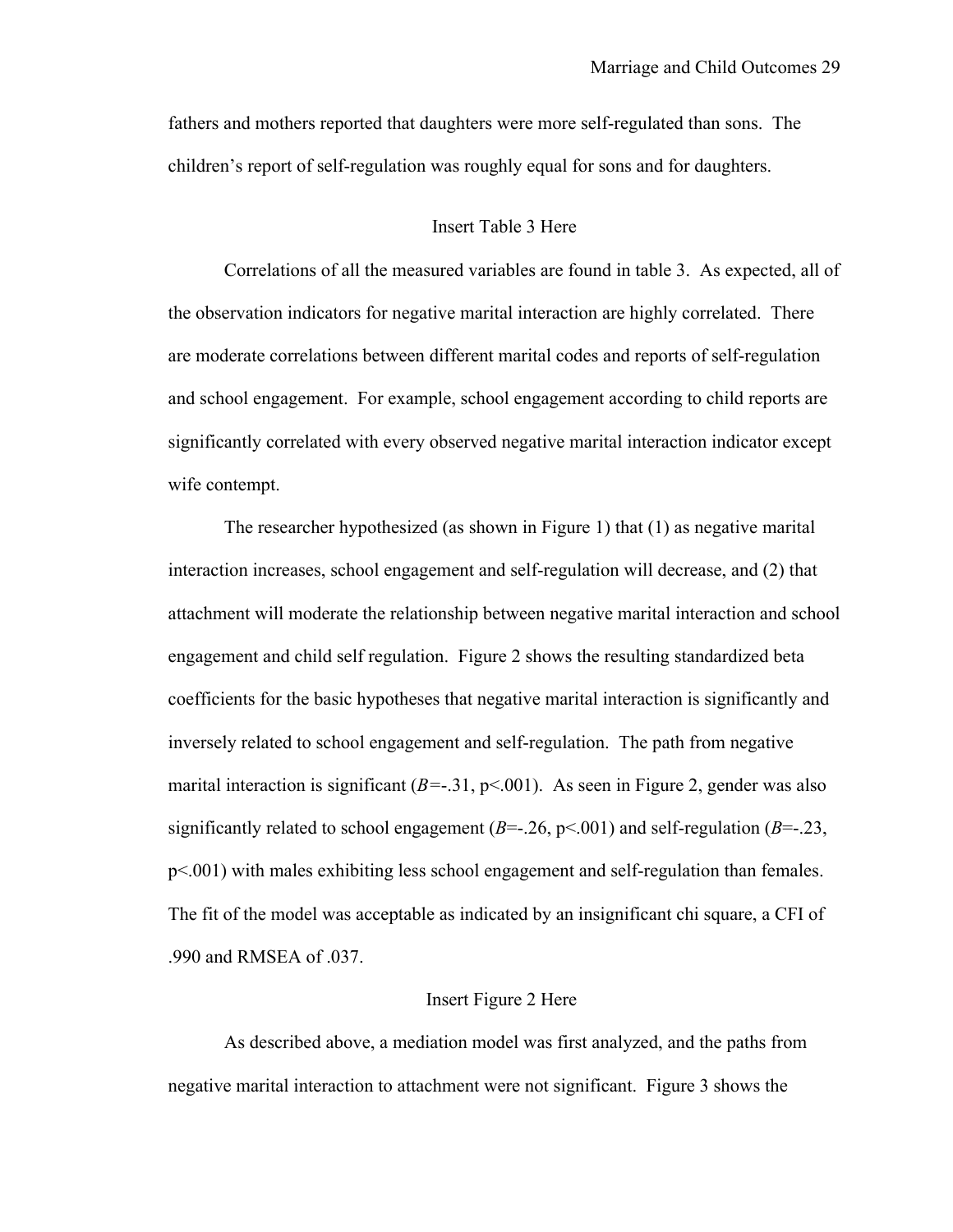results of the model when mother-child and father-child attachment were added as mediating variables between negative marital interaction and school engagement and self-regulation. There was no significant relationship between negative marital interaction and mother-child attachment and father-child attachment. While mother-child attachment and father-child attachment were related to school engagement and self-regulation, they did not mediate the relationship. So the hypothesis that parental attachment would mediate the relationship between negative marital interaction and school engagement and self-regulation was rejected. The mediation model was rejected, as the path from negative marital interaction to attachment was not found to be significant. As a result, MPlus software (Muthen and Muthen, 2008) was used to test the hypothesis that motherchild attachment and father-child attachment moderate the relationship between negative marital interaction and school engagement and self-regulation. This was necessary since AMOS does not allow for testing of moderation in Structure Equation Modeling.

#### Insert Figure 3 Here

As illustrated in figure 4, our first hypothesis was confirmed that as negative marital interaction increases school engagement and self-regulation will decrease (*B*=- .23, p $\leq$  001 and *B*=-.13, p $\leq$ .05). These results also confirmed that mother and father child attachment were related to school engagement and self-regulation  $(B=32, p<.001)$ and  $=38$ ,  $p<.001$  for father-child attachment and school engagement and self regulation; *B*=.23, p<.001 and *B*=.16, p<.05 for mother-child attachment and school engagement and self-regulation). In terms of moderation, father attachment did not moderate the relationship between negative marital interaction and school engagement  $(B=04)$  or selfregulation  $(B=-.03)$ . Mother-child attachment did not moderate the relationship between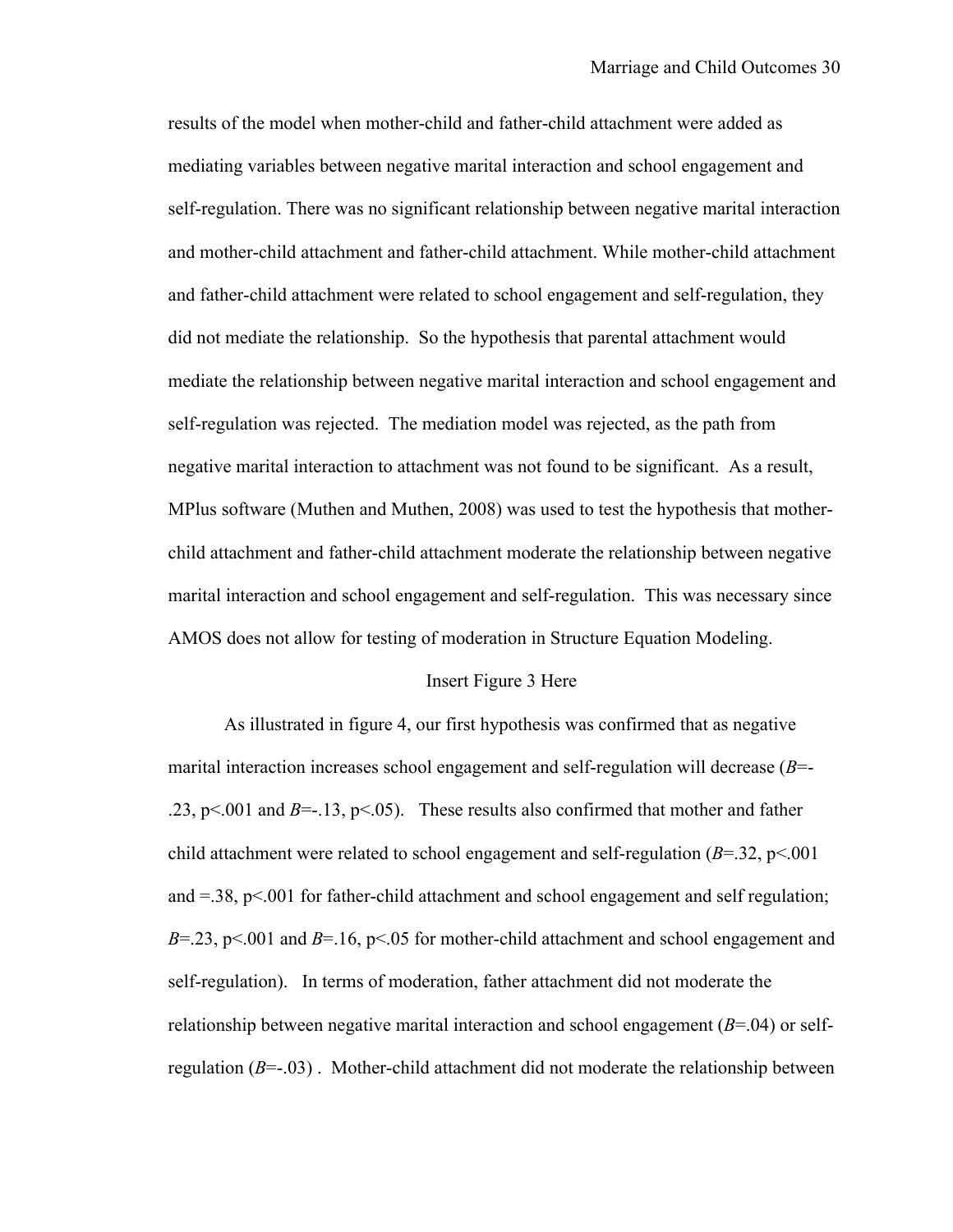negative marital interaction and self-regulation (*B*=-.02), but it did moderate the relationship between negative marital interaction and school engagement  $(B=-.11, p<.05)$ . As mother attachment increases, it buffers the effects of negative marital interaction on school engagement. The model fit was good ( $X^2$ =157.32, *df*=154, *p*=.056 CFI = .996, RMSEA=.024). The hypotheses that father-child attachment would moderate the relationship between negative marital interaction and school engagement and selfregulation was rejected. The hypothesis that mother-child attachment would moderate the relationship between negative marital interaction and self-regulation was also rejected, but the hypothesis that mother-child attachment would moderate the relationship between negative interaction and school engagement was accepted.

## Insert Figure 4 Here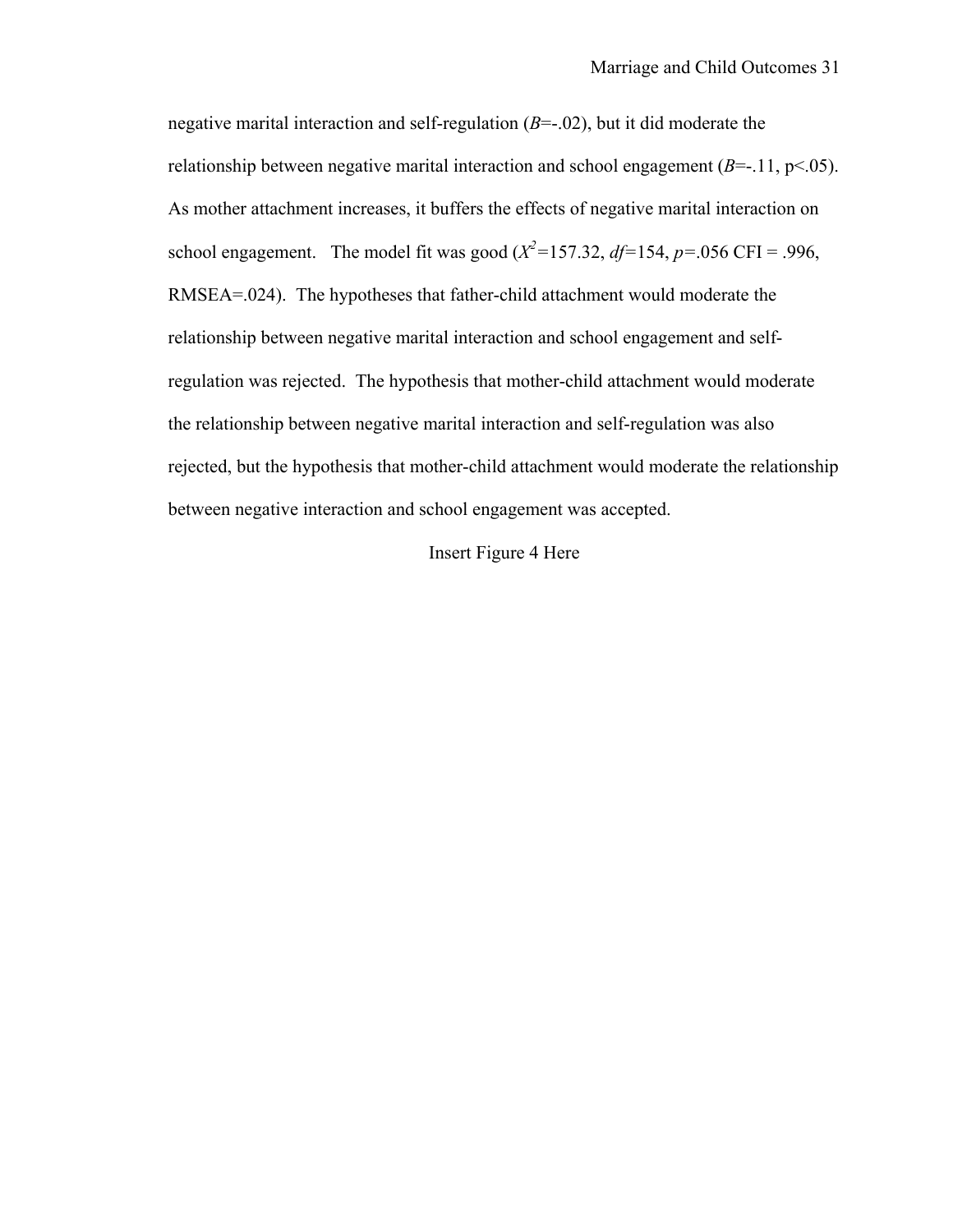#### **Discussion**

The hypothesis that negative marital interaction would decrease positive child outcomes was supported. Numerous studies have investigated how parental conflict affects negative child outcomes such as depression and externalizing behaviors (Pendry & Adam, 2007; Rogers & Hombeck, 1997). The findings of this study show that negative marital interaction also hinders the development of positive outcomes. This double-barreled effect of negative marital interaction, that is, positive outcomes are hindered at the same time increasing a child's risk for depression most likely sets up the beginning of a negative developmental trajectory where absence of positive outcomes and presence of negative outcomes make it difficult for the child to function at the level of a child who exhibits school engagement, self regulation, and absence of depression.

A child's school engagement and emotional process can be affected by their parent's marriage for many reasons, grounded in theory. One reason would be found in Bowen's theory of triangulation in a family. It is easy for one or both parents in a conflicted marriage to diffuse their anxiety onto their child. From this theoretical perspective, a child is potentially burdened with additional stress and anxiety in whatever way the parent manifests it to the child. This intergenerational transmission process makes it difficult for children to be differentiated and pursue their own developmental needs.

From a Structural Family Therapy view, such a cross-generational coalition between one or both parents and their children could be distracting and all consuming for the child (Minuchin & Fishman, 1981). The idea that conflicted parents attempt to 'triangulate' their children to create homeostasis for the family is found frequently in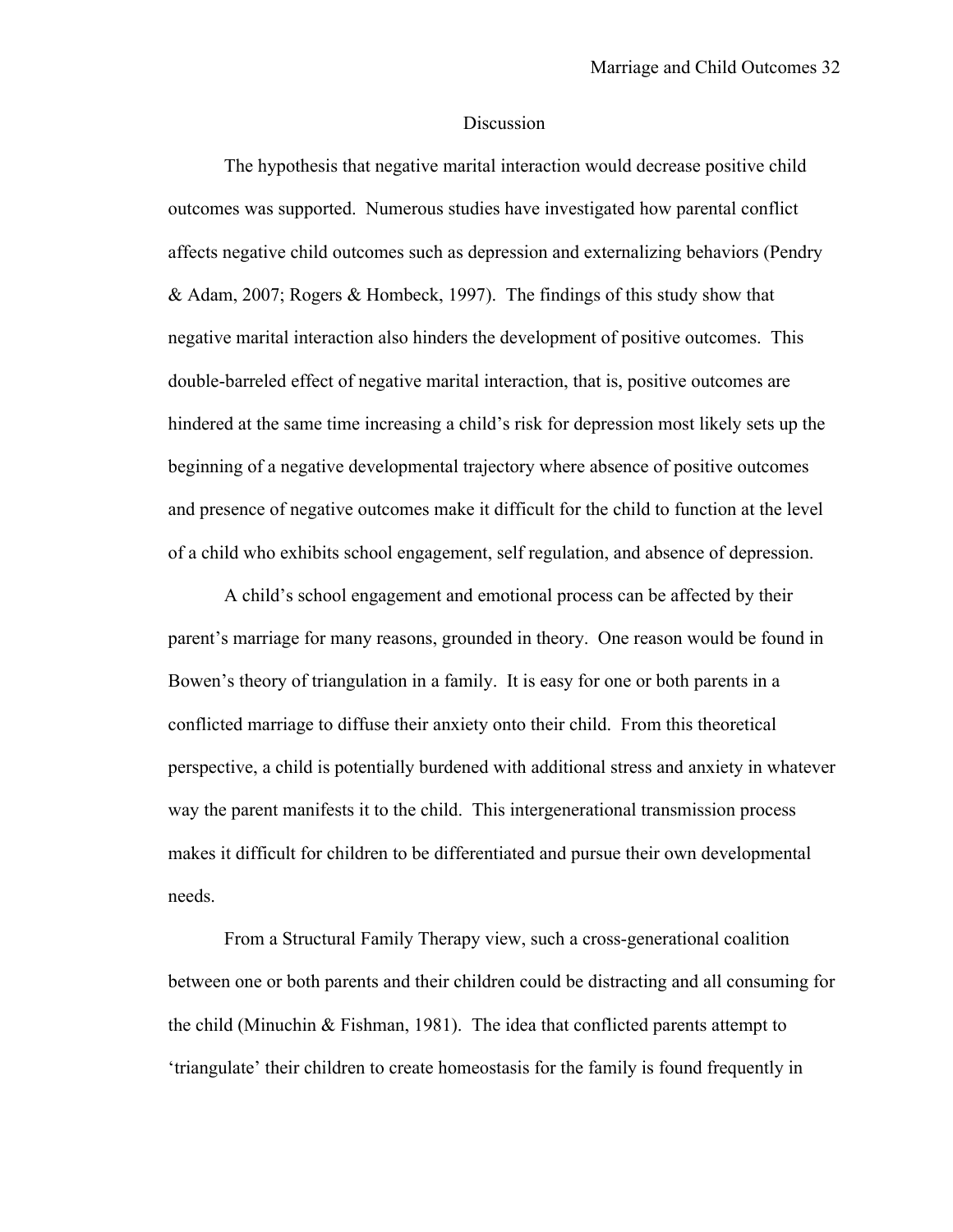family therapy literature. These processes such as triangulation and projection of marital anxiety onto the child may easily drain the child's emotional energy and their interest in school. Draining of a child's emotional energy limits resources for the child to develop their own self-regulation and with this level of distraction, it would be more difficult to focus on school. As negative marital interaction increases, children may necessarily put more attention on the family and less on being engaged at school.

Gender also played a role in that females exhibited more school engagement than boys. Based on findings in other studies (Ashman & Van Kraayenoord, 1998), we expected this result. According to Crosnoe, Riegle-Crumb, Field, Frank, and Muller (2008), in secondary school girls outperform boys in almost every academic indicator. Girls are likely more engaged at the age of children in this study because of developmental differences, namely the idea that girls are still slightly ahead in development at the age of this sample.

Mother-child and father-child attachment was found to be related to school engagement and self-regulation as shown in Figure 3. There were some interesting gender differences related to attachment. First, children saw themselves slightly less attached with their fathers than the fathers saw their attachment with their child. Children's perceptions of attachment with their mothers were more similar to the mother's report of attachment. Phares (1997) found that mothers were able to perceive more accurately their children's internalizing problems and that mothers and teachers were more able to accurately perceive eternalizing problems. This finding may be related to the fact that mothers generally spend more time with their children and may be more accurate in the perceptions of the relationship they have with the child.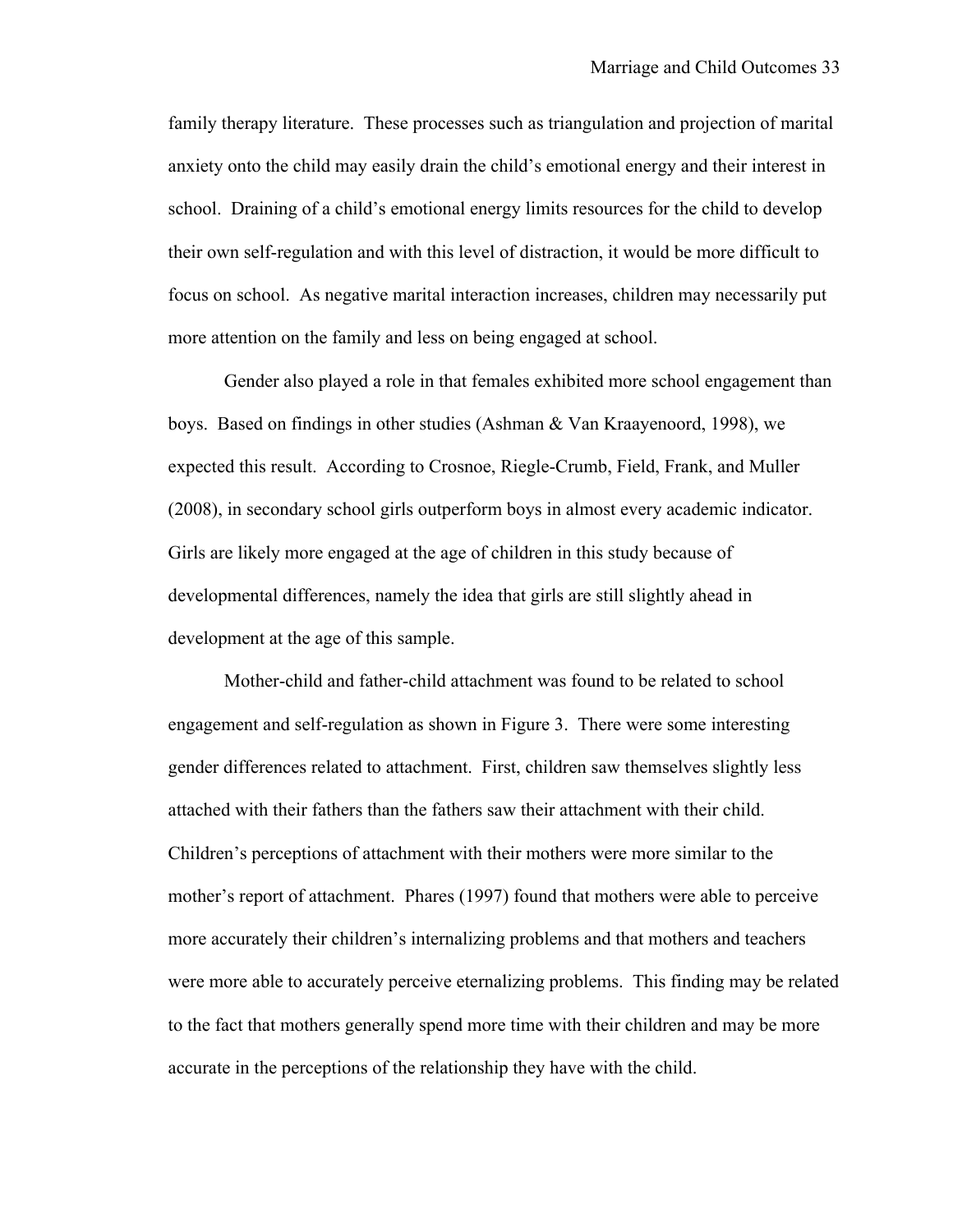The findings that attachment was related to school engagement and self-regulation confirms Bowlby's conclusion that best child functioning happens when the parent has a secure relationship with the child (1973). This secure relationship allows the child to better explore their world, including the world of school. As Mikulincer and Shaver (2007) found, a strong attachment between the parent and child can promote those attributes (e.g., interpersonal function, good close relationships, psychological growth) that would directly affect a child's ability to positively engage in school and self-regulate.

The second and final hypothesis was that attachment would moderate the relationship between negative marital interaction and school engagement and child selfregulation. The hypotheses that father-child attachment would moderate the relationship between negative marital interaction and school engagement and self-regulation were rejected. The hypothesis that mother-child attachment would moderate the relationship between negative marital interaction and self-regulation was also rejected, but the hypothesis that mother-child attachment would moderate the relationship between negative marital interaction and school engagement was accepted.

It appears from these findings that no matter how secure the relationship with a father is, it will not make up for the effects of negative marital interaction. It may be that in most households, fathers tend to spend less time with their children in the formative years of early and middle childhood than do mothers. This may account for the finding that attachment to father is not as relevant for school engagement as attachment to mother. Although the father is generally caretaking by providing the financial security, middle-childhood-aged children rarely see that as a caregiving factor and thus do not see the need or the attachment aspect of that type of caregiving. This lack of felt attachment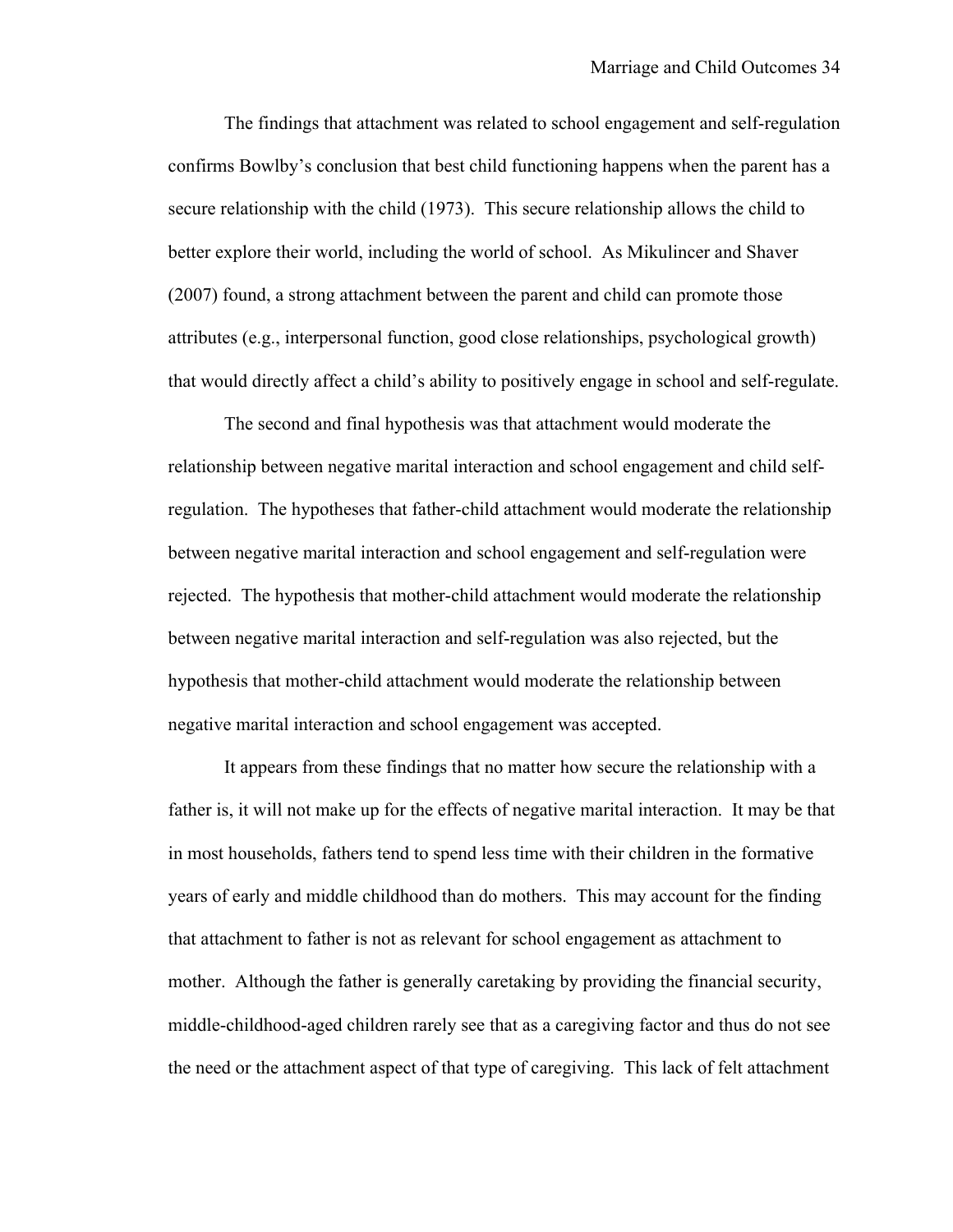with the father could contribute to the father-child attachment not acting as a moderator, but it could also be accounted for by the interpretation of the child. The interpretation of the child could be that the father is not as involved in the child's school life or emotional development.

It appears that attachment to mother can buffer the relationship between negative marital interaction and a child's school engagement. It is possible that the mother more often helps the child with homework after school. It is also possible that the mother would more likely be able to go to school related events, such as performances, assemblies or reports that the child is giving, this could be interpreted by the child as support in schooling. This same explanation helps to understand the role of the mother and why the mother-child attachment does serve as a buffer between negative marital interaction and school engagement. It is possible for the child to have good attachment with the mother, who is generally more involved in schooling during these formative years and still be able to flourish in school despite the negative marital interaction. The child can feel safe enough with their mother, and still engage in school as attachment with mother can feel like a stronger foundation (Bowlby, 1969) as this is the parent the child spends a majority of time with.

It appears that attachment to mother cannot buffer the relationship between negative marital interaction and a child's self-regulation. This was surprising when the child is sad or upset, it may be more likely to disclose feelings to the mother who may be more likely to be home and may be more open to listening to a child's feelings and distress. Mothers tend to deal with the child's feelings more often and can more easily be available and responsive to a child's immediate needs. This would explain why the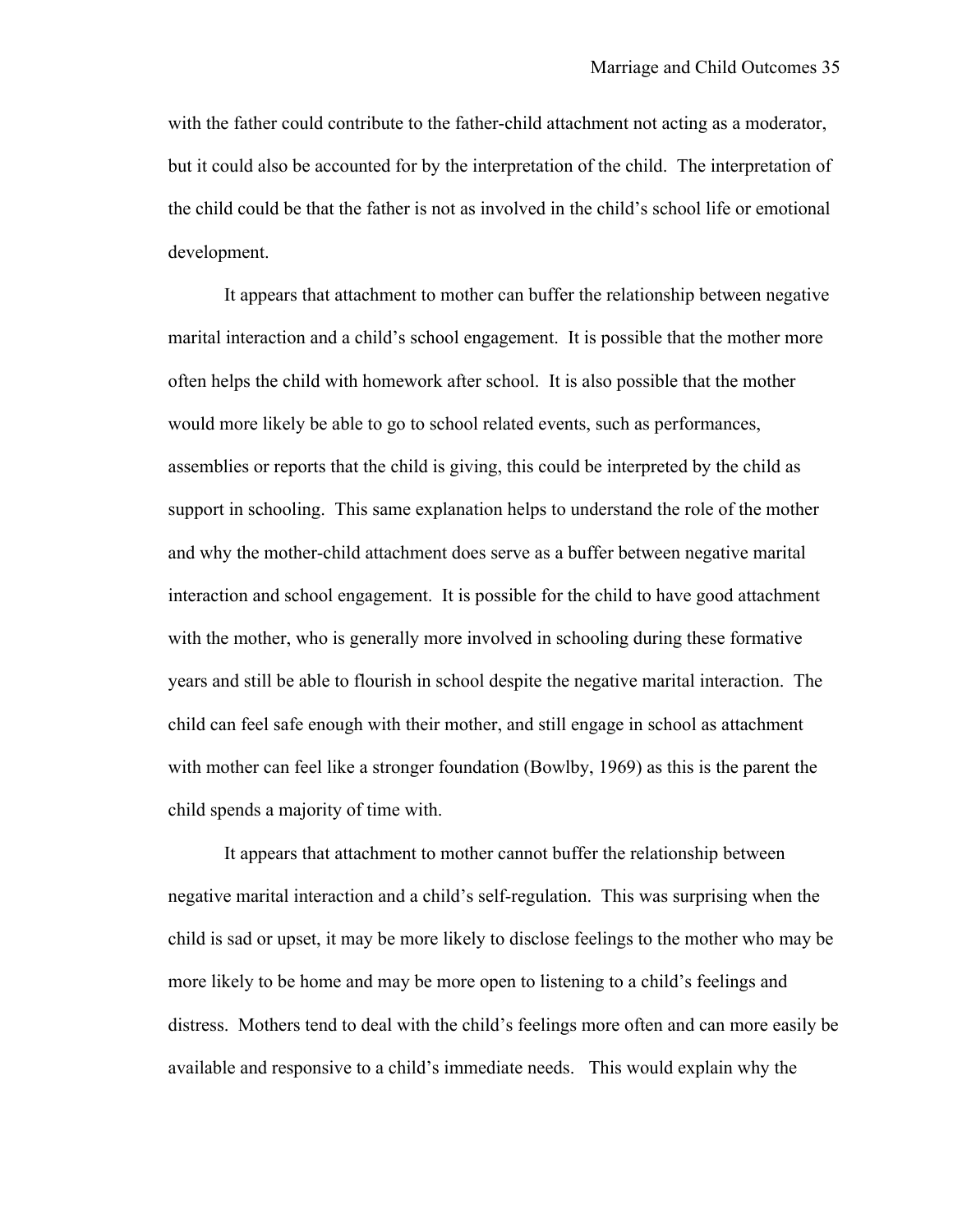attachment with fathers does not buffer self-regulation for the child. The father is likely not to be as available or responsive, but it appears that the mother's attachment with the child does not moderate as well with negative marital interaction and self-regulation.

From the viewpoint of various systems models of family therapy (e.g., Minuchin), children are usually affected by negative marital interaction. Parents may think that negative marital interaction is strictly between them because they do not fight in front of the children or they speak in code around the child. However, clinical accounts show that children pick up on cues, fights and even a feeling in the room between two people, especially when it involves their parents. When children are 'freed' so to speak from the worry and concern of their parent's relationship, areas of their life such as school are able to flourish. While attachment to mother may buffer the negative effects of marital conflict on a child's school-engagement, it cannot totally compensate for the effects of negative marital interaction.

From a clinical perspective, one of the most important interventions to child's poor school performance and engagement could be marriage therapy for the parents. At least, it should be considered as adjunct treatment when children present school problems or regulation problems. In terms of the assessment and treatment of children showing problems engaging in school and emotional difficulties, clinicians should have a systemic view of the problem, focusing on other factors that could be affecting the child's life, especially a broader view of the family context looking at the marital dyad specifically. It is assumed that with a stronger marital relationship and possibly family relationship, the potential ability to attach could be much greater and with that attachment comes more freedom to engage in school and regulate self.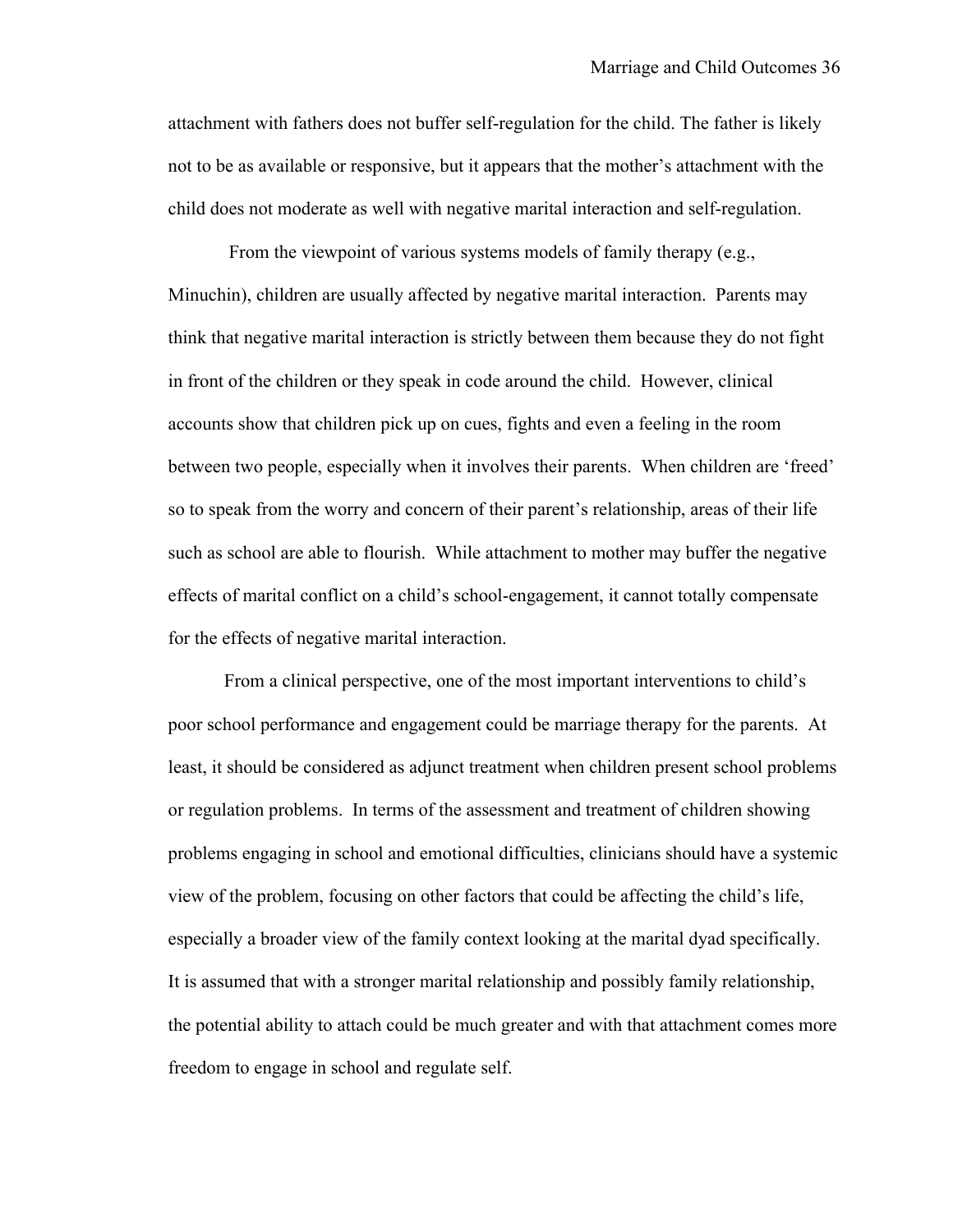### *Future Research*

These findings raise several questions for future research and clinical work. During formative years of a child's life, there is a need for further clarification of why attachment with mother moderates school engagement while attachment with father does not. More studies are needed that examine how attachment to both parents offers protection for children regarding various outcomes. Other potential questions could be, why fathers tend to see themselves as being more attached than the child perceives? What is the effect of both negative and positive marital interaction on other positive child outcomes such as generosity, gratitude, leadership potential and resiliency? Do other children/friends buffer or moderate the effects of negative marital interaction and a child's ability to flourish? Does the school system play a significant role; does attachment to teachers make a difference, especially with school engagement? Do siblings or birth order moderate the family life in such a way that negative marital interaction does not have as big of an effect on positive child outcomes? Does the emotional acceptance in the home make a difference on self-regulation in the child? Does the parent's ability to regulate themselves make a difference for the children? Does the ability a productive parent has at labeling and allowing appropriate expression of emotion in their child make a difference?

#### *Limitations*

This study had several limitations. The sample was composed of mostly Caucasian and African-American children and their families. It was not as racially diverse regarding Latinos and Asians as would be preferred. Because a few families also nominated other families to be in the sample, the sampling frame was not entirely a pure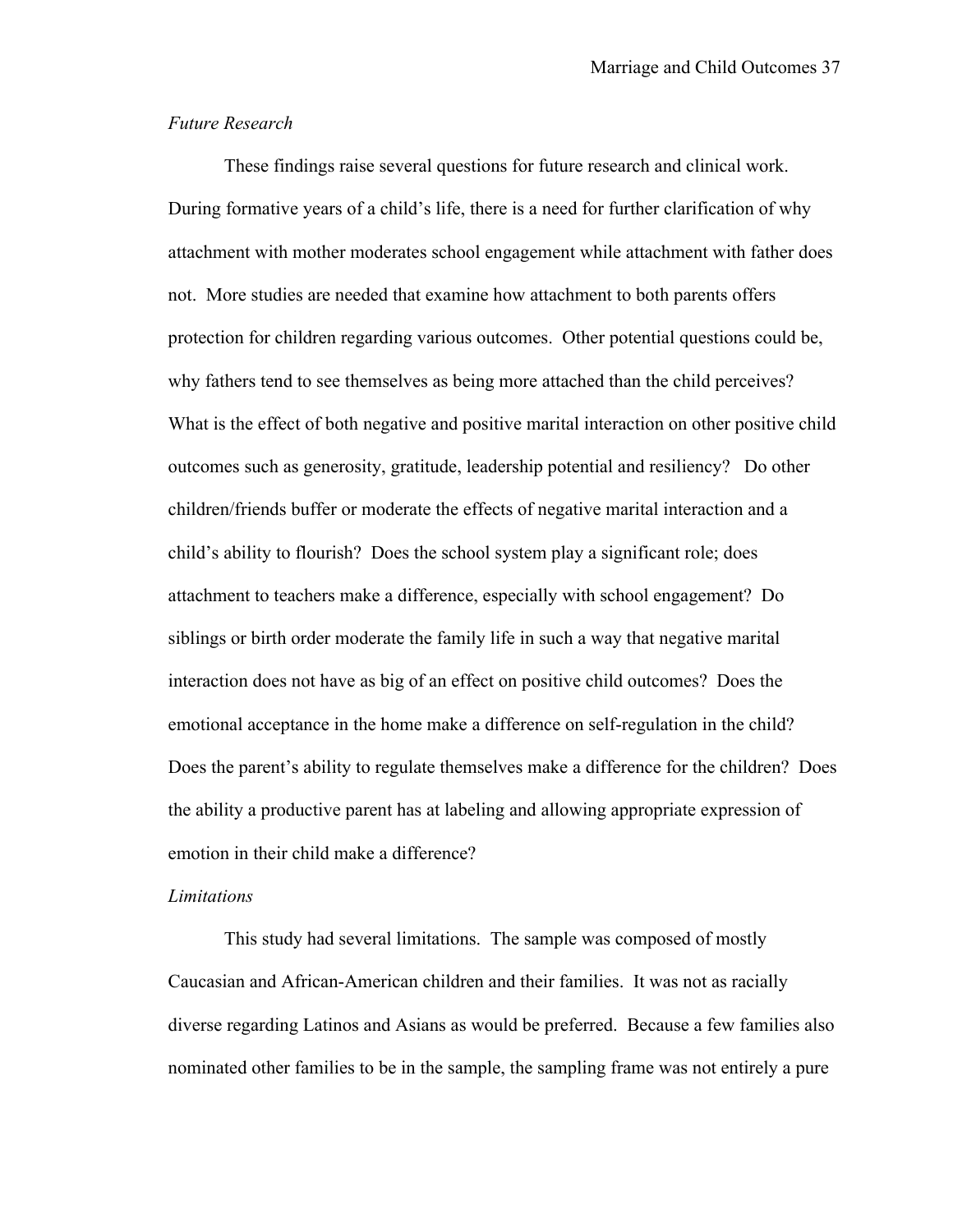random sample. It is hard to determine how that affects the generalizability to broader groups of families. The survey measure of attachment used in this study may not measure deep attachment like Ainsworth's interview protocol for attachment. Because the majority of the couples in this sample seemed generally happily married, the negative marital interaction is not as distressed as might be seen in a clinical sample.

### *Conclusion*

It appears that negative marital interaction hinders the development of positive outcomes in preadolescent children. This double hit of increasing negative outcomes in the child and hindering positive outcomes sets children up for poorer developmental trajectories. While the researchers hypothesized that attachment to mother and to father would moderate the negative effects of negative marital interaction on school engagement and child self-regulation, this was only true in the case of mother-child attachment buffering the relationship between negative marital interaction and school engagement.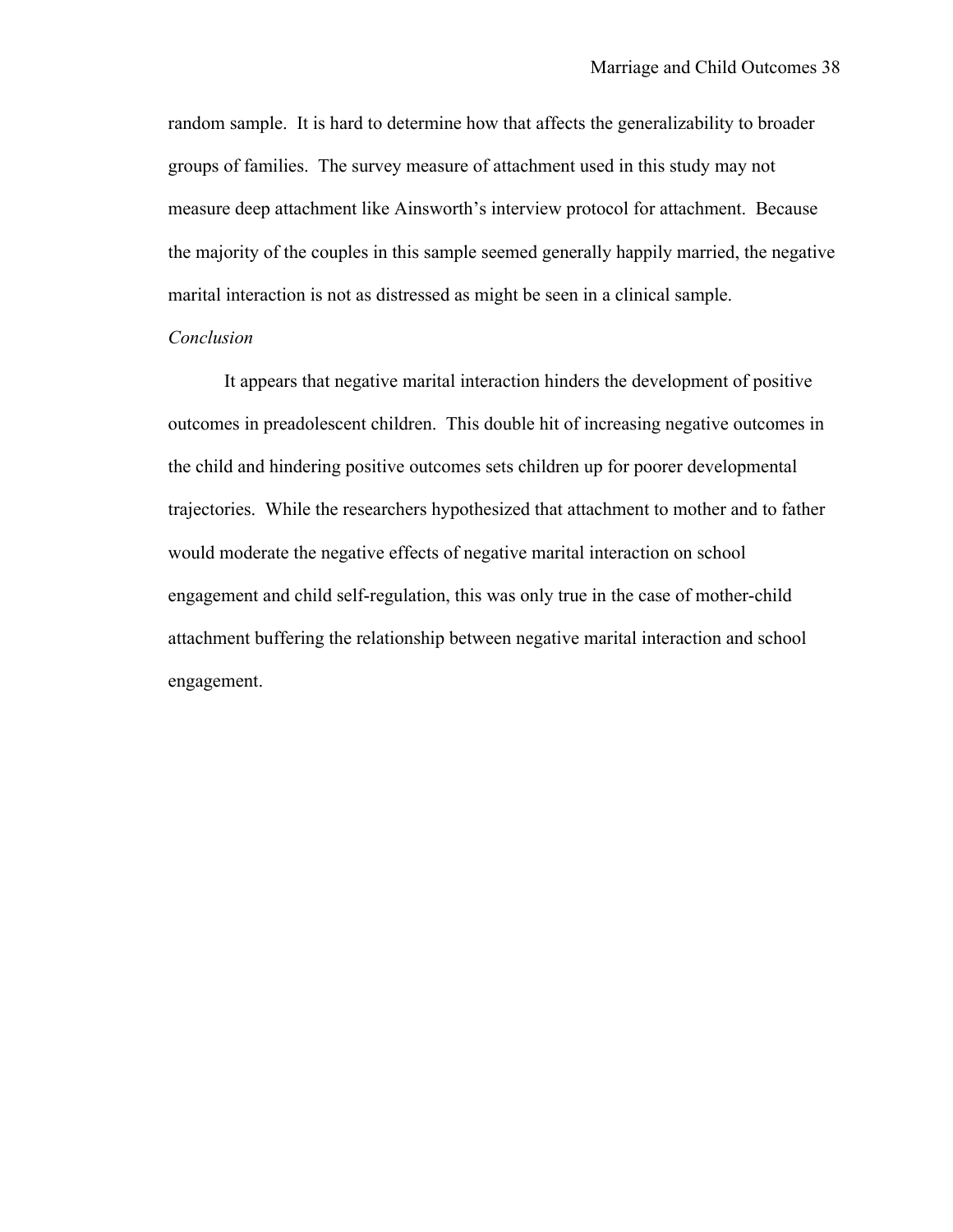

Figure 1. Conceptual Moderation Model with Negative Marital Interaction at Time 1 Predicting School Engagement and Child Self-Regulation at Time 2 with Time 2 Father and Mother Attachment as Moderating Variables.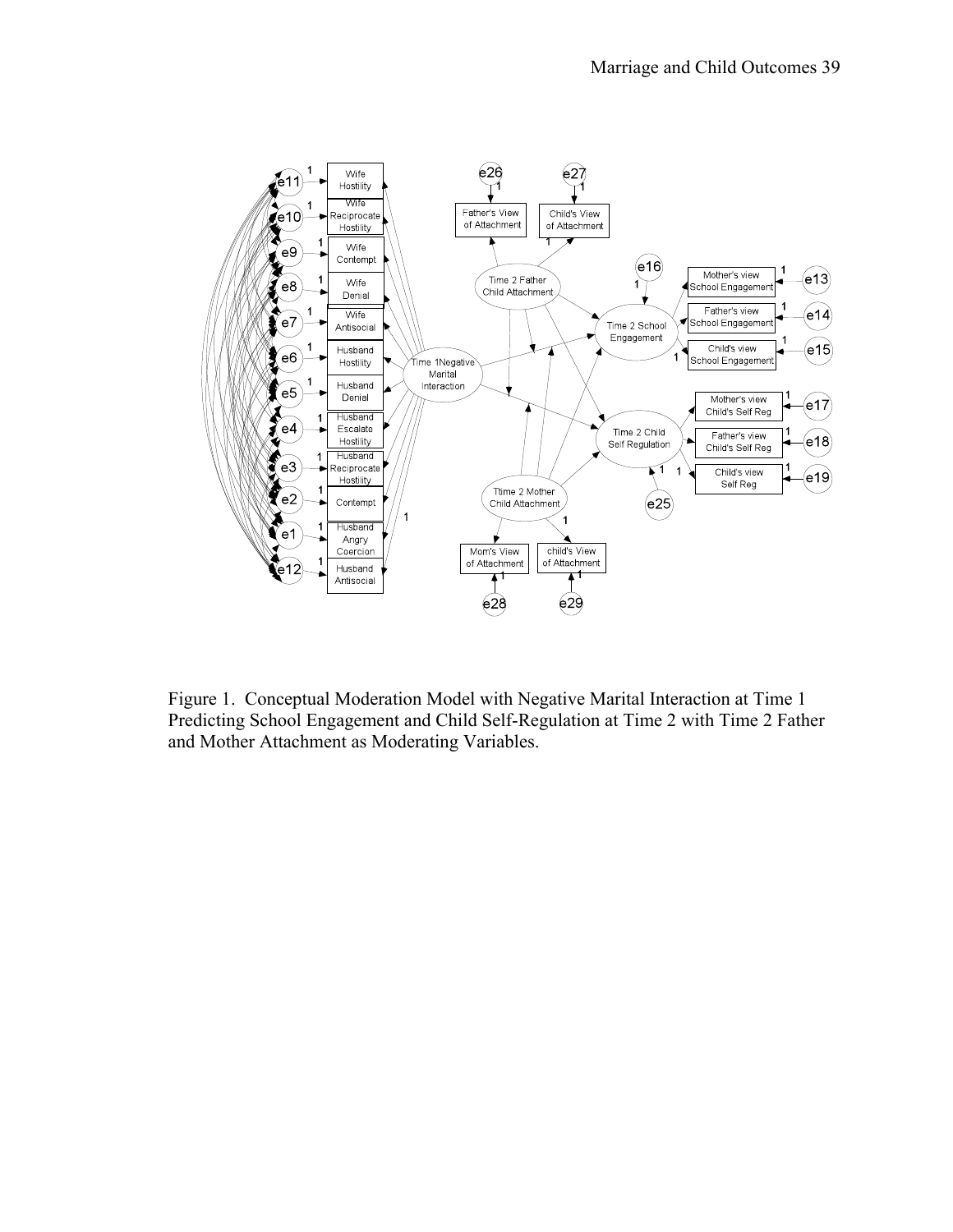| Age at Time 1<br>45.38(6.10)<br>43.49(5.32)<br>11.18(.95)<br>Age at Time 2<br>46.45(6.03)<br>44.56(5.70)<br>12.29(.98)<br>Percentages<br>Race<br>Caucasian<br>86.4%<br>82.8.0%<br>81.3%<br>79.5%<br>4.2%<br>African Am<br>5.1%<br>4.1%<br>2.7%<br>Hispanic<br>$1.0\%$<br>$3.0\%$<br>2.1%<br>1.4%<br>Asian American<br>2.0%<br>4.2%<br>4.1%<br>4.4%<br>Other<br>2.4%<br>2.0%<br>$0.0\%$<br>1.4%<br>Multiethnic<br>$3.0\%$<br>3.7%<br>8.2%<br>11.0%<br>Parents' Education<br>Less than H.S.<br>$0\%$<br>1.4%<br>High School Diploma<br>$6.1\%$<br>4.4%<br>25.9%<br>Some College<br>23.7%<br><b>Bachelors Degree</b><br>38.6%<br>41.4%<br>Grad/Professional Degree<br>29.1%<br>29.4%<br>Time 1<br>Time 2<br>Household Income<br><b>Under \$15000</b><br>4.2%<br>2.4%<br>5.8%<br>\$15001-24999<br>3.8%<br>\$25000-49999<br>8.2%<br>15.4%<br>\$50000-74999<br>15.6%<br>34.6%<br>\$75000-99999<br>45.4%<br>29.1%<br>\$100000-119,999<br>$9.0\%$<br>2.7%<br>\$120,000-149,000<br>6.5%<br>4.5%<br>$$150,000+$<br>4.3%<br>4.1%<br>3.0%<br>Missing<br>1.4%<br>Family Size<br>4.37 (1.03) 3-9 range<br>4.42 (1.00) 3-9 range<br><b>Marital Status</b> | <b>Boys</b> |  |  |  |
|--------------------------------------------------------------------------------------------------------------------------------------------------------------------------------------------------------------------------------------------------------------------------------------------------------------------------------------------------------------------------------------------------------------------------------------------------------------------------------------------------------------------------------------------------------------------------------------------------------------------------------------------------------------------------------------------------------------------------------------------------------------------------------------------------------------------------------------------------------------------------------------------------------------------------------------------------------------------------------------------------------------------------------------------------------------------------------------------------------------------------------------------|-------------|--|--|--|
|                                                                                                                                                                                                                                                                                                                                                                                                                                                                                                                                                                                                                                                                                                                                                                                                                                                                                                                                                                                                                                                                                                                                            | 11.26(.97)  |  |  |  |
|                                                                                                                                                                                                                                                                                                                                                                                                                                                                                                                                                                                                                                                                                                                                                                                                                                                                                                                                                                                                                                                                                                                                            | 12.23(.99)  |  |  |  |
|                                                                                                                                                                                                                                                                                                                                                                                                                                                                                                                                                                                                                                                                                                                                                                                                                                                                                                                                                                                                                                                                                                                                            |             |  |  |  |
|                                                                                                                                                                                                                                                                                                                                                                                                                                                                                                                                                                                                                                                                                                                                                                                                                                                                                                                                                                                                                                                                                                                                            |             |  |  |  |
|                                                                                                                                                                                                                                                                                                                                                                                                                                                                                                                                                                                                                                                                                                                                                                                                                                                                                                                                                                                                                                                                                                                                            |             |  |  |  |
|                                                                                                                                                                                                                                                                                                                                                                                                                                                                                                                                                                                                                                                                                                                                                                                                                                                                                                                                                                                                                                                                                                                                            |             |  |  |  |
|                                                                                                                                                                                                                                                                                                                                                                                                                                                                                                                                                                                                                                                                                                                                                                                                                                                                                                                                                                                                                                                                                                                                            |             |  |  |  |
|                                                                                                                                                                                                                                                                                                                                                                                                                                                                                                                                                                                                                                                                                                                                                                                                                                                                                                                                                                                                                                                                                                                                            |             |  |  |  |
|                                                                                                                                                                                                                                                                                                                                                                                                                                                                                                                                                                                                                                                                                                                                                                                                                                                                                                                                                                                                                                                                                                                                            |             |  |  |  |
|                                                                                                                                                                                                                                                                                                                                                                                                                                                                                                                                                                                                                                                                                                                                                                                                                                                                                                                                                                                                                                                                                                                                            |             |  |  |  |
|                                                                                                                                                                                                                                                                                                                                                                                                                                                                                                                                                                                                                                                                                                                                                                                                                                                                                                                                                                                                                                                                                                                                            |             |  |  |  |
|                                                                                                                                                                                                                                                                                                                                                                                                                                                                                                                                                                                                                                                                                                                                                                                                                                                                                                                                                                                                                                                                                                                                            |             |  |  |  |
|                                                                                                                                                                                                                                                                                                                                                                                                                                                                                                                                                                                                                                                                                                                                                                                                                                                                                                                                                                                                                                                                                                                                            |             |  |  |  |
|                                                                                                                                                                                                                                                                                                                                                                                                                                                                                                                                                                                                                                                                                                                                                                                                                                                                                                                                                                                                                                                                                                                                            |             |  |  |  |
|                                                                                                                                                                                                                                                                                                                                                                                                                                                                                                                                                                                                                                                                                                                                                                                                                                                                                                                                                                                                                                                                                                                                            |             |  |  |  |
|                                                                                                                                                                                                                                                                                                                                                                                                                                                                                                                                                                                                                                                                                                                                                                                                                                                                                                                                                                                                                                                                                                                                            |             |  |  |  |
|                                                                                                                                                                                                                                                                                                                                                                                                                                                                                                                                                                                                                                                                                                                                                                                                                                                                                                                                                                                                                                                                                                                                            |             |  |  |  |
|                                                                                                                                                                                                                                                                                                                                                                                                                                                                                                                                                                                                                                                                                                                                                                                                                                                                                                                                                                                                                                                                                                                                            |             |  |  |  |
|                                                                                                                                                                                                                                                                                                                                                                                                                                                                                                                                                                                                                                                                                                                                                                                                                                                                                                                                                                                                                                                                                                                                            |             |  |  |  |
|                                                                                                                                                                                                                                                                                                                                                                                                                                                                                                                                                                                                                                                                                                                                                                                                                                                                                                                                                                                                                                                                                                                                            |             |  |  |  |
|                                                                                                                                                                                                                                                                                                                                                                                                                                                                                                                                                                                                                                                                                                                                                                                                                                                                                                                                                                                                                                                                                                                                            |             |  |  |  |
|                                                                                                                                                                                                                                                                                                                                                                                                                                                                                                                                                                                                                                                                                                                                                                                                                                                                                                                                                                                                                                                                                                                                            |             |  |  |  |
|                                                                                                                                                                                                                                                                                                                                                                                                                                                                                                                                                                                                                                                                                                                                                                                                                                                                                                                                                                                                                                                                                                                                            |             |  |  |  |
|                                                                                                                                                                                                                                                                                                                                                                                                                                                                                                                                                                                                                                                                                                                                                                                                                                                                                                                                                                                                                                                                                                                                            |             |  |  |  |
|                                                                                                                                                                                                                                                                                                                                                                                                                                                                                                                                                                                                                                                                                                                                                                                                                                                                                                                                                                                                                                                                                                                                            |             |  |  |  |
|                                                                                                                                                                                                                                                                                                                                                                                                                                                                                                                                                                                                                                                                                                                                                                                                                                                                                                                                                                                                                                                                                                                                            |             |  |  |  |
|                                                                                                                                                                                                                                                                                                                                                                                                                                                                                                                                                                                                                                                                                                                                                                                                                                                                                                                                                                                                                                                                                                                                            |             |  |  |  |
|                                                                                                                                                                                                                                                                                                                                                                                                                                                                                                                                                                                                                                                                                                                                                                                                                                                                                                                                                                                                                                                                                                                                            |             |  |  |  |
| Married<br>96.3%<br>96.9%                                                                                                                                                                                                                                                                                                                                                                                                                                                                                                                                                                                                                                                                                                                                                                                                                                                                                                                                                                                                                                                                                                                  |             |  |  |  |
| Cohabiting<br>3.7%<br>3.1%                                                                                                                                                                                                                                                                                                                                                                                                                                                                                                                                                                                                                                                                                                                                                                                                                                                                                                                                                                                                                                                                                                                 |             |  |  |  |

Table. 1. Demographic Characteristics of Sample (N=296 families)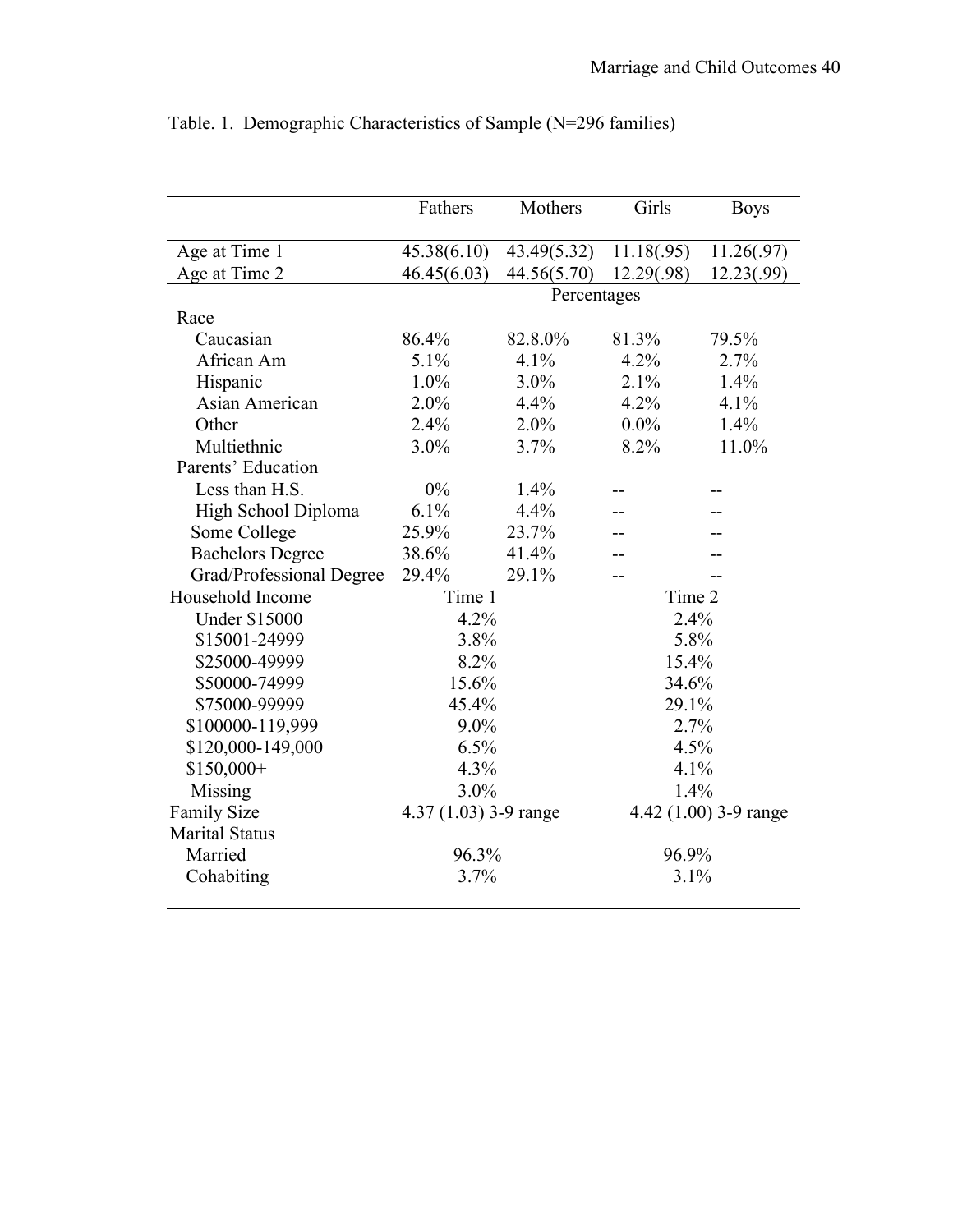| Variables                                 | $\bar{X}$<br>(S.D.) Range | Inter-          | Factor       |
|-------------------------------------------|---------------------------|-----------------|--------------|
|                                           |                           | rater           | Loading      |
|                                           |                           | Reliab          | on<br>Latent |
|                                           |                           | ility/ $\alpha$ | Variable     |
| Negative Marital Interaction (All time 1) |                           |                 |              |
| Mother Hostility                          | 2.88<br>$(2.78)$ 1-9      | .85             | .79          |
| Mother Reciprocate Hostility              | 1.39<br>$(1.16)$ 1-9      | .82             | .76          |
| Mother Contempt                           | $(1.70)$ 1-9<br>2.15      | .83             | .75          |
| Mother Denial                             | 1.87<br>$(1.13)$ 1-9      | .87             | .79          |
| Mother Antisocial                         | $(1.56)$ 1-9<br>3.12      | .90             | .73          |
| <b>Father Hostility</b>                   | $(1.62)$ 1-9<br>2.45      | .82             | .86          |
| <b>Father Reciprocate Hostility</b>       | $1.34$ $(1.02)$ 1-9       | .81             | .74          |
| <b>Father Escalate Hostility</b>          | 1.30<br>$(.98)$ 1-9       | .83             | .76          |
| <b>Father Contempt</b>                    | 1.90<br>$(1.48)$ 1-9      | .87             | .77          |
| <b>Father Denial</b>                      | $(1.48)$ 1-9<br>2.27      | .89             | .82          |
| <b>Father Angry Coercion</b>              | 1.43<br>$(1.11)$ 1-9      | .91             | .86          |
| <b>Father Antisocial</b>                  | $(1.62)$ 1-9<br>3.17      | .92             | .76          |
| Father Child Attachment (Time 2)          |                           |                 |              |
| Child's Report (Combined, N=296)          | 39.21 (6.24) 21-52        | .81             | .85          |
| Daughters $(N=151)$                       | 40.58 (6.31) 25-52        | .80             | N/A          |
| Sons $(N=145)$                            | 39.01 (5.97) 21-52        | .80             | N/A          |
| Father's Report (Combined)                | 45.93 (6.58) 23-54        | .74             | .82          |
| Daughters                                 | 46.23 (6.43) 27-54        | .79             | N/A          |
| Sons                                      | 45.62 (6.74) 23-54        | .70             | N/A          |
| Mother Child Attachment (Time 2)          |                           |                 |              |
| Child's Report (Combined)                 | 40.86 (5.98) 22-53        | .81             | .83          |
| Daughters                                 | 41.27 (5.95) 22-53        | .81             | N/A          |
| Sons                                      | 40.12 (5.52) 22-53        | .80             | N/A          |
| Mother's Report                           | 43.87 (5.24) 21-54        | .82             | .86          |
| Daughters                                 | 43.93 (5.20) 23-54        | .81             | N/A          |
| Sons                                      | 43.81 (5.31) 21-54        | .82             | N/A          |
| School Engagement (Time 2)                |                           |                 |              |
| Child's Report (Combined)                 | 33.35 (5.36) 16-45        | .83             | .82          |
| Daughters                                 | 34.30 (5.04) 16-45        | .82             | N/A          |
| Sons                                      | 32.35 (5.51) 18-45        | .81             | N/A          |
| Mother's Report (Combined)                | 39.42 (6.07) 20-50        | .88             | .89          |
| Daughters                                 | 40.81 (5.58) 20-50        | .87             | N/A          |
| Sons                                      | 37.97 (6.24) 23-50        | .87             | N/A          |
| Father's Report (Combined)                | 39.39(5.57) 21-50         | .87             | .91          |
| Daughters                                 | 40.54 (5.16) 25-50        | .86             | N/A          |

Table 2. Means, Standard Deviations, Range, Alpha Coefficients, and Factor Loadings for All Variables (N=296 families, 296 fathers, 296 mothers, and 296 children)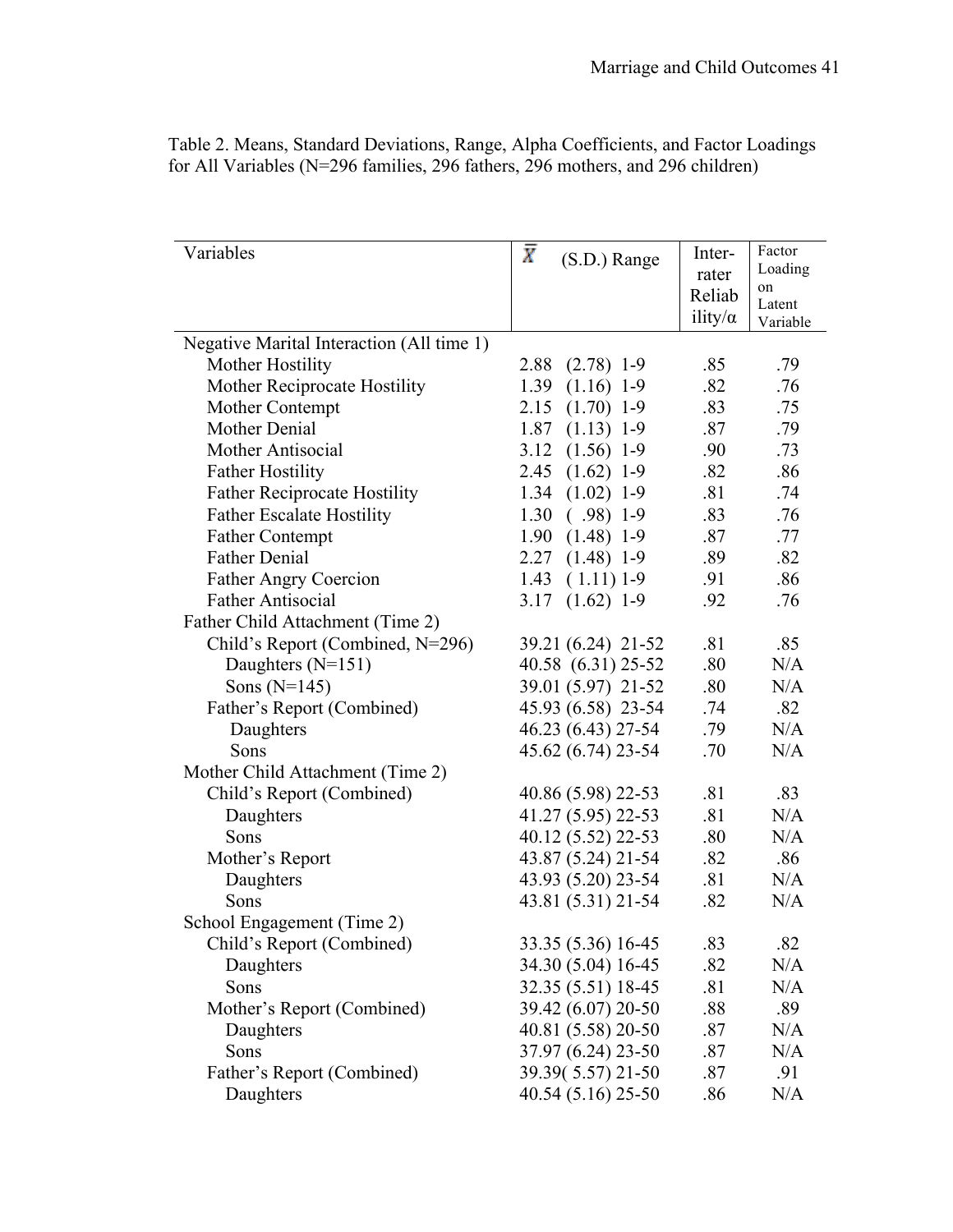| Sons                           | 38.20 (5.70) 21-50 | .87 | N/A |
|--------------------------------|--------------------|-----|-----|
| Child Self Regulation (Time 2) |                    |     |     |
| Child's Report (Combined)      | 34.62 (5.45) 18-46 | .78 | .75 |
| Daughters                      | 34.86 (5.29) 20-46 | .78 | N/A |
| Sons                           | 34.35 (5.61) 18-45 | .78 | N/A |
| Mother's Report (Combined)     | 34.52 (6.01) 19-48 | .87 | .87 |
| Daughters                      | 35.60 (5.82) 19-48 | .86 | N/A |
| Sons                           | 33.39 (6.02) 21-46 | .86 | N/A |
| Father's Report (Combined)     | 34.41 (5.75) 20-48 | .85 | .86 |
| Daughters                      | 35.48 (5.44) 20-47 | .84 | N/A |
| Sons                           | 33.30 (5.88) 20-48 | .85 | N/A |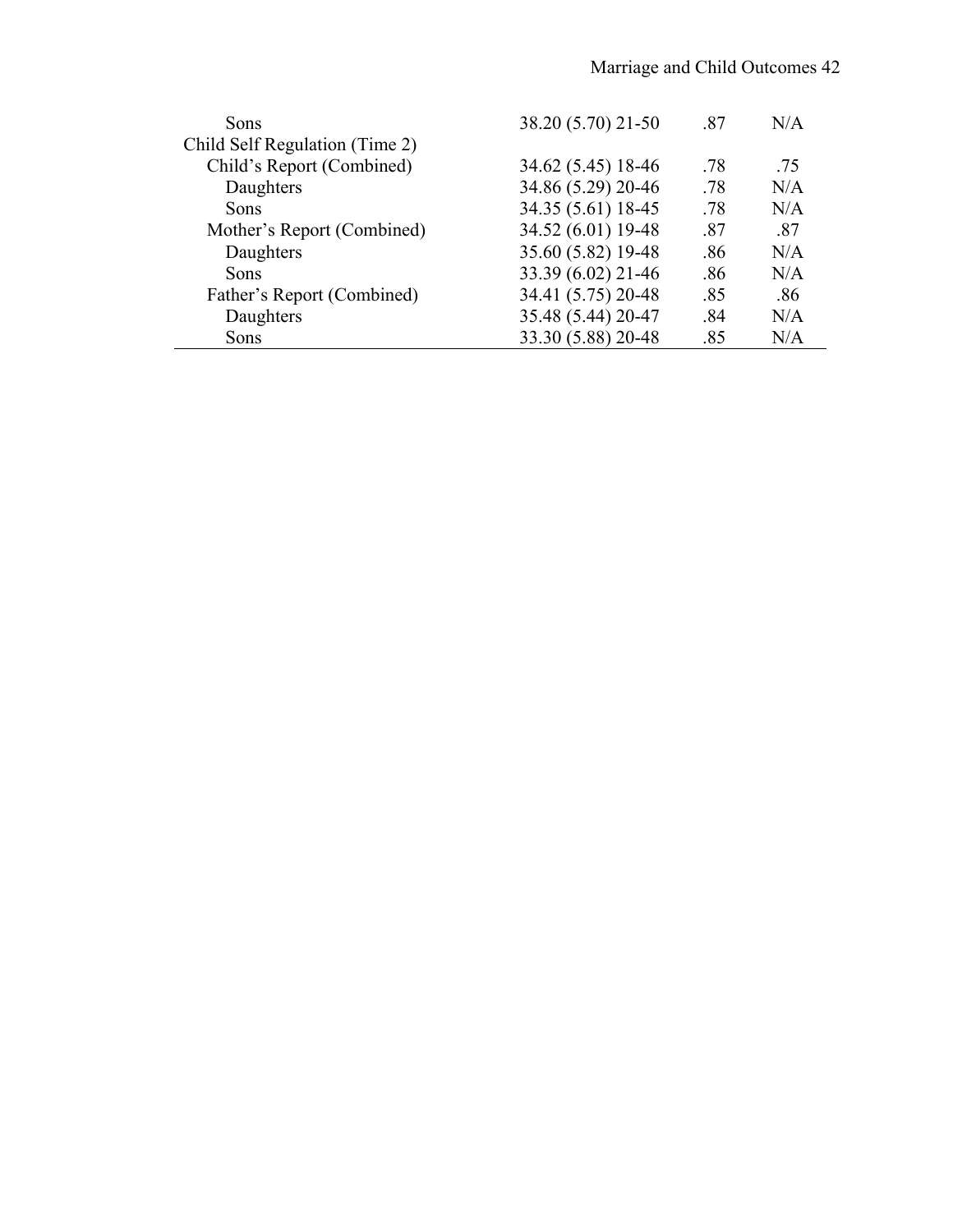| Variables                   | 1                | 2                | 3                | 4                | 5                | 6                | 7                | 8                | 9                | 10               | 11               | 12        | 13               | 14               | 15               | 16               | 17               | 18               | 19               | 20               | 21               | 22 |
|-----------------------------|------------------|------------------|------------------|------------------|------------------|------------------|------------------|------------------|------------------|------------------|------------------|-----------|------------------|------------------|------------------|------------------|------------------|------------------|------------------|------------------|------------------|----|
| 1.MHostility                |                  |                  |                  |                  |                  |                  |                  |                  |                  |                  |                  |           |                  |                  |                  |                  |                  |                  |                  |                  |                  |    |
| 2.MReciprocate              | .55 <sup>c</sup> |                  |                  |                  |                  |                  |                  |                  |                  |                  |                  |           |                  |                  |                  |                  |                  |                  |                  |                  |                  |    |
| Hostility                   |                  |                  |                  |                  |                  |                  |                  |                  |                  |                  |                  |           |                  |                  |                  |                  |                  |                  |                  |                  |                  |    |
| 3.MContempt                 | 83 <sup>c</sup>  | .53 <sup>c</sup> |                  |                  |                  |                  |                  |                  |                  |                  |                  |           |                  |                  |                  |                  |                  |                  |                  |                  |                  |    |
| 4.MDenial                   | $45^\circ$       | .34 <sup>c</sup> | 38 <sup>c</sup>  |                  |                  |                  |                  |                  |                  |                  |                  |           |                  |                  |                  |                  |                  |                  |                  |                  |                  |    |
| 5.MAntisocial               | .82 <sup>c</sup> | $.45^{\circ}$    | $71^{\circ}$     | .41 <sup>c</sup> |                  |                  |                  |                  |                  |                  |                  |           |                  |                  |                  |                  |                  |                  |                  |                  |                  |    |
| 6.FHostility                | .57 <sup>c</sup> | .52 <sup>c</sup> | .54 <sup>c</sup> | .56 <sup>c</sup> | .48 <sup>c</sup> |                  |                  |                  |                  |                  |                  |           |                  |                  |                  |                  |                  |                  |                  |                  |                  |    |
| 7.FReciprocate<br>Hostility | .52 <sup>c</sup> | .76 <sup>c</sup> | .50 <sup>c</sup> | .46 <sup>c</sup> | .38 <sup>c</sup> | .60 <sup>°</sup> |                  |                  |                  |                  |                  |           |                  |                  |                  |                  |                  |                  |                  |                  |                  |    |
| 8.FEscalateHstl             | .47 <sup>c</sup> | .54 <sup>c</sup> | .40 <sup>c</sup> | .43 <sup>c</sup> | .32 <sup>c</sup> | .68 <sup>c</sup> | 69 <sup>c</sup>  |                  |                  |                  |                  |           |                  |                  |                  |                  |                  |                  |                  |                  |                  |    |
| 9.FContempt                 | .58 <sup>c</sup> | $.45^{\circ}$    | .52 <sup>c</sup> | .49 <sup>c</sup> | .45 <sup>c</sup> | .81 <sup>c</sup> | .68 <sup>c</sup> | .68 <sup>c</sup> |                  |                  |                  |           |                  |                  |                  |                  |                  |                  |                  |                  |                  |    |
| 10.FAngryCoer               | .43 <sup>c</sup> | .38 <sup>c</sup> | .44 <sup>c</sup> | .50 <sup>c</sup> | .38 <sup>c</sup> | .69 <sup>c</sup> | $71^{\circ}$     | .67 <sup>c</sup> | .68 <sup>c</sup> |                  |                  |           |                  |                  |                  |                  |                  |                  |                  |                  |                  |    |
| 11.FDenial                  | .54 <sup>c</sup> | $.41^{\circ}$    | $52^{\circ}$     | $.42^{\circ}$    | $.47^{a}$        | .58 <sup>c</sup> | .58 <sup>c</sup> | .68 <sup>c</sup> | .47 <sup>c</sup> | $.52^{\circ}$    |                  |           |                  |                  |                  |                  |                  |                  |                  |                  |                  |    |
| 12. FAntisocial             | .51 <sup>c</sup> | .43 <sup>c</sup> | .45 <sup>c</sup> | .46 <sup>c</sup> | .51 <sup>c</sup> | .74 <sup>c</sup> | .46 <sup>c</sup> | .54 <sup>c</sup> | .68 <sup>c</sup> | .56 <sup>c</sup> | .48 <sup>c</sup> |           |                  |                  |                  |                  |                  |                  |                  |                  |                  |    |
| 13.CAttachtoM               | $-19^{b}$        | $-12^{a}$        | $-15^{a}$        | $-25^{b}$        | $-26^\circ$      | $-.15^a$         | .04              | $-0.09$          | $-17^{a}$        | $-11^{2}$        | $-.06$           | $-22^{b}$ |                  |                  |                  |                  |                  |                  |                  |                  |                  |    |
| 14.MAttachtoC               | $-.09$           | $-13^{a}$        | $-12^{a}$        | $-13^{a}$        | $-15^{a}$        | $-.05$           | $-.06$           | $-03$            | $-.04$           | $-.03$           | $-.02$           | $-11^{a}$ | $.28^v$          |                  |                  |                  |                  |                  |                  |                  |                  |    |
| 15.CAttachtoF               | $-18^{b}$        | $-11^{a}$        | $-16^{4}$        | $-17^{3}$        | $-23^\circ$      | $-.11^{a}$       | .01              | $-0.5$           | $-16^{a}$        | $-13^{a}$        | $-.10$           | $-18^{b}$ | $.87^\mathrm{v}$ | .21 <sup>c</sup> |                  |                  |                  |                  |                  |                  |                  |    |
| 16.FAttachtoC               | $-.07$           | $-12^{a}$        | $-.09$           | $-11^{a}$        | $-13^{a}$        | $-.10$           | $-.07$           | $-08$            | $-.09$           | $-11^{a}$        | $-.10$           | $-.10$    | .34 <sup>c</sup> | .47 <sup>c</sup> | .32 <sup>c</sup> |                  |                  |                  |                  |                  |                  |    |
| 17.CSelfReg                 | $-16^{b}$        | $-.07$           | $-02$            | $-14^{3}$        | $-0.09$          | $-.09$           | $-0.5$           | $-08$            | $-.10$           | $-10$            | $-.07$           | $-15^{a}$ | .31 <sup>c</sup> | .22 <sup>c</sup> | .32 <sup>c</sup> | $21^{\circ}$     |                  |                  |                  |                  |                  |    |
| 18.MRepCSelf                | $-15^{a}$        | $-.07$           | $-09$            | $-12^{a}$        | $-08$            | $-.10$           | $-.10$           | $-0.5$           | $-.05$           | $-10$            | $-.10$           | $-12^{a}$ | .21 <sup>c</sup> | .30 <sup>c</sup> | .18 <sup>b</sup> | .30 <sup>c</sup> | .44 <sup>c</sup> |                  |                  |                  |                  |    |
| 19.FRepCSIfR                | $-13^{a}$        | $-.08$           | $-.09$           | $-.06$           | $-10$            | $-.07$           | $-14^{3}$        | $-07$            | $-.07$           | $-09$            | $-.08$           | $-14^{a}$ | $22^{\circ}$     | .28 <sup>c</sup> | .22 <sup>c</sup> | .45 <sup>c</sup> | .43 <sup>c</sup> | .67 <sup>c</sup> |                  |                  |                  |    |
| 20.CSchEngage               | $-15^{a}$        | $-11^{a}$        | $-12^{a}$        | $-13^{a}$        | $-15^{a}$        | $-13^{a}$        | $-11^{2}$        | $-11^{a}$        | $-.05$           | $-12^{3}$        | $-12^{a}$        | $-17^{b}$ | .39 <sup>c</sup> | .26 <sup>c</sup> | .41 <sup>c</sup> | $27^{\circ}$     | .43 <sup>c</sup> | .35 <sup>c</sup> | .36 <sup>c</sup> |                  |                  |    |
| 21.MSchEngage               | $-22^{b}$        | $-12^{a}$        | $-17^{b}$        | $-19^{b}$        | $-21^{b}$        | $-16^{\circ}$    | $-15^{a}$        | $-12^{a}$        | $-17^{a}$        | $-13^{a}$        | $-.15^{a}$       | $-24^{b}$ | .35 <sup>c</sup> | .36 <sup>c</sup> | .33 <sup>c</sup> | .35 <sup>c</sup> | .34 <sup>c</sup> | .54 <sup>c</sup> | .49 <sup>c</sup> | .60 <sup>c</sup> |                  |    |
| 22.FSchEngage               | $-16^{b}$        | $-.09$           | $-.10$           | $-16^{4}$        | $-13^{a}$        | $-12^{a}$        | $-11^{2}$        | $-11^a$          | $-12^{a}$        | $-12^{3}$        | $-.11^{a}$       | $-21^{b}$ | 29 <sup>c</sup>  | .29 <sup>c</sup> | .29 <sup>c</sup> | .40 <sup>c</sup> | .33 <sup>c</sup> | .54 <sup>c</sup> | $.52^{\circ}$    | .56 <sup>c</sup> | .74 <sup>c</sup> |    |

Table 3. Correlations of All Measured Variables

 $^{\circ}$ p<.05,  $^{\circ}$ p<.01,  $^{\circ}$ p<.001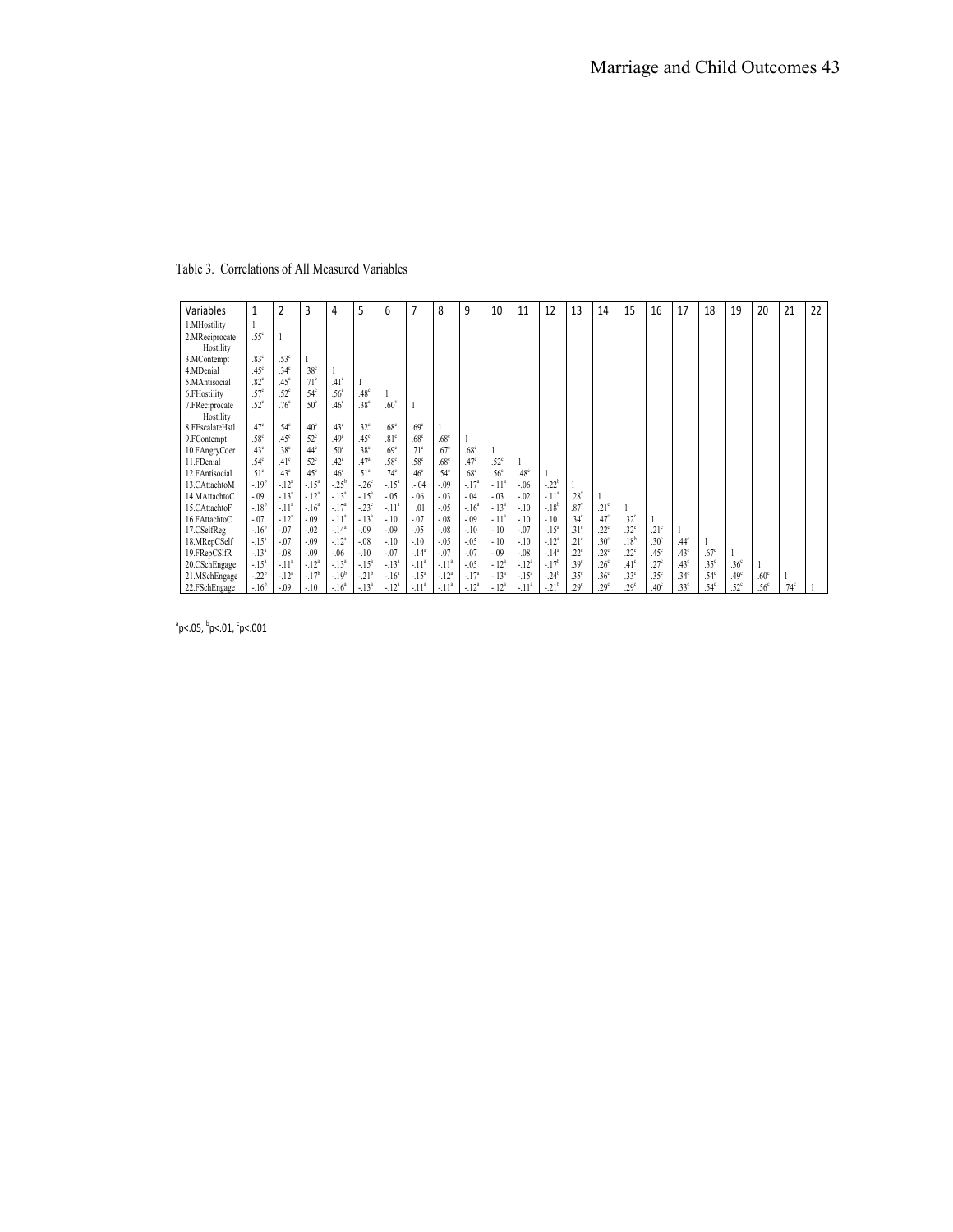

*X2 =*142.42, *df=*108, *p=*.051 *CFI=*.990, *RMSEA=*.037 (N=296 families-296 fathers, 296 mothers, 296 children)

Figure 2. SEM Results for Time 1 Negative Marital Interaction Predicting Time 2 School Engagement and Time 2 Child Self-Regulation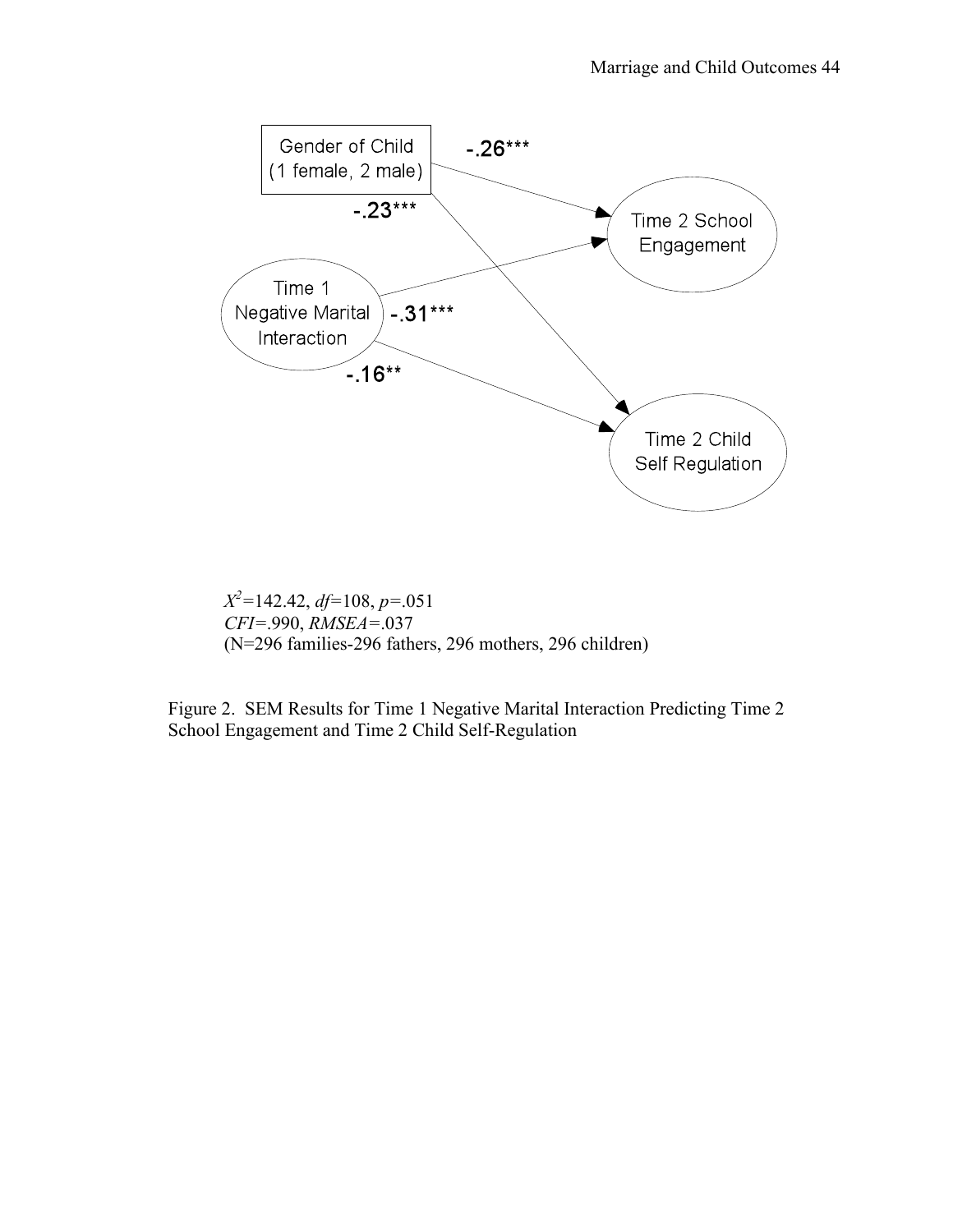

*X2 =*184.3, *df=*152, *p=*.048 *CFI=*.992, *RMSEA=*.027 (N=296 families; 296 fathers, 296 mothers, and 296 children)

Fig. 3. SEM Results for Mediation Model: Time 1 Negative Marital Interaction, Time 2 Father Child Attachment, Time 2 Mother Child Attachment Predicting Time 2 School Engagement and Time 2 Child Self Regulation.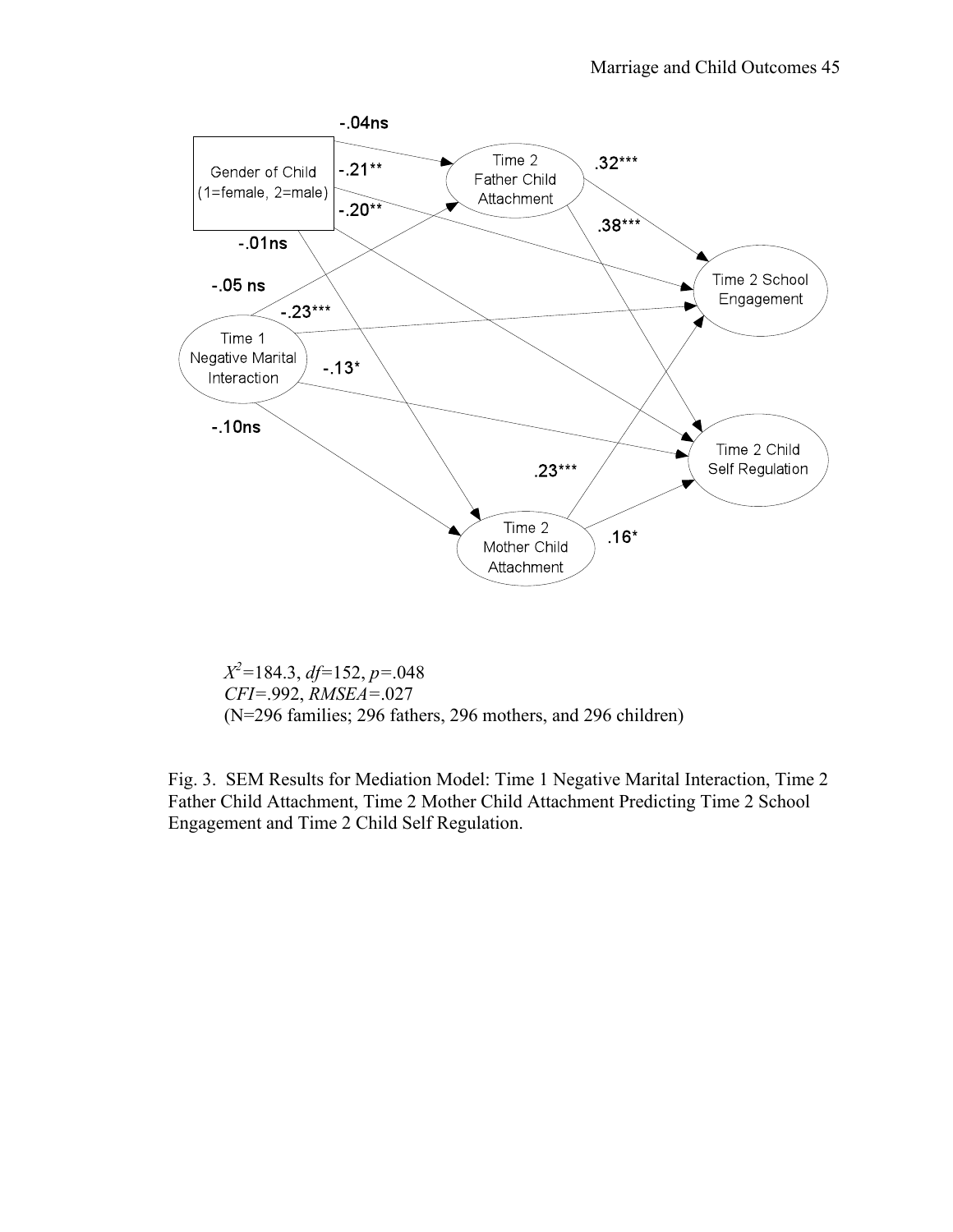

*X2 =*157.32, *df=*154, *p=*.056 *CFI=*.996, *RMSEA=*.024 (N=296 families; 296 fathers, 296 mothers, and 296 children)

Figure 4. SEM Results for Moderation Model: Time 1 Negative Marital Interaction, Time 2 Father Child Attachment, Time 2 Mother Child Attachment Predicting Time 2 School Engagement and Time 2 Child Self Regulation with Father-Child Attachment and Mother-Child Attachment moderating the effects of Negative Marital Interaction on School Engagement and Self Regulation.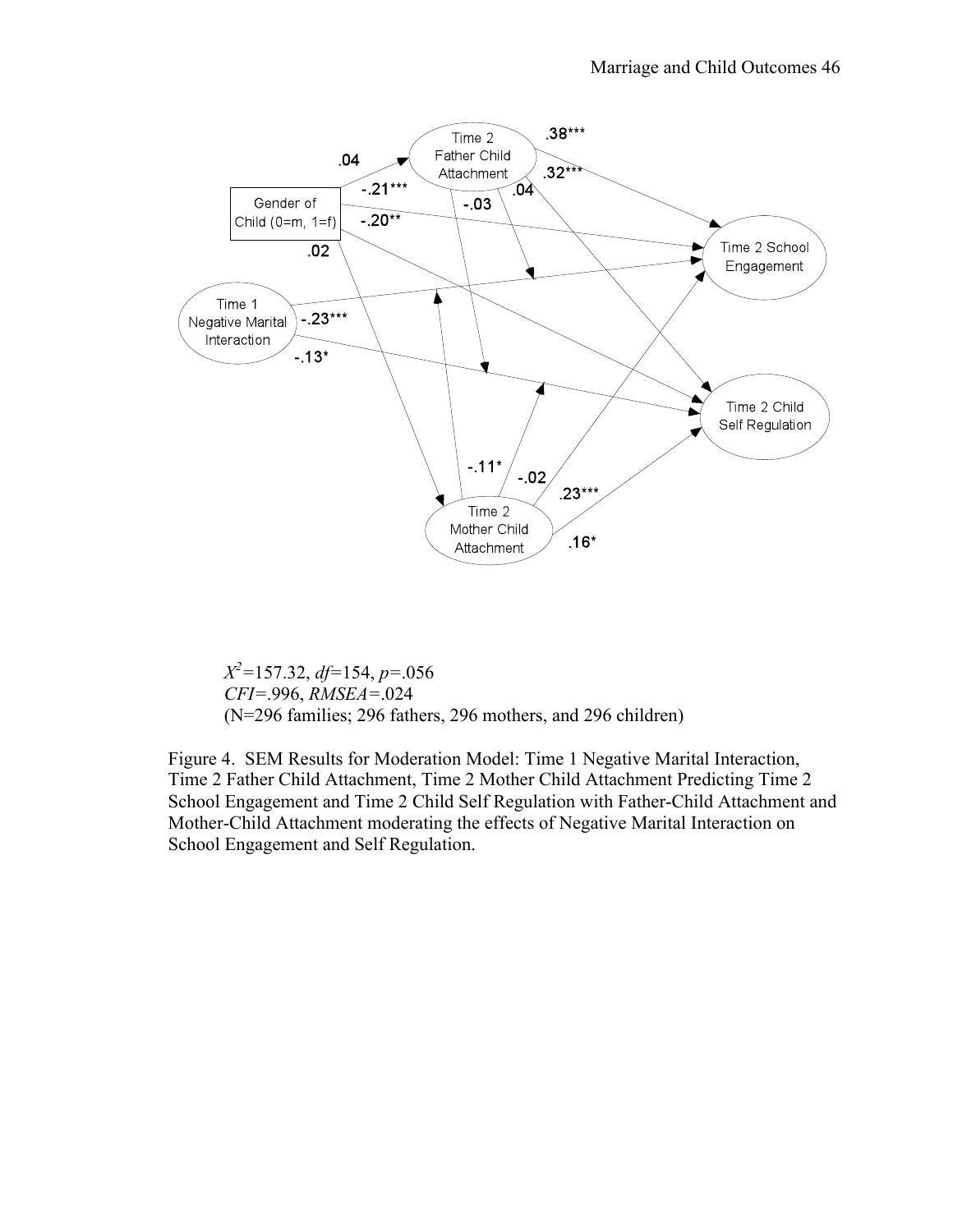## Appendix A



**Consent to be a Research Subject**

## **Introduction**

This study is being conducted by members of the Flourishing Families Project, with researchers from Brigham Young University. You were selected as a possible participant family for this study because your child is a 10-13 year-old in the Seattle area.

### **Procedures**

Participation in this study involves an in-home interview that will last approximately  $2\frac{1}{2}$ hours. In this interview we will explain the study to you and give you a series of surveys for you and your child to complete. These surveys will ask you questions about your family, how you relate with each other, your family goals, and other aspects of your family life. The surveys will take about 1  $\frac{1}{2}$  hours for parents and about 40 minutes for the child to complete. During this visit we will also have your family do some discussion activities. We will video tape these discussions (with the interviewer leaving the room) so we can better record your responses. Also, as part of your participation, we are asking that you sign a release form to provide the Flourishing Families Project with access to your child's school record information (e.g., grades, WASL, truancy, and attendance). Local school districts will only release your child's information with parental consent. Your child's school record information will remain confidential and will only be used in conjunction with the purpose of the study outlined here.

## **Risks/Discomforts**

There are minimal risks for participation in this study. However, you may feel emotional discomfort when answering questions about personal beliefs or family interaction patterns. When participating in the video-taped activities, it is possible that you may feel uncomfortable when talking in front of others. The researchers will not be in the room during your family discussions.

#### **Benefits**

There are no direct benefits to subjects. However, it is hoped that through your participation researchers will learn more about family life and be able to assist educators and professionals who serve families.

## **Confidentiality**

All information provided will remain confidential and will only be reported as group data with no identifying information. All data, including questionnaires and tapes/transcriptions from the discussion activities, will be kept in a locked storage cabinet and only those directly involved with the research will have access to them. After the research is completed, the questionnaires and tapes will be destroyed.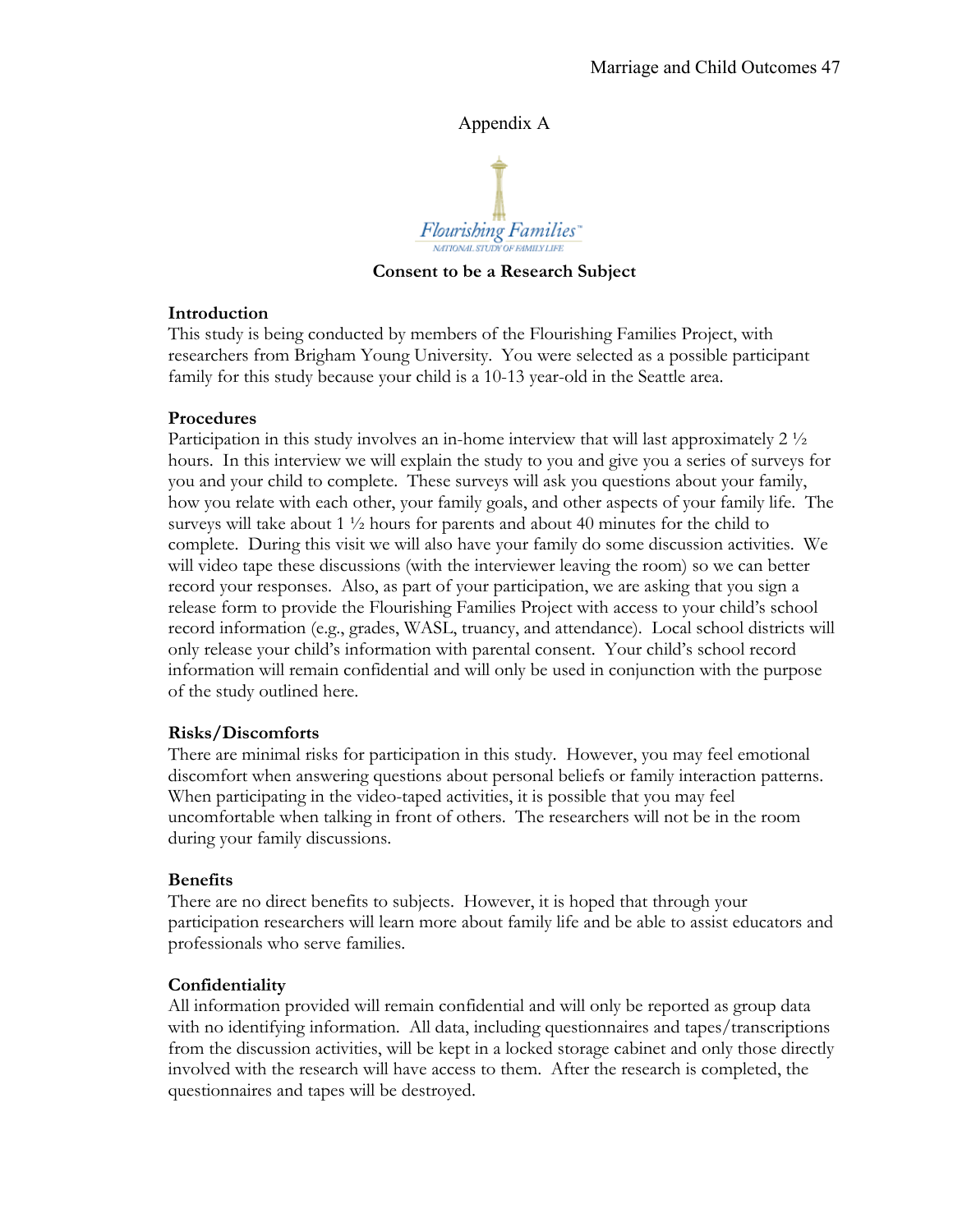## **Compensation**

Participants will receive Visa cash cards for completing the questionnaire. Your family will receive Visa cash cards totaling \$200 dollars (a \$150 card will be given for parent participation, and a \$50 card will be given to your child). During the interview you may decline to answer questions; however, both parents and the child must complete at least 80% of the interview to receive the Visa cash card compensation.

## **Participation**

Participation in this research study is voluntary. You have the right to withdraw at any time or refuse to participate.

# **Questions about the Research**

If you have questions regarding this study, you may contact Dr. Randal D. Day at 801- 422-6415, day@byu.edu or Dr. James M. Harper at 801-422-3819, james\_harper@byu.edu.

If you have questions you do not feel comfortable asking the researcher, you may contact Dr. Renea Beckstrand, IRB Chair, at (801) 422-3873, or at renea\_beckstrand@byu.edu.

# **CONSENT SIGNATURES\_\_\_\_\_\_\_\_\_\_\_\_\_\_\_\_\_\_\_\_\_\_\_\_\_\_\_\_\_\_\_\_\_\_\_\_\_\_\_\_\_\_\_\_\_\_\_\_**

I have read, understood, and received a copy of the above consent and desire of my own free will to participate in this study.

| Signature: | Date: |
|------------|-------|
| Parent     |       |
|            |       |
|            |       |
|            |       |
| Signature: | Date: |
| Parent     |       |

# **RESEARCHER STATEMENT\_\_\_\_\_\_\_\_\_\_\_\_\_\_\_\_\_\_\_\_\_\_\_\_\_\_\_\_\_\_\_\_\_\_\_\_\_\_\_\_\_\_\_\_\_**

I have discussed the above points with the child. It is my opinion that the participant understands the risks, benefits, and procedures involved with participation in this research study.

Signature:  $\Box$ 

*Interviewer*

Respondent Copy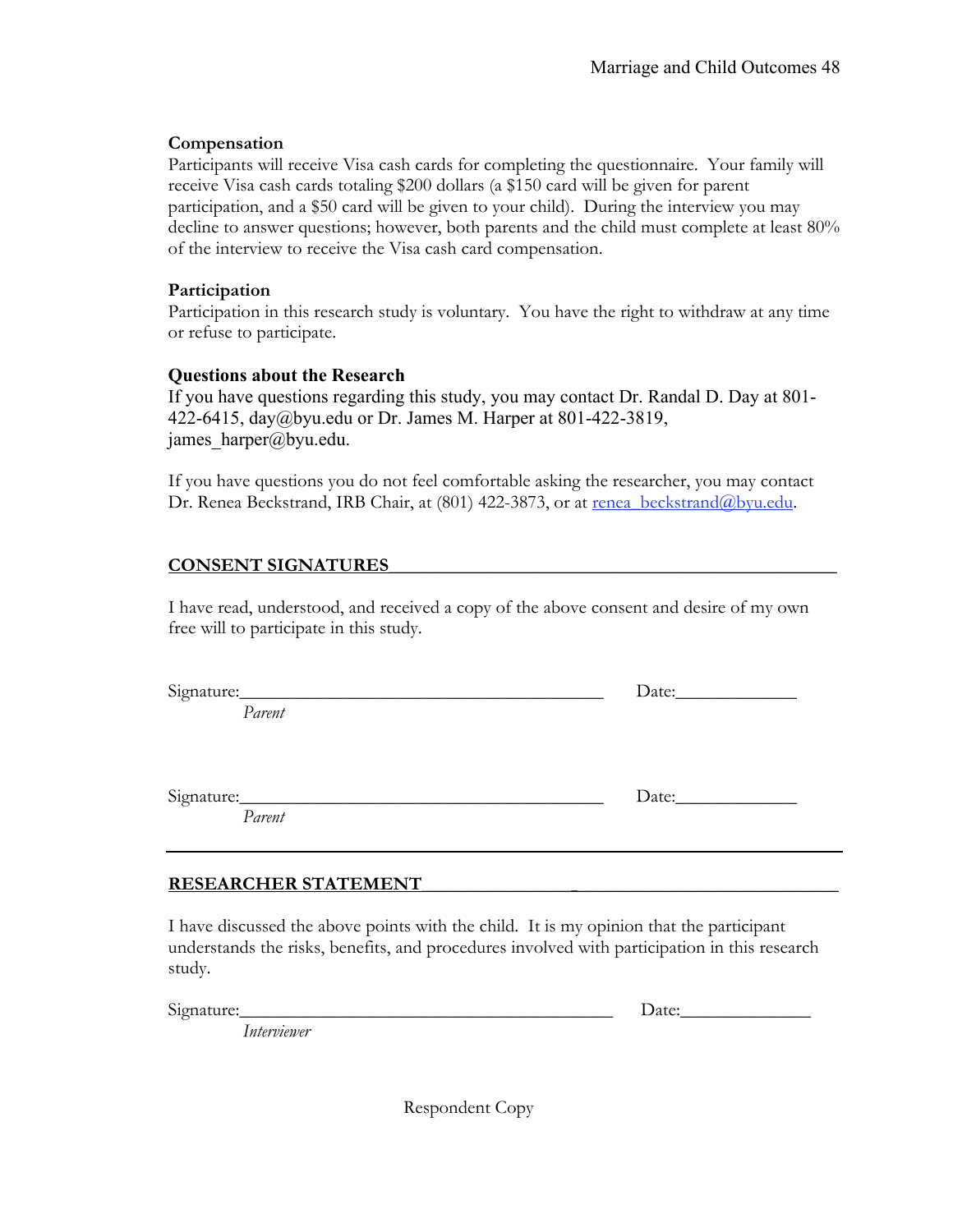

#### **Consent to be a Research Subject**

#### **CONSENT SIGNATURES\_\_\_\_\_\_\_\_\_\_\_\_\_\_\_\_\_\_\_\_\_\_\_\_\_\_\_\_\_\_\_\_\_\_\_\_\_\_\_\_\_\_\_\_\_\_\_\_**

I have read, understood, and received a copy of the above consent and desire of my own free will to participate in this study.

| Signature: |  |
|------------|--|
| Parent     |  |
|            |  |
|            |  |
| Signature: |  |
| Parent     |  |
|            |  |
|            |  |

### **RESEARCHER STATEMENT\_\_\_\_\_\_\_\_\_\_\_\_\_\_\_\_\_\_\_\_\_\_\_\_\_\_\_\_\_\_\_\_\_\_\_\_\_\_\_\_\_\_\_\_\_**

I have discussed the above points with the child. It is my opinion that the participant understands the risks, benefits, and procedures involved with participation in this research study.

Signature:\_\_\_\_\_\_\_\_\_\_\_\_\_\_\_\_\_\_\_\_\_\_\_\_\_\_\_\_\_\_\_\_\_\_\_\_\_\_\_\_ Date:\_\_\_\_\_\_\_\_\_\_\_\_\_\_

*Interviewer*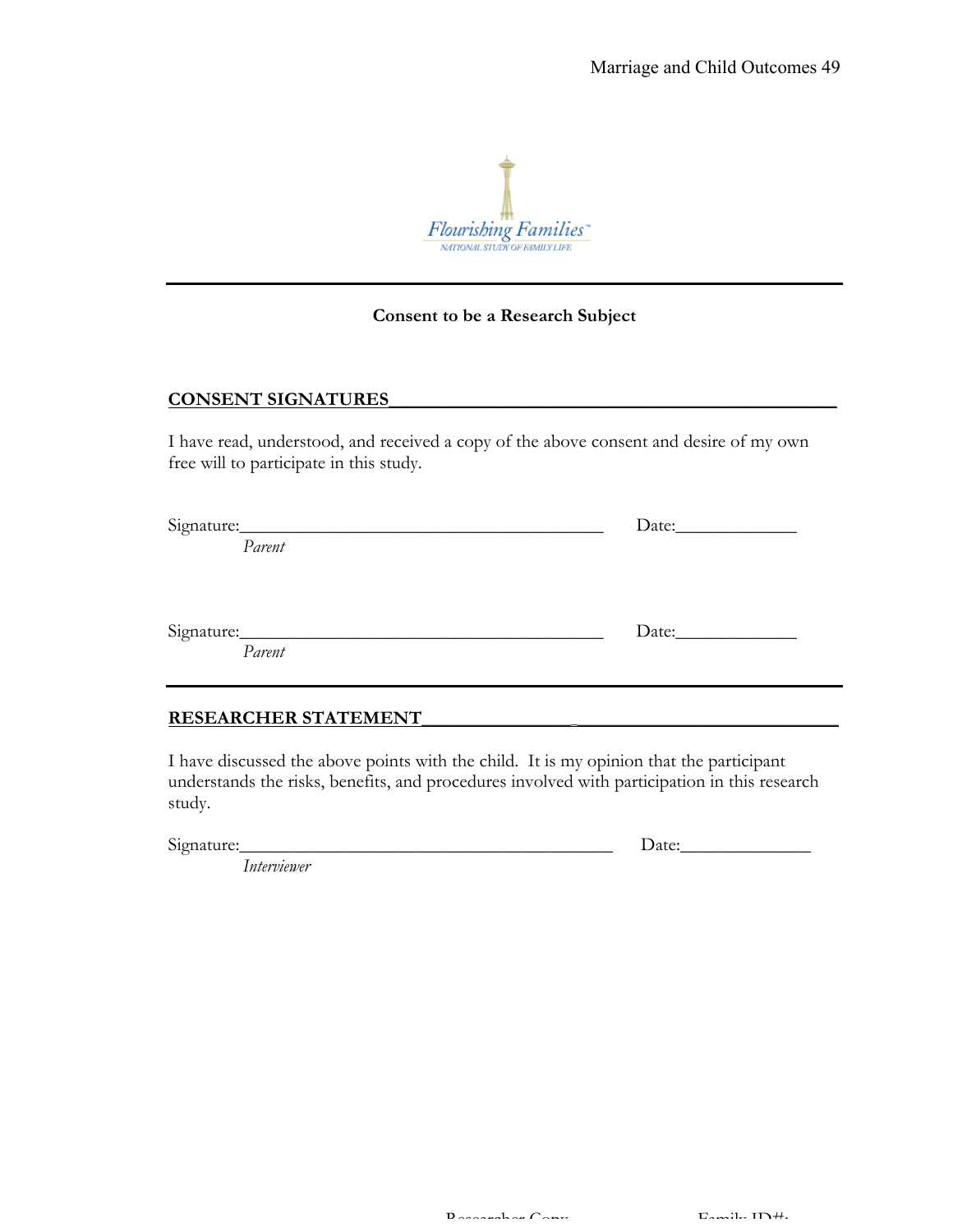## Appendix B

# **IOWA FAMILY INTERACTION RATING SCALES**

## **Dyadic Interaction Scales**

**Hostility** (**HS**): the extent to which hostile, angry, critical, disapproving rejecting or contemptuous behavior is directed toward another interactor's behavior (actions), appearance, or personal characteristics. Also includes behaviors coded #2 through #7 below.

**Contempt** (**CT**): a specific form of hostility characterized by disgust, disdain, or scorn of another interactor.

**Angry Coercion** (**AC**): control attempts that include hostile, contemptuous, threatening, or blaming behavior.

**Escalate Hostile** (**EH**): building onto one's own hostile behaviors toward another interactor.

**Reciprocate Hostile** (**RH**): extent to which the focal reciprocates in like manner the hostility of another interactor.

**Denial** (**DE**): active rejection of the existence of or personal responsibility for a past or present situation for which one actually is responsible or shares responsibility.

**Antisocial** (**AN**): demonstrations of self-centered, egocentric, acting out, and out-of-control behavior that show defiance, active resistance, insensitivity toward others, or lack of constraint. Reflects immaturity and ageinappropriate behaviors.

**Avoidant** (**AV**): the extent to which the focal physically orients self away from another interactor in such a manner as to avoid interaction.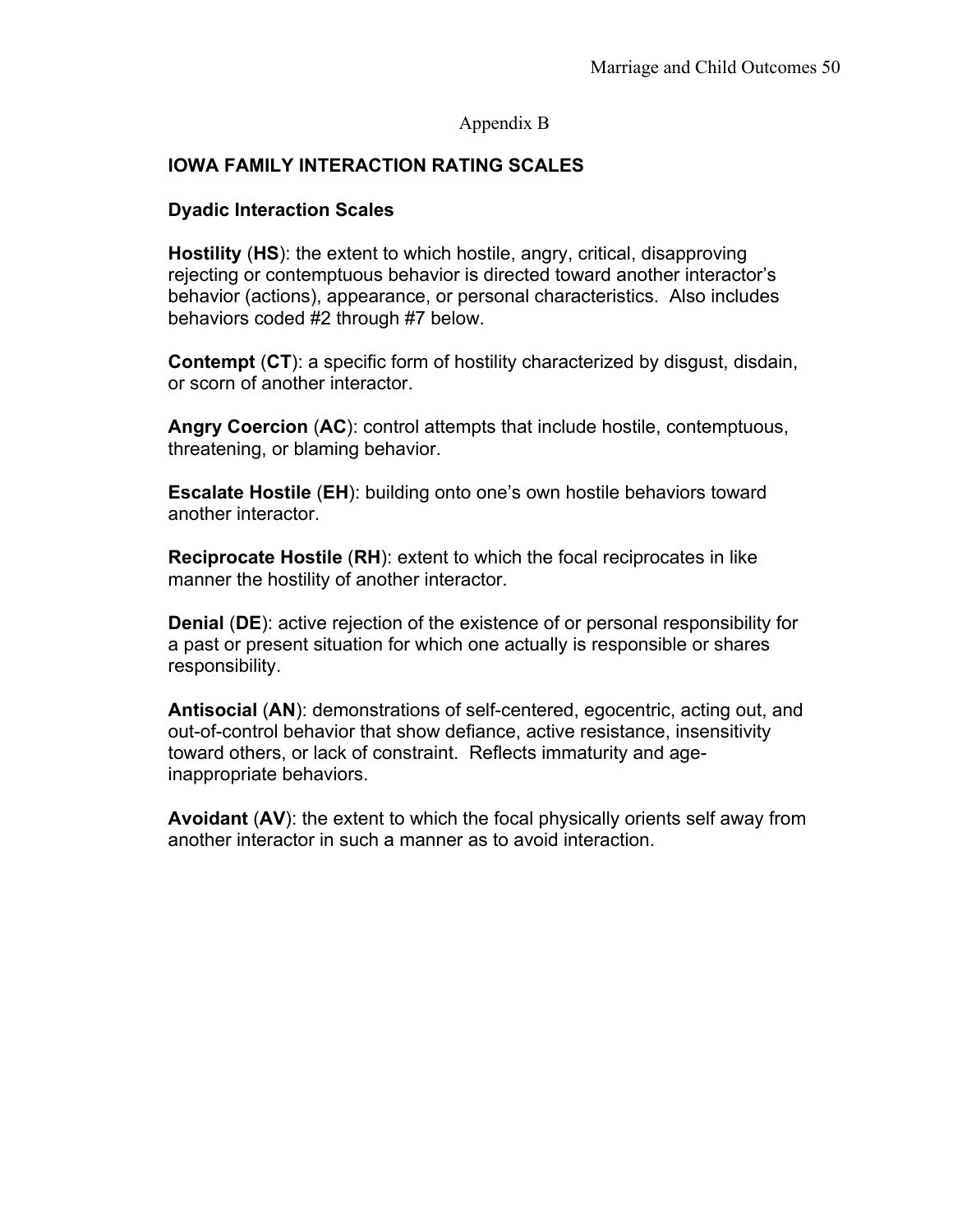# Appendix C

Questions for Attachment

## Child Report

Responses ranged from 1 *(strongly disagree)* to 5 *(strongly agree)* Possible scores ranged from 8-40

- My parent respects my feelings
- I rely on myself (not this parent) when I have a problem to solve
- My parent accepts me as I am
- When we discuss things, my parent considers my point of view
- My parent trusts my judgment
- I do not think I can depend on my parent
- I do not get much attention at home from my parent
- When I am angry about something, my parent tires to be understanding

## Parent Report

Responses ranged from 1 *(disagree)* to 6 *(agree)* Possible scores ranged from 9-54

- I feel distant from my child
- I do not feel related to my child most of the time
- I feel like an outsider with my child
- I feel close to my child
- Even around my child I do not feel that I really belong
- I am able to relate to my child
- I feel understood by my child
- I see my child as friendly and approachable
- I have little sense of togetherness with my child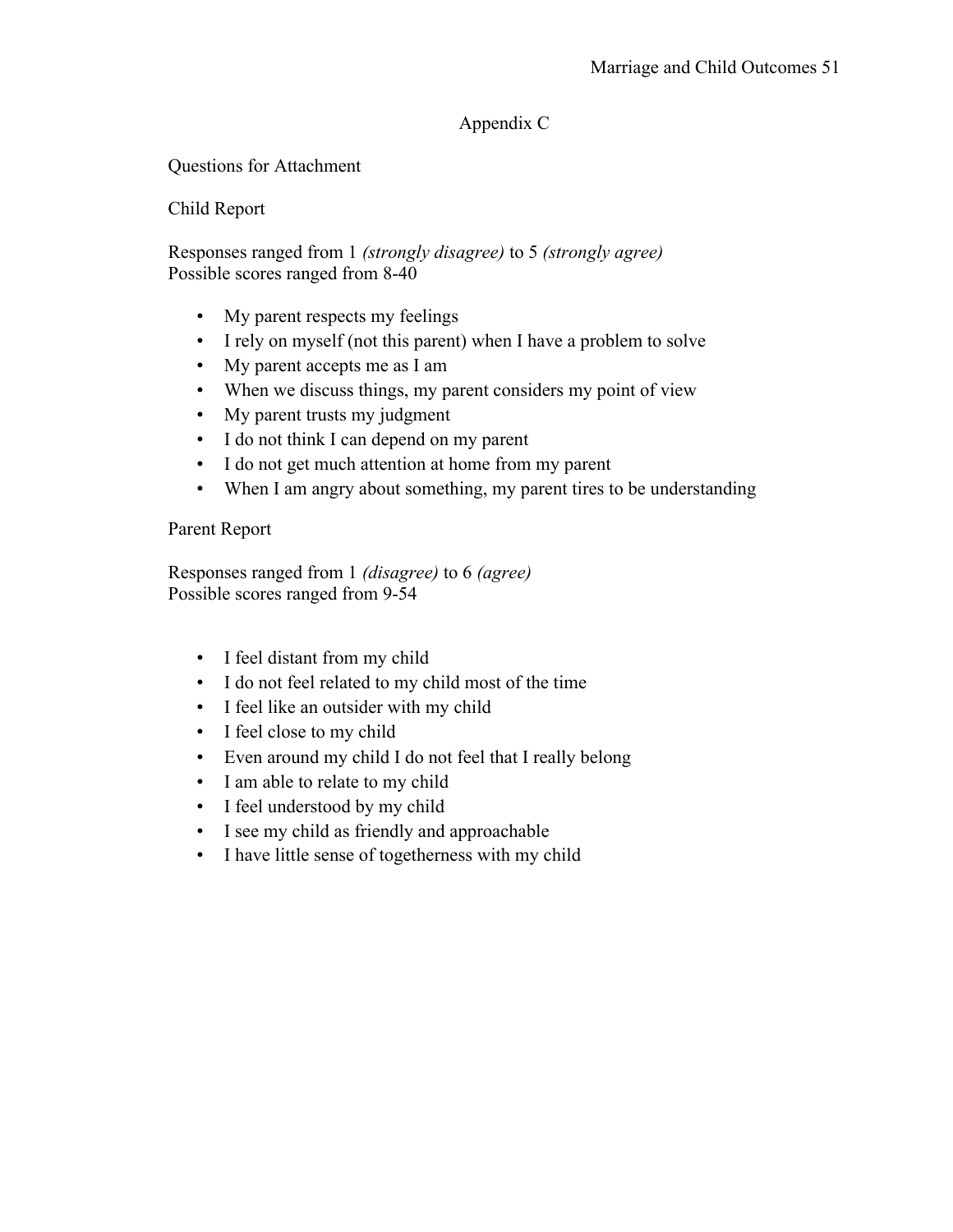# Appendix D

School Engagement

Responses ranged from 1 *(strongly disagree)* to 5 *(strongly agree)* Possible scores ranged from 15-75

- I pay attention in class
- I complete my homework on time
- I follow the rules at school
- I get in trouble at school
- I feel happy in school
- I feel bored in school
- I feel excited by the work in school
- I am interested in the work at school
- I study at home even when I do not have a test
- I talk with people outside of school about what I am learning in class
- I check my schoolwork for mistakes
- If I do not know what a word means when I am reading, I do something to figure it out, like look it up in the dictionary or ask someone
- I read extra books to learn more about things we do in school
- If I do not understand what I read, I go back and read it over again
- I feel support from my teachers at school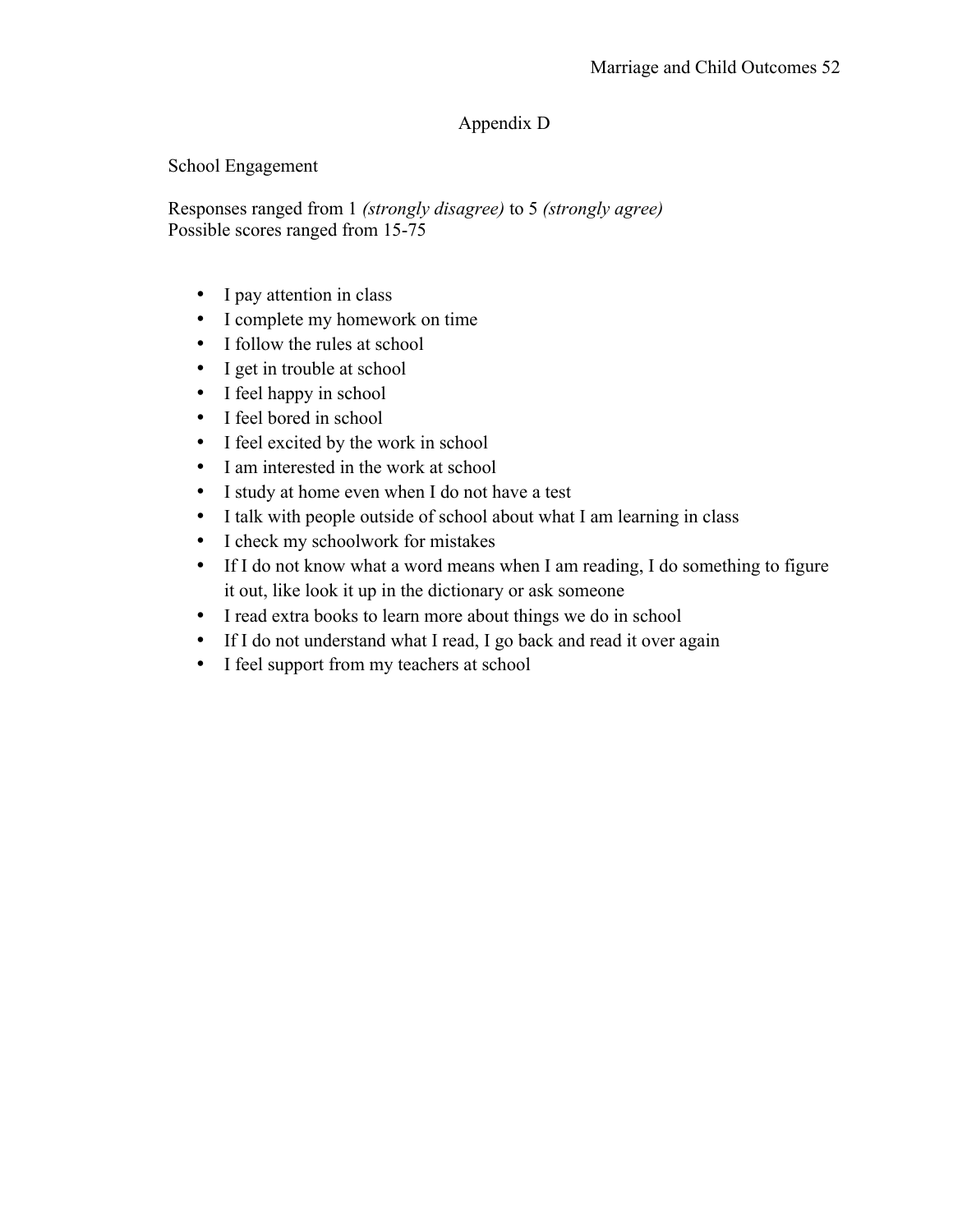# Appendix E

Self-Regulation

Responses ranged for parents from 1 *(never true)* to 5 *(always true)* Possible sores ranged for parents from 13-65 Responses ranged for child from 1 *(never true)* to 4 *(always true)* Possible scores ranged for child from 14-52

- I have a hard time controlling my temper
- I get so frustrated I feel ready to explode
- I get upset easily
- I am afraid I will lose control over my feelings
- I slam doors when I am mad
- I develop a plan for all my important goals
- I think about the future consequences of my actions
- Once I have a goal, I make a plan to reach it
- I get distracted by little things
- As soon as I see that things are not working, I do something about it
- I get fidgety after a few minutes if I am supposed to sit still
- I have a hard time sitting still during important tasks
- I find that I bounce my legs or fiddle with objects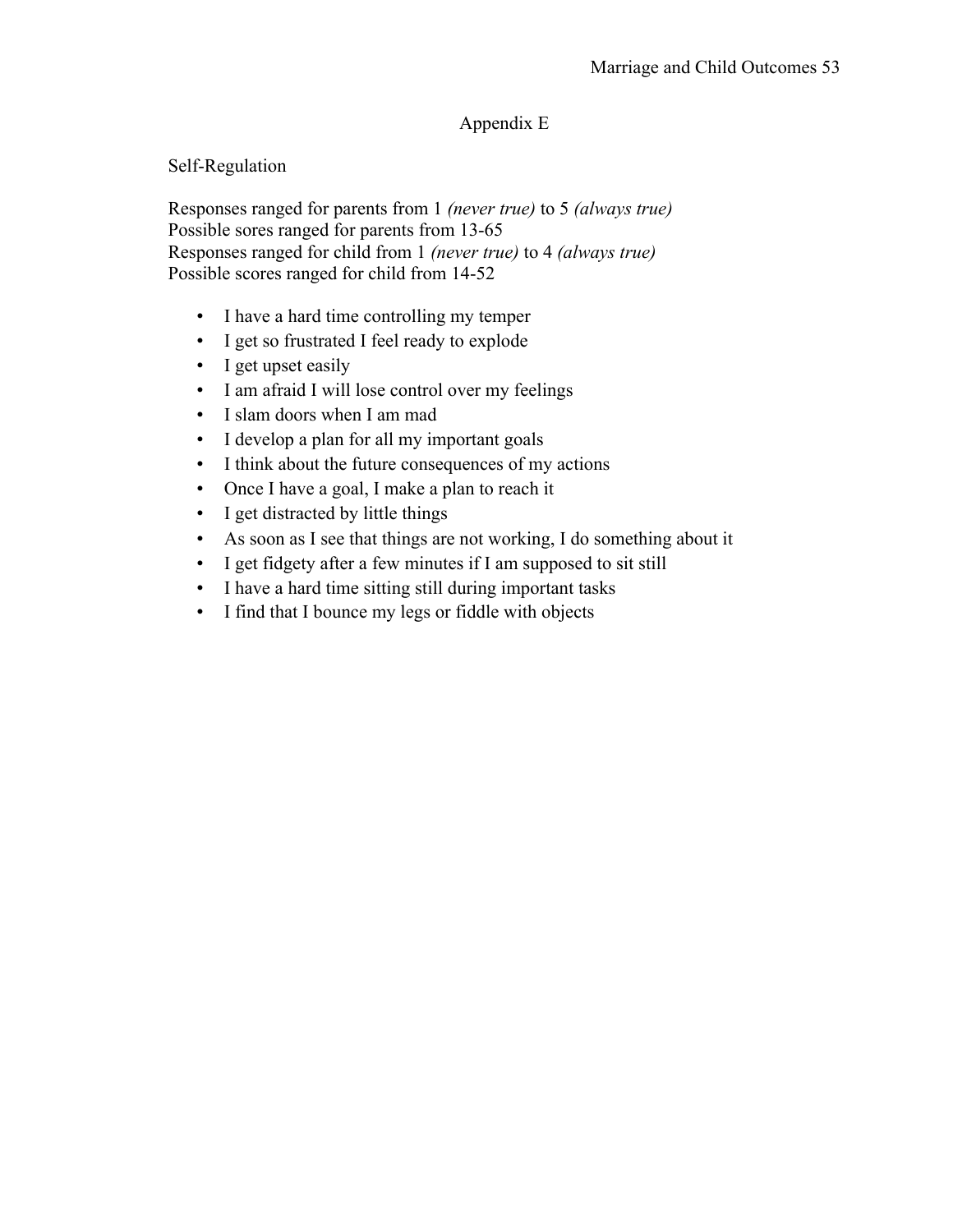#### References

- Armsden, G. C., & Greenberg, M. T. (1987). The inventory of parent and peer attachment: Individual differences and their relationship to psychological wellbeing in adolescence. *Journal of Youth and Adolescence, 16,* 427-454.
- Ashman, A. F. & Van Kraayenoord, C. E. (1998). The influence of gender, academic achievement and non-school factors upon pre-adolescent self-concept. *Educational Psychology, 18,* 461-470.
- Ballard, M. E., Cummings, E. M., & Larkin, K. (1993). Emotional and cardiovascular responses to adults' angry behavior and to challenging tasks in children of hypertensive and normotensive parents. *Child Development, 64,* 500-515.
- Belsky, J., Rovine, M., & Fish, M. (1989). The developing family system. In M. R. Gunnar & E. Thelen (Eds.), *The Minnesota Symposium on Child Psychology: Vol. 22. Systems and development* (pp. 119-166). Hillsdale, NJ: Eribaum.
- Bogelsa, S. M., Brechman-Toussaint, B. (2006). Anxiety of Childhood and Adolescence. *Clinical Psychology Review, 26(7),* 834-856.
- Bowlby, J. (1969). *Attachment and loss: Vol. 1. Attachment.* New York: Basic Books.
- Bowlby, J. (1973). *Attachment and loss: Vol. 2. Separation: Anxiety and Anger.* New York: Basic Books.

Bowlby, J. (1979). *The making and breaking of affectional bonds.* London: Tavistock.

- Bowlby, J. (1982). *Attachment and loss: Vol. 1. Attachment* (2<sup>nd</sup> ed.). New York: Basic Books.
- Bowlby, J. (1988). *A secure base: Parent-child attachment and healthy human development.* New York: Basic Books.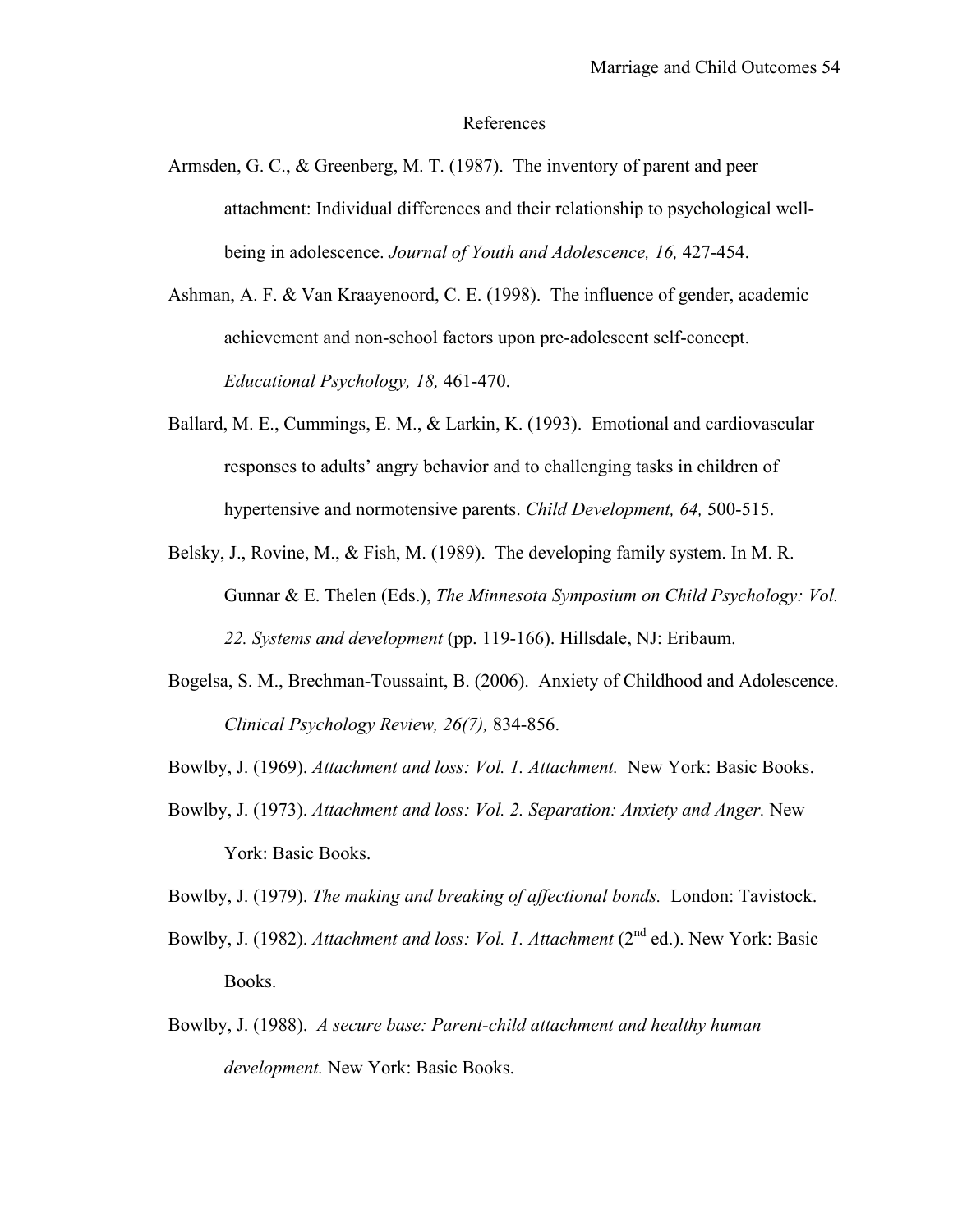- Bowlby, J. (1989). The role of attachment in personality development and psychopathology. In S. I. Greenspan & G. H. Pollock (Eds.), *The course of life: Vol. I* (pp. 229-270). Madison, CT: International University Press.
- Bretherton, I. (1985). Attachment theory: Retrospect and prospect. *Monographs of the society for Research in Child Development, 50* (1-2, Serial No. 209).
- Bretherton, I., Lambert, J. D., & Golby, B. (2005). Involved fathers of preschool children as seen by themselves and their wives: Accounts of attachment, socialization, and companionship. *Attachment & Human Development, 7(3),* 229-251.
- Bretherton, I., Ridgeway, D., & Cassidy, J. (1990). Assessing internal working models of the attachment relationship. In M. T. Greenberg, D. Cicchetti, & E. M. Cummings (Eds.), *Attachment in the preschool years: Theory, research, and intervention* (pp. 273-308). Chicago: University of Chicago Press.
- Cassidy, J. (1993). Emotion regulation within attachment relationships. In J. Cassidy & L. Berlin (Chairs), *Attachment and emotions.* Symposium conducted at the meeting of the Society for Research in Child Development, New Orleans, LA.
- Cole, P. M., Martin, S. E., & Dennis, T. A. (2004). Emotion regulation as a scientific construct: Methodological challenges and directions for child development research. *Child Development, 75,* 317-333.
- Covell, K., & Abramovitch, R. (1988). Children's understanding of maternal anger: Age and source of anger differences. *Merrill-Palmer Quarterly, 34,* 353-368.
- Covell, K., & Miles, B. (1992). Children's beliefs about strategies to reduce parental anger. *Child Development, 63,* 381-390.

Crockenberg, S. B., & Langrock, A. (2001). The role of specific emotions in children's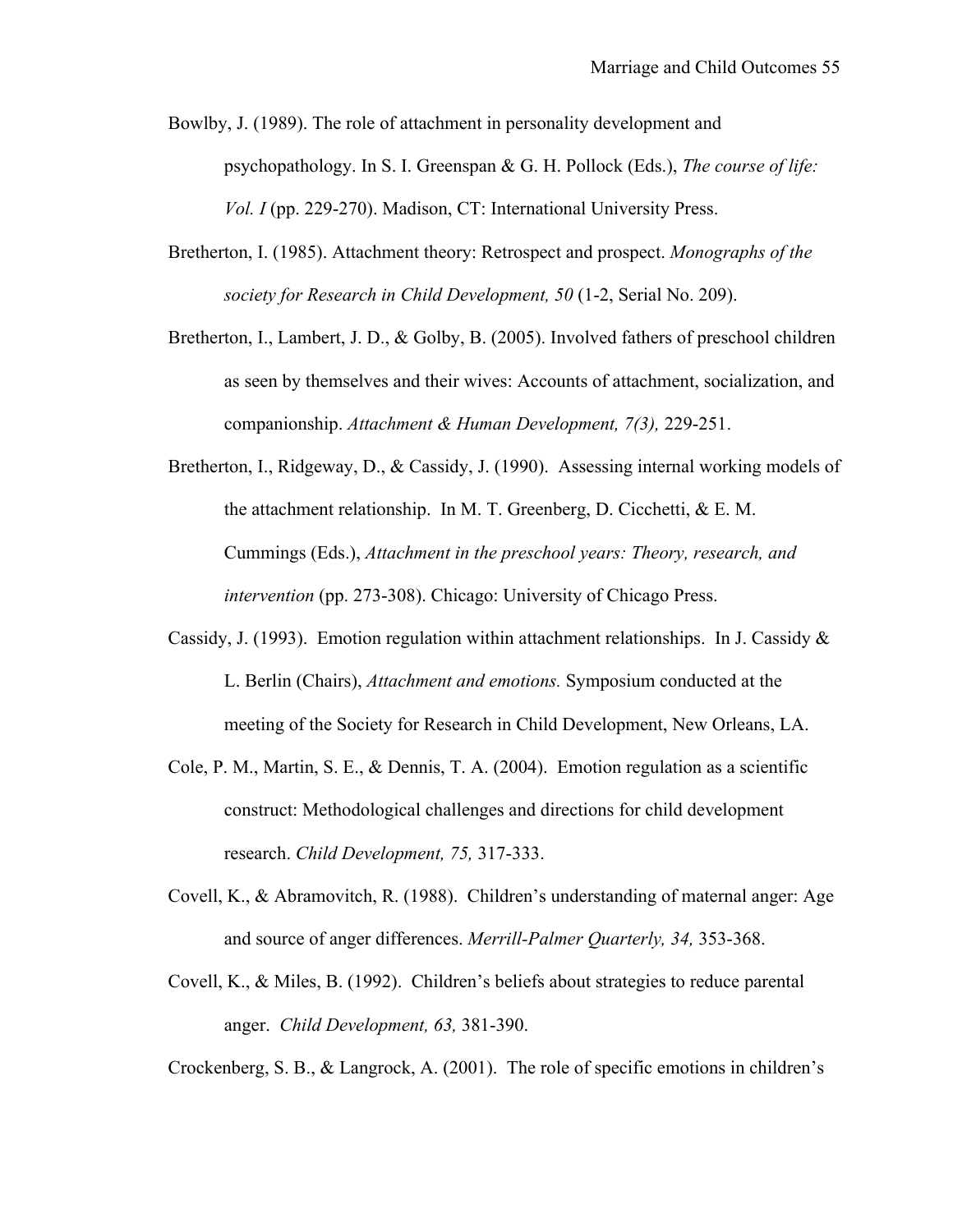responses to interparental conflict: A test of the model. *Journal of family Psychology, 15,* 163-182.

- Crosnoe, R., Riegle-Crumb, C., Field, S., Frank, K., & Muller, C. (2008) Peer group contexts of girls' and boys' academic experiences. *Child Development, 79,* 139- 155.
- Cummings, E. M. (1987). Coping with background anger in early childhood. *Child Development, 58,* 976-984.
- Cummings, E. M. (1990). Classification of attachment on a continuum of felt security: Illustrations from the study of children of depressed parents. In M.T. Greenberg.
- Cummings, E. M. & Davies, P. T. (2002). Effects of Marital Conflict on Children: Recent Advances and Emerging Themes in Process-Oriented Research. *Journal of Child Psychology and Psychiatry 43:1* 31-63.
- Cummings, E. M., Goeke-Morey, M. C., & Papp, L. M. (2003). Children's responses to everyday marital conflict tactics in the home. *Child Development, 74(6),* 1918- 1929.
- Cummings, E. M., Goeke-Morey, M. C., & Papp, L. M., & Dukewich, T. L. (2002). Children's responses to mothers' and fathers' emotionality and conflict tactics during marital conflict in the home. *Journal of Family Psychology, 16,* 478-492.
- Cummings, E. M., Hennessy, K. D., Rabideau, G. J., & Cicchetti, D. (1994). Coping with anger involving a family member in physically abused and not-abused boys. *Development and Psychopathology, 6,* 31-41.

Cummings, E. M., Iannotti, R. J., & Zahn-Waxler, C. (1985). The influence of conflict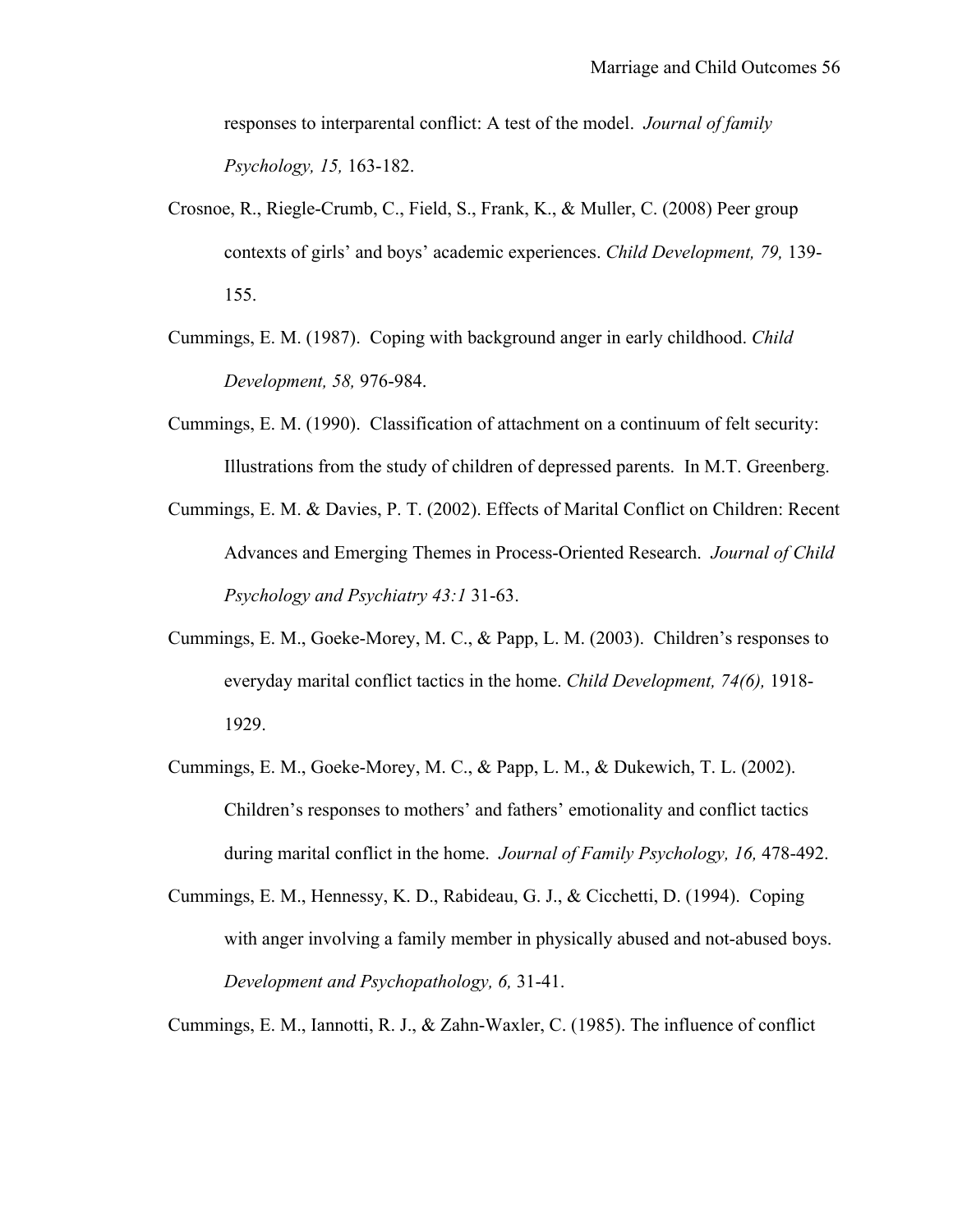between adults on the emotions and aggression of young children. *Developmental Psychology, 21,* 495-507.

- Cummings, E. M., Zahn-Waxler, C., & Radke-Yarrow, M. (1981). Young children's responses to expressions of anger and affection by others in the family. *Child Development, 52,* 1274-1282.
- Cummings, J. S., Pellegrini, D., Notarius, C., & Cummings, E. M. (1989). Children's responses to angry adult behavior as a function of marital distress and history of interparent hostility. *Child Development, 60,* 1035-1043.
- Davies, P. T. & Cummings, E. M. (1994). Marital Conflict and Child Adjustment: An Emotional Security Hypothesis. *Psychological Bulletin*, *116(3),* 387-411.
- Eisenberg, N., & Fabes, R. A. (1998). Prosocial development. In N. Eisenberg & W. Damon (Eds.), *Handbook of child development, Vol. 4: Social, emotional and personality development* (5<sup>th</sup> ed., pp. 701-778). New York: Wiley
- El-Sheikh, M., Cummings, E. M., & Goetsch, V. (1989). Coping with adults' angry behavior: Behavioral, physiological, and self-reported responding in preschoolers. *Developmental Psychology, 25,* 490-498.
- El-Sheikh, M, & Elmore-Staton, L. (2004). The Link Between Marital Conflict and Child Adjustment: Parent-Child Conflict and Perceived Attachments as Mediators, Potentiators, and Mitigators of Risk. *Development and Psychopathology, 16,* 631-648.
- Emery, R. E. (1982). Interparental Conflict and The Children of Discord and Divorce. *Psychological Bulletin, 92,* 310-330.

Erickson, M. F., Sroufe, L. A., & Egeland, B. (1985). The relationship between quality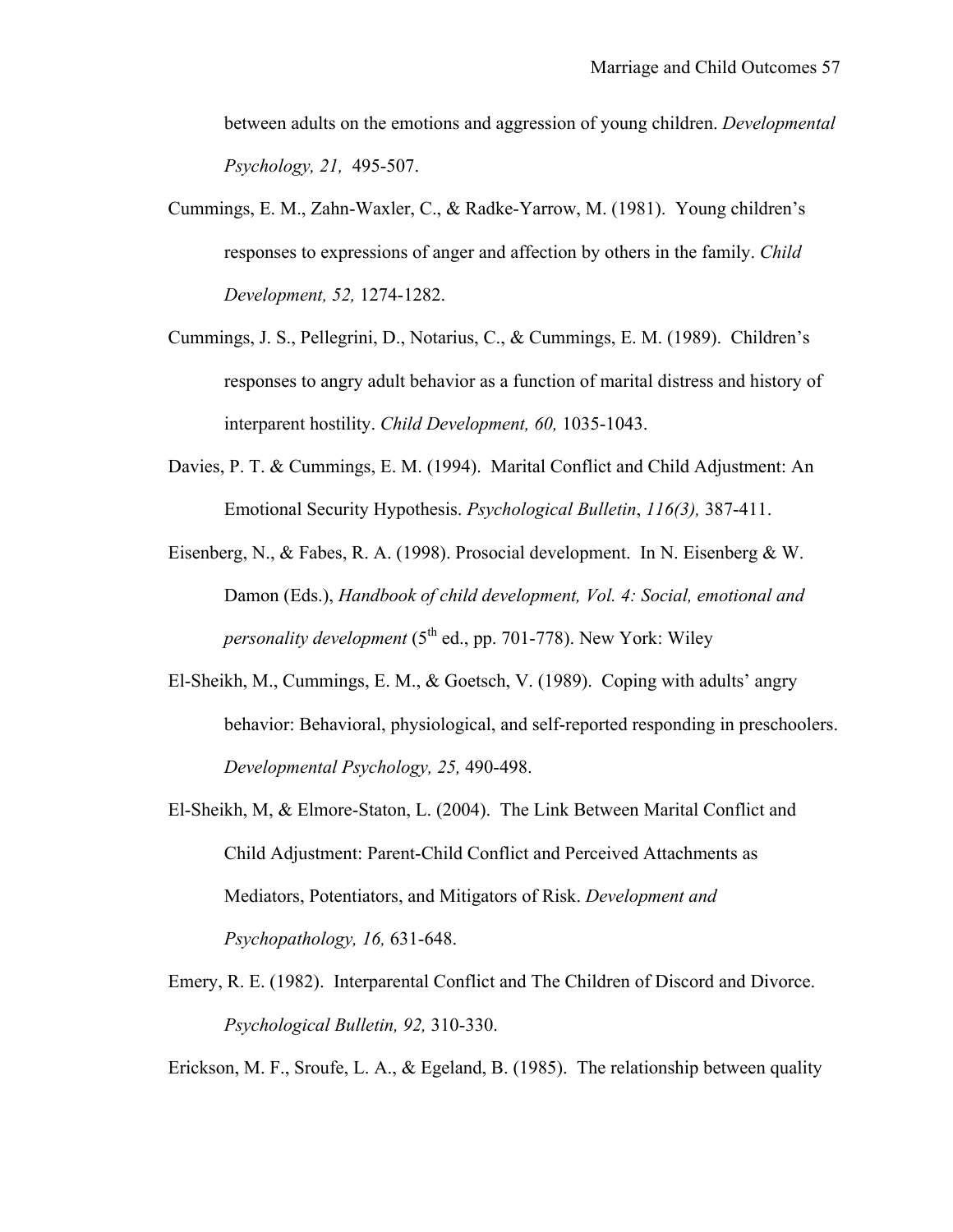of attachment and behavior problems in preschool in a high-risk sample. *Monographs of the Society for Research in Child Development, 50*(1-2, Serial No. 209).

- Fredericks, J. A., Blumenfeld, P. C., & Paris, A. H. (2004). School engagement: Potential of the concept, state of the evidence. *Review of Educational Research, 74,* 59-109.
- Goeke-Morey, M. C., Cummings, E. M., & Papp, L. M. (2007). Children and Marital Conflict Resolution: Implications for Emotional Security and Adjustment. *Journal of Family Psychology, 4,* 744-753.
- Goleman, D. (2006). *Social Intelligence: the new science of human relationships.* New York: Bantam Dell.
- Gottman, J. M., & Katz, L. F. (1989). Effects of marital discord on young children's peer interaction and health. *Developmental Psychology, 25,* 373-381.
- Greenberg, M. T., & Speltz, M. (1988). Attachment and the ontogeny of conduct problems. In J. Belsky & T. Nezworski (Eds.). *Clinical implications of attachment* (pp. 177-218). Hillsdale, NJ: Eribaum.
- Grolnick, W. S., Kurowski, C. O., & Gurland, S. T. (1999). Family processes and the development of children's self-regulation. *Educational psychologist, 34(*1), 3-14.
- Grych, J. H., & Fincham, F. D. (1990). Marital Conflict and Children's Adjustment: A Cognitive-Contextual Framework. *Psychological Bulletin, 108,* 267-290.
- Grych, J. H., & Fincham, F. D. (1993). Children's appraisals of marital conflict: Initial investigations of the cognitive-contextual framework. *Child Development, 64,*  215-230.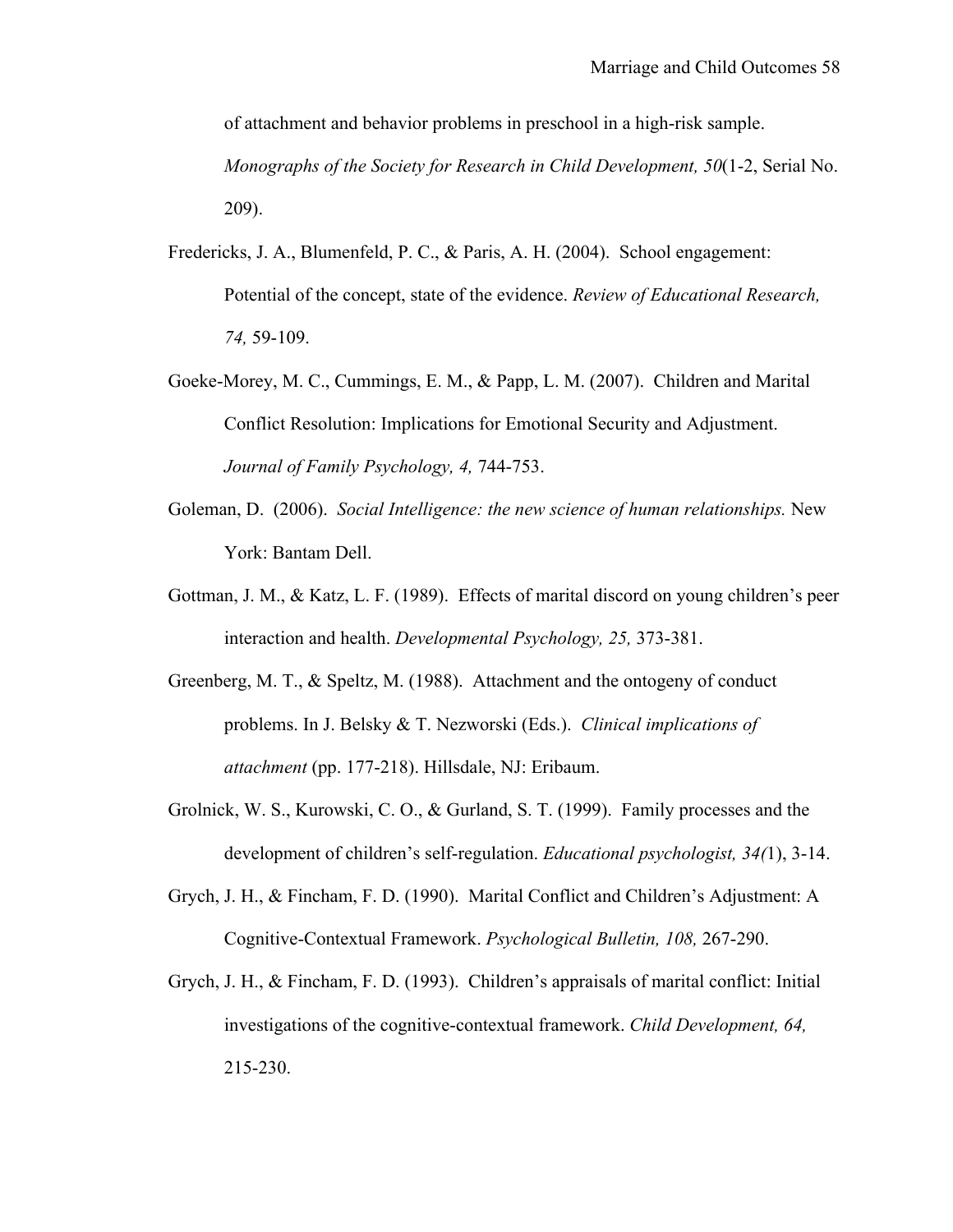Harlow, H. F. (1959). Love in infant monkeys. *Scientific American. 200*, 68-86.

- Harold, G. T., Shelton, K. H., Goeke-Morey, M. C., & Cummings, E. M. (2004). Marital Conflict, Child Emotional Security about Family Relationships and Child Adjustment. *Social Development, 13(3),* 350-376.
- Hooven, C., Gottman, J. M., & Fainsilber, L. (1995). Parental meta-emotion structure predicts family and child outcomes. *Cognition & Emotion, 9(2-3),* 229-264.
- Kerns, K. A. (1996). Individual differences in friendship quality: Links to child-mother attachment. In W. M. Bukowski, A. F. Newcomb, & W. W. Hartup (Eds.), *The company they keep: Friendship in childhood and adolescence* (pp. 137-157). New York: Cambridge University Press.
- Kerns, K. A., Tomich, P. L., Aspelmeier, J. E., & Contreras, J. M. (2000). Attachment-Based Assessments of Parent-Child Relationships in Middle Childhood. *Developmental Psychology, 36(5),* 614-626.
- Kobak, R. R., & Barbagli, J. (1993). Maternal attachment strategies and emotion regulation with adolescent offspring. In J. Cassidy & L. Berlin (chairs), *Attachment and emotions.* Symposium conducted at the meeting of the Society for Research in Child Development, New Orleans, LA
- Lee, R. M., Draper, M., & Lee, S. (2001). Social connectedness, dysfunctional interpersonal behaviors, and psychological distress: Testing a mediator model. *Journal of Counseling Psychology, 48,* 310-318.
- Levitt, M. J., Guacci-Franco, N., & Levitt, J. L. (1993). Convoys of social support in middle childhood and early adolescence: Structure and function. *Developmental Psychology, 29,* 811-818.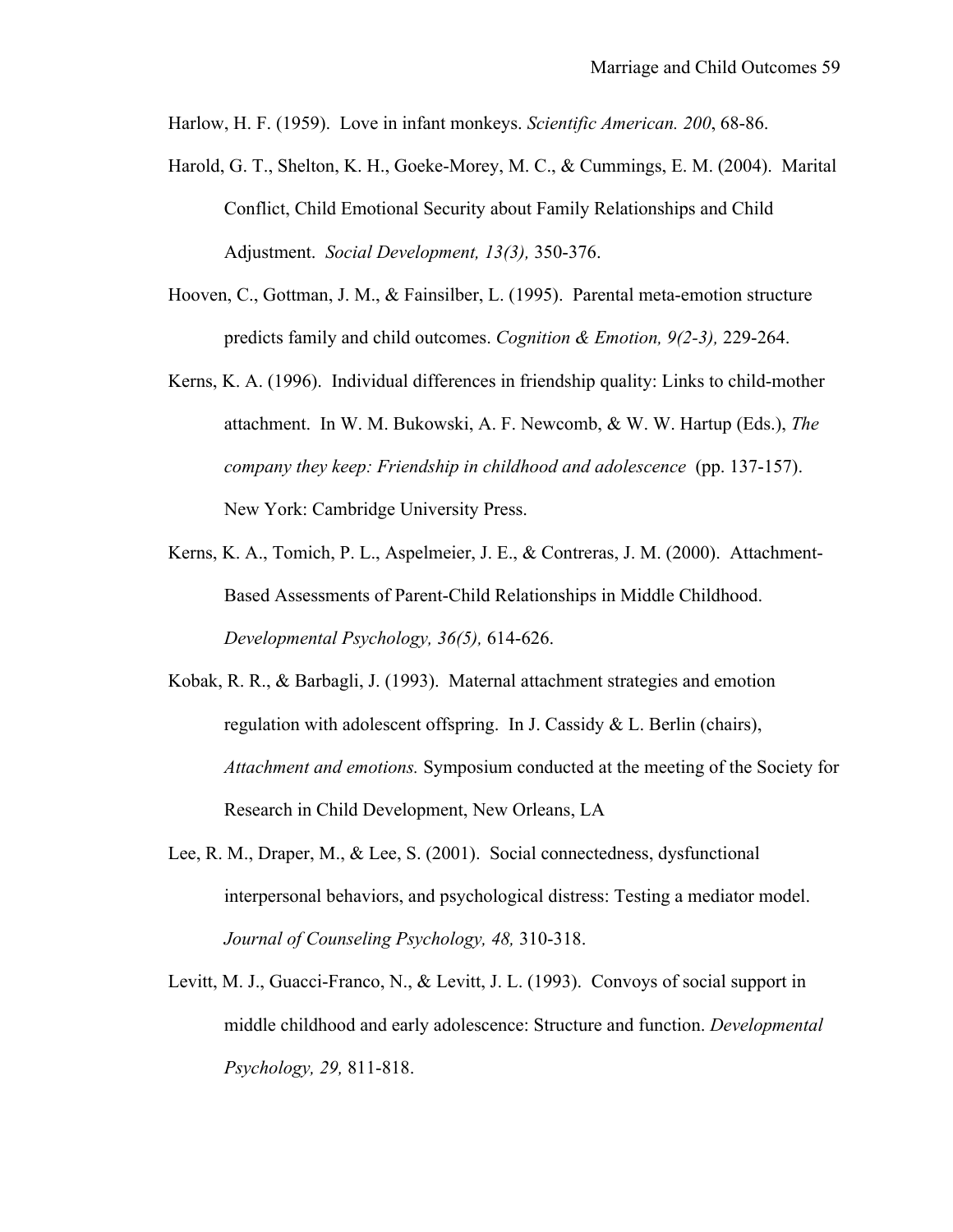- Malti, T., Gummerum, M., & Buchmann, M. (2007). Contemporaneous and 1-year longitudinal prediction of children's prosocial behavior from sympathy and moral motivation. *The journal of Genetic Psychology, 3,* 277-299.
- Melby, J. N., Conger, R., Book, R., Rueter, M., Lucy, L., Repinski, D., Rogers, S., Rogers, B., & Scaramella, L. (1998). The Iowa Family Interaction Rating Scales (5th Ed.). Ames, Iowa. Iowa State University. Institute for Social and Behavioral Research.
- Melby, J. N., Conger, R. D., Ge, X., & Warner, T. D.  $(1995)$ . The use of structural equation modeling in assessing the quality of marital observations, *Journal of Family Psychology, 9,* 280-293.
- Melby, J. N., Conger, K. J., & Puspitawati, H. (1999). Insider, participant observer, and outsider perspectives on adolescent sibling relationships. In F. M. Berardo (Series Ed.) & C. L. Shehan (Vol. Ed.), *Contemporary perspectives on family research: Vol. 1. Through the eyes of the child: Re-visioning children as active agents in family life* (pp. 329-351). Stanford, CT: JAI Press.
- Melby, J.N., Ge, X., Conger, R. D., & Warner, T. D., (1995). The importance of task in evaluating positive marital interactions, *Journal of Marriage and the Family, 57,*  981-994.
- Mikulincer, M., & Shaver, P. R. (2007). Boosting Attachment Security to Promote Mental Health, Prosocial Values, and Inter-Group Tolerance. *Psychological Inquiry, 18(3),*139-156.
- Minuchin, S. & Fishman, C. H. (1981). Family Therapy Techniques. Cambridge, MA: Harvard University Press.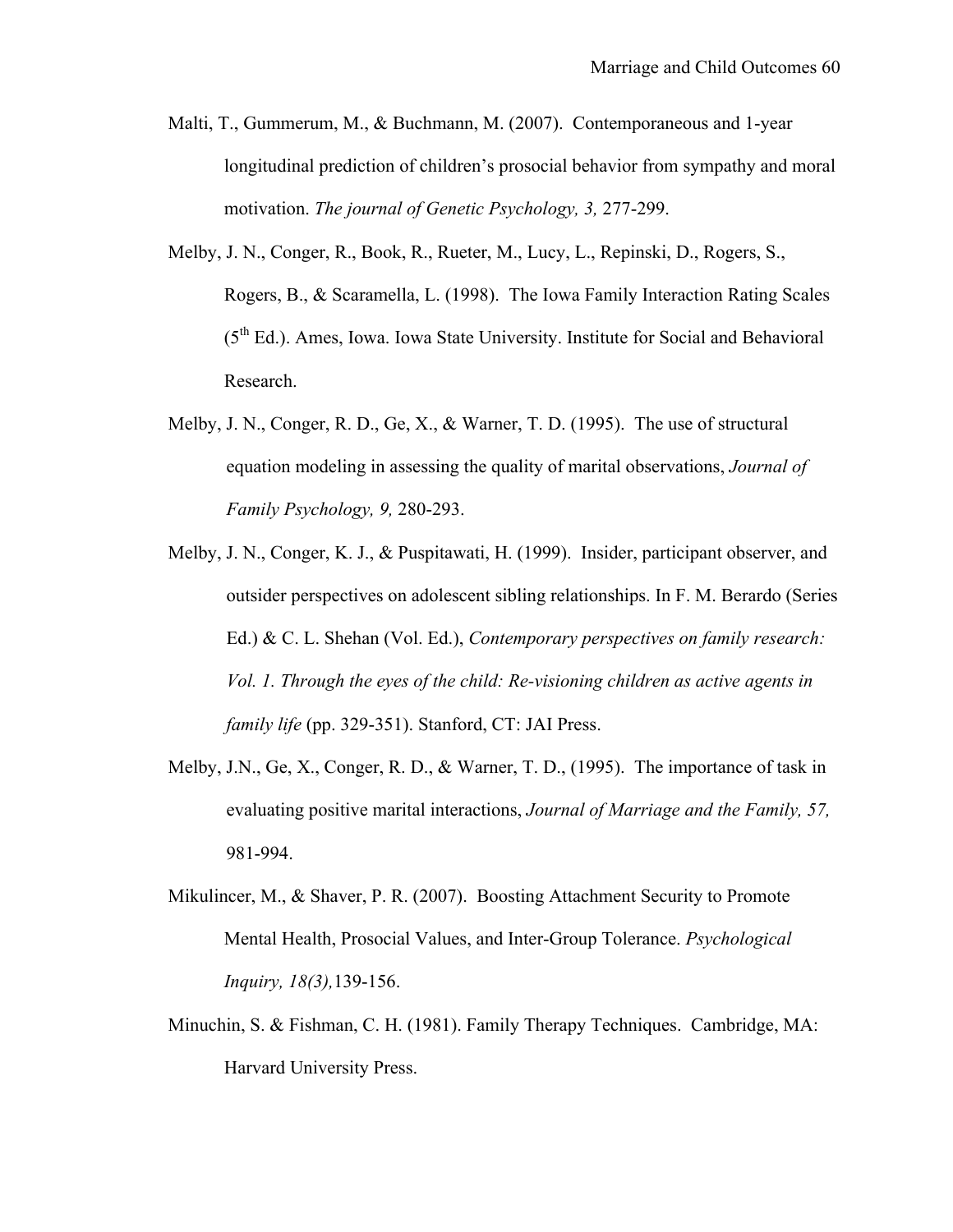Muthén, B. O., & Muthén, L. K. (2008). MPlus. Los Angeles: CA. Muthén & Muthén

- Novak, S. P., & Clayton, R. R. (2001). The influence of school environment and selfregulation on transitions between stages of cigarette smoking: A multilevel analysis. *Health Psychology, 20*, 196-207.
- O'Brian, M., Margolin, G., John, R. S., & Kreuger, L. (1991). Mothers' and sons' cognitive and emotional reactions to simulated marital and family conflict. *Journal of Consulting and Clinical Psychology, 59,* 692-703.
- Patrick, H. (1997). Social self-regulation: exploring the relations between children's social relationships, academic self-regulation, and school performance. *Educational Psychologist, 34,* 209-220.
- Pendry, P. & Adam, E. K. (2007). Associations between parents' marital functioning, maternal parenting quality, maternal emotion and child cortisol levels. *International Journal of Behavioral Development, 31,* 218-231.
- Phares, V. (1997). Accuracy of informants: Do parents think that mother knows best? *Journal of Abnormal Child Psychology, 25*, 165-171.
- Porter, B., & O'Leary, K.D. (1980). Marital Discord and Childhood Behavior Problems. *Journal of Abnormal Child Psychology, 8,* 287-295.
- Reid, M., Landesman, S., Treder, R., & Jaccard, J. (1989). "My family and friends": Sixto twelve- year-old children's perceptions of social support. *Child Development, 60,* 896-910.
- Rogers, M. J. & Holmbeck, G. N. (1997). Effects of interparental aggression on children's adjustment: The moderating role of cognitive appraisal and coping. *Journal of Family Psychology, 11,* 125-130